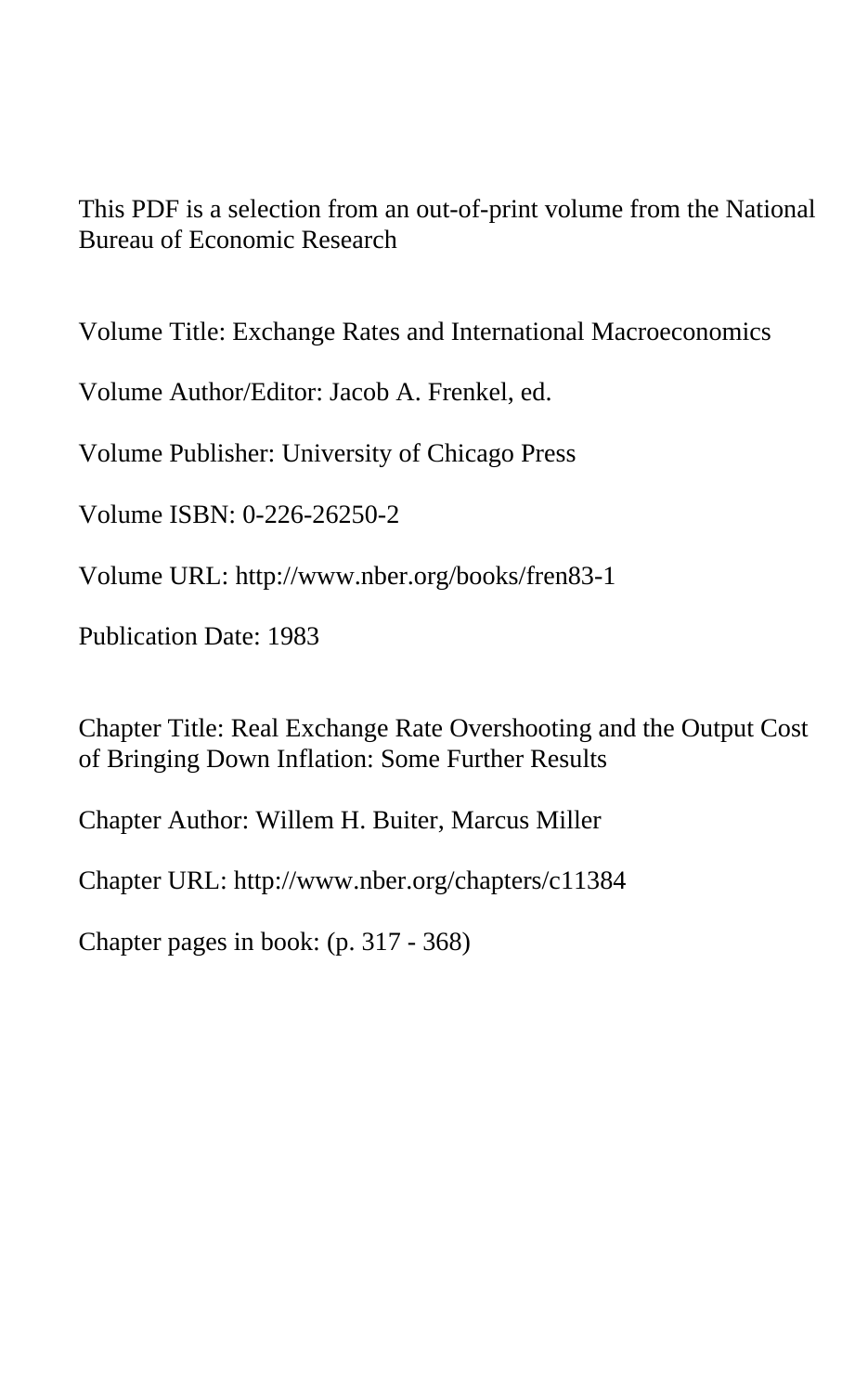10 Real Exchange Rate Overshooting and the Output Cost of Bringing down Inflation: Some Further Results

Willem H. Buiter and Marcus Miller

#### **10.1 Introduction**

The proposition that under a floating exchange rate regime restrictive monetary policy can lead to substantial "overshooting" of the nominal and real exchange rate is now accepted fairly widely. The fundamental reason is the presence of nominal stickiness or inertia in domestic factor and product markets combined with a freely flexible nominal exchange rate. Current and anticipated future monetary policy actions are reflected immediately in the nominal exchange rate, set as it is in a forward-looking efficient auction market, while they are reflected only gradually and with a lag in domestic nominal labor costs and/or goods prices. Nominal appreciation of the currency therefore amounts to real appreciation—a loss of competitiveness. Since in most of the simple analytical models used to analyze the overshooting propositions there is no long-run effect of monetary policy on the real exchange rate, any short-run real appreciation implies an overshooting of the long-run equilibrium. The transitory (but potentially quite persistent) loss of competitiveness is associated with a decline in output below its capacity level. This excess capacity is one of the channels through which restrictive monetary policy brings down the rate of domestic cost and price inflation.

One of the virtues claimed for the sharp initial appreciation of the nominal and real exchange rate in response to a previously unanticipated tightening of the stance of monetary policy is its immediate effect on the

Willem H. Buiter is a professor at the London School of Economics and a research associate of the National Bureau of Economic Research. Marcus Miller is a professor in the Department of Economics at the University of Warwick, Coventry.

This paper carries further the analysis contained in Buiter and Miller (1982). The authors have benefited from discussions with Avinash Dixit and Peter Burridge. They would also like to acknowledge financial support from the Leverhulme Trust and the Houblon-Norman Fund, respectively. Opinions expressed are those of the authors and not of the foundations mentioned or of the National Bureau of Economic Research.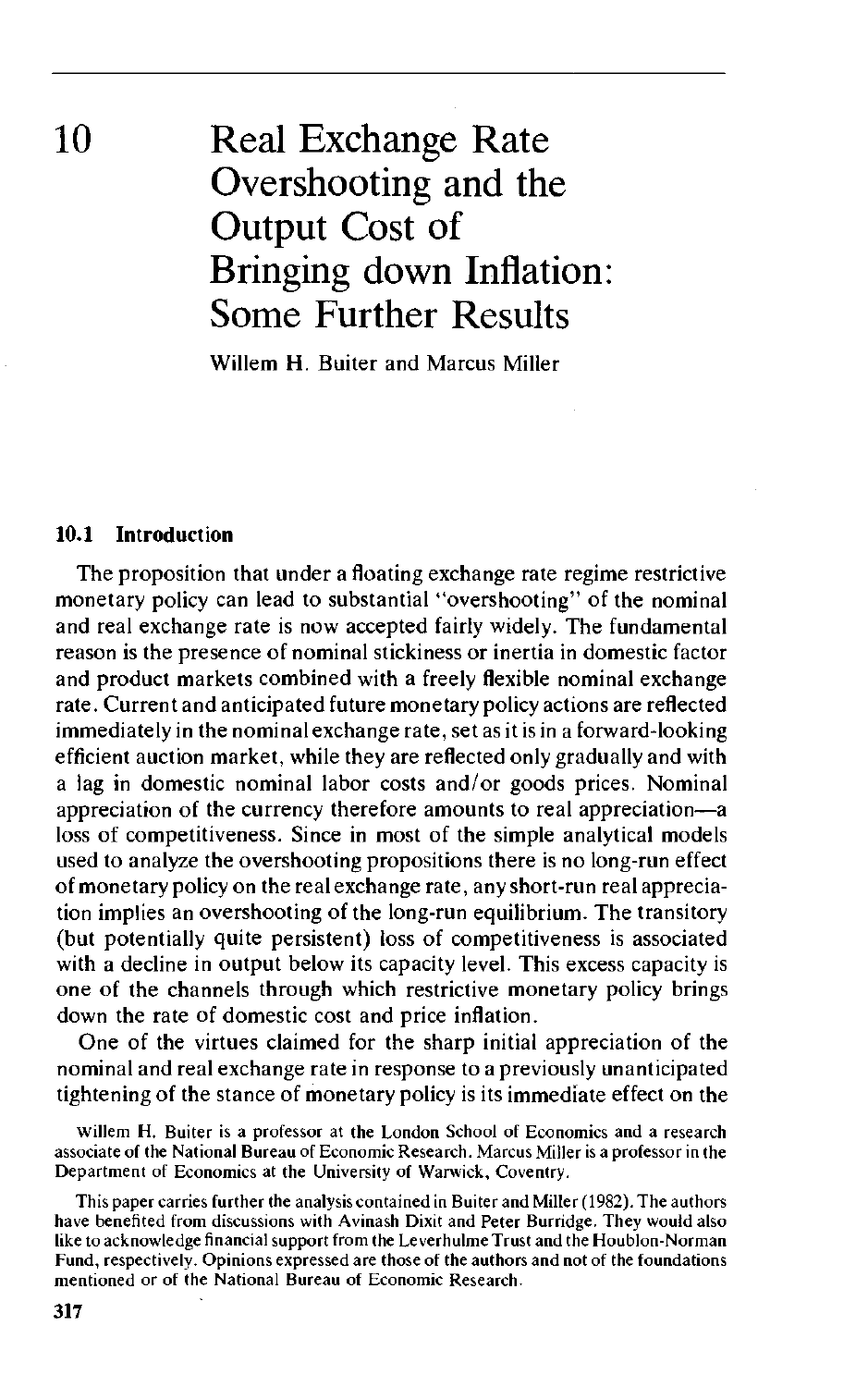domestic price level. The domestic currency prices of those internationally traded goods whose foreign currency prices can be treated as exogenous will decline by the same proportion as the increase in the value of the domestic currency. To a greater or lesser extent the same holds even for those internationally traded goods where home country demand or production is large in relation to the world market. Both through its effect on the prices of internationally traded final goods and through its effect on the prices of imported raw materials and intermediate inputs, a sudden step appreciation of the exchange rate will immediately bring down the domestic price level. In this paper we shall argue that the effect of such exchange rate jumps is merely to redistribute the cost of reducing inflation over time: early gains have to be "handed back" later as the equilibrium level of competitiveness is restored. Crucial to this argument is the assumption of stickiness of some nominal domestic cost component. In our model this is built in by our assumption of a predetermined nominal money wage and through our specification of the behavior of the "core" or underlying rate of inflation,  $\pi$ , the augmentation term in the wage equation. Subject to one quite significant qualification, the core rate of inflation is viewed as predetermined with its behavior over time governed by a first-order partial adjustment mechanism. It can be thought of as an adaptive expectations mechanism for the labor market, although we do not favor that interpretation. In our view the core rate of inflation, which is a distributed lag on current and past rates of inflation, stands for all the factors in the economy that give inertia to built-in trends in wages and prices. Also, while the level of the money wage is always treated as predetermined,  $\pi$ , which is determined by a "backwardlooking" process, can make discrete jumps at a point in time. This will happen whenever there is a discrete jump in the general price level. In our model this can occur either if the exchange rate jumps or if there is a change in indirect taxes. Since the exchange rate is a forward-looking price which responds to news about current and future shocks, the underlying rate of inflation indirectly and to a limited extent also responds to such shocks.

We start the paper with a brief review of an earlier paper of ours on the same subject (Buiter and Miller 1981a). This is done in section 10.2 where a simple model of real exchange rate overshooting is discussed. Section 10.3 contains a discussion of the consequences of modifying the wageprice process of the simple model in a number of ways. It is here that we analyze the implications of assuming flexibility of domestic nominal wage costs. While we do not believe that such a "classical" specification is appropriate for the analysis of a mature industrial economy like the United Kingdom, the discussion of this case helps bring out the crucial nature of the assumption of nominal inertia in the behavior of domestic costs. Section 10.4 analyzes in some detail the behavior of the model with sluggish "core" inflation. In section 10.5 we maintain the wage-price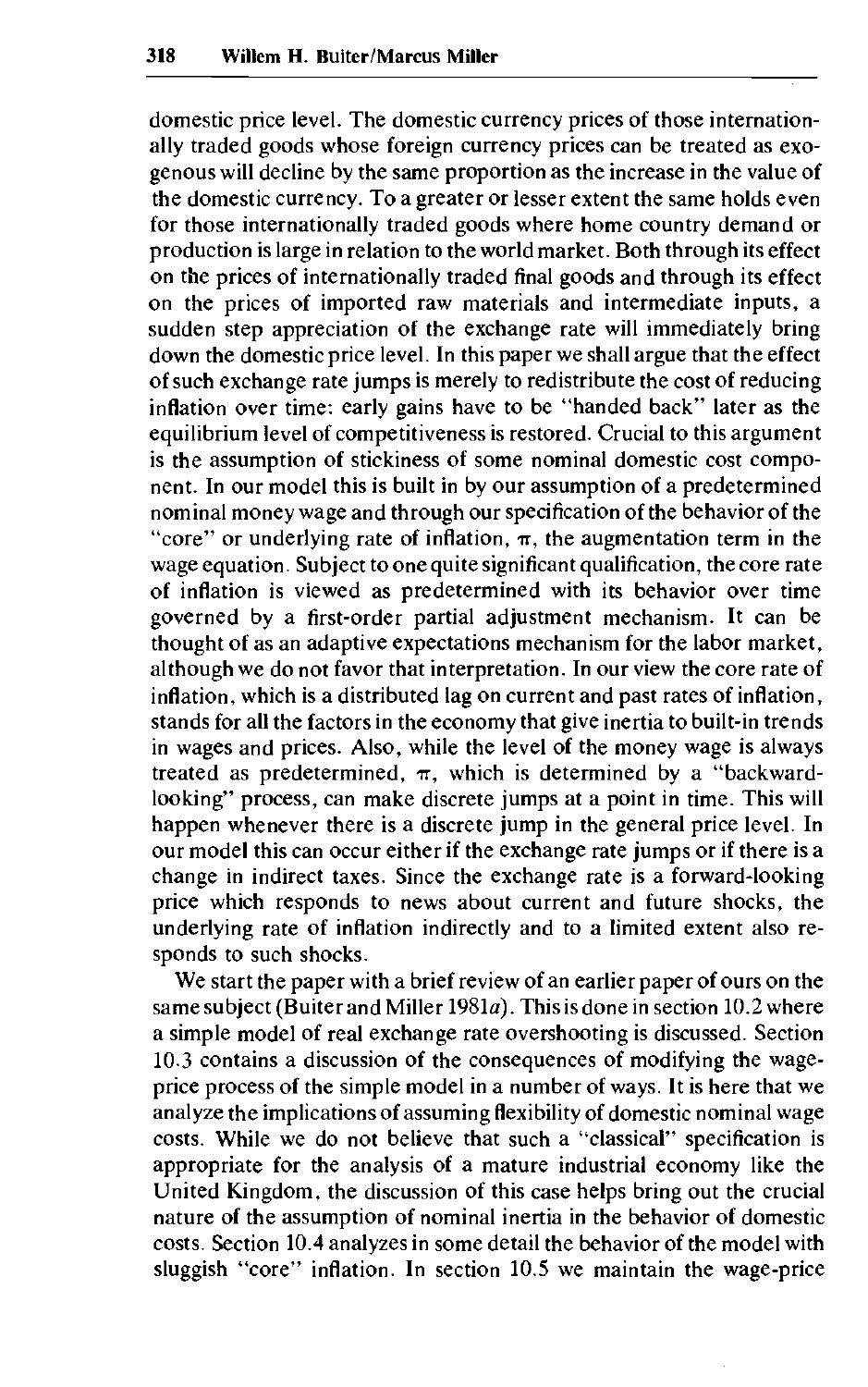block of section 10.4 but generalize the model in a number of other directions. The long-run real interest rate is substituted for the short-run real interest rate in the IS equation; the expected rate of inflation becomes an argument in the money demand and output demand functions; wealth effects on money demand and output demand are introduced; and wealth adjustment via current account deficits and surpluses is incorporated in the model. Finally, gradual rather than instantaneous adjustment of the level of output is considered. The real exchange rate overshooting proposition survives all these modifications. Section 10.6 contains a discussion of alternative policy combinations for bringing down inflation.

## **10.2 A Simple Model of Real Exchange Rate Overshooting**

A slightly simplified version of the model in Buiter and Miller (1981a) is given in equations (1)–(5). All variables except for  $r, r_d, r^*, \pi, \theta$ , and  $\tau$ are in logs.

(1)  $m-p-\theta = ky-\lambda(r-r_d), \quad k, \lambda > 0.$ 

(2) 
$$
y = -\gamma(r - Dp - D\theta) + \delta(e + p^* - p), \quad \gamma, \delta > 0.
$$

(3) 
$$
Dp = \phi y + \pi, \quad \phi > 0.
$$

$$
\pi = D^+ m.
$$

$$
(5) \t\t\t De = r - r^* - \tau.
$$

The notation is as follows:

- *m:* nominal money stock (exogenous)
- *p:* domestic price level "at factor cost," i.e., excluding indirect taxes (predetermined)
- $p^*$ : foreign price level (exogenous)
- *y:* real output (endogenous)
- *r:* domestic nominal interest rate on nonmoney assets (endogenous)
- $r_d$  nominal interest rate paid on domestic money (exogenous)
- *r\*\* foreign nominal interest rate paid on nonmoney assets (exogenous)
- 0: rate of indirect tax (exogenous)
- *e:* exchange rate (domestic currency price of foreign currency) (endogenous)
- $\pi$ : trend or core rate of inflation (endogenous)
- T: rate of tax on capital inflows or subsidy on outflows (exogenous)

*D:* differential operator, i.e.,  $Dx(t) \equiv (d/dt)x(t)$ 

*D + :* right-hand side differential operator, i.e.,

$$
D^+x(t)=\lim_{\substack{T\to t\\T>t}}\left(\frac{x(T)-x(t)}{T-t}\right)
$$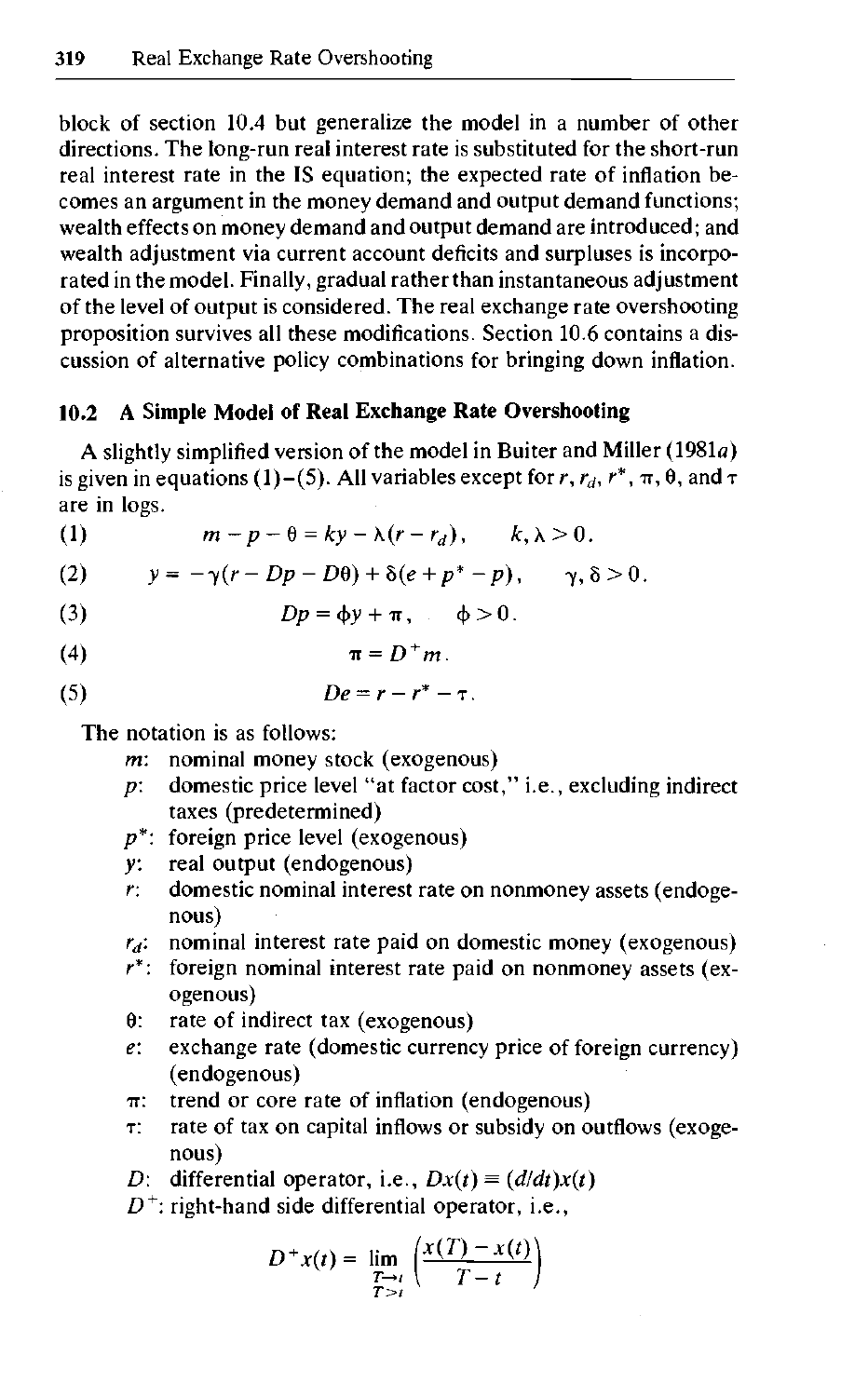Equation  $(1)$  is the LM curve: *m* denotes a fairly wide monetary aggregate such as  $£M3$  which consists, to a significant extent (50-60 percent), of interest-bearing deposits. We therefore measure the opportunity cost of holding money by the interest differential between the loan rate, r, and the own rate on time deposits  $(r_d)$ . Equation (2) is the IS curve. Demand for domestic output depends on the short real interest rate and on the relative price of foreign and domestic goods. The country is small in the world market for its importables so that it takes  $p^*$  as given. It is large in the world market for its exportables. No explicit distinction is made between traded and nontraded goods. Equation (3) is the augmented Phillips curve. By choice of units (the logarithm of) capacity output is set equal to zero. The augmentation term  $\pi$  is identified, in (4), with the right-hand-side time derivative of the money supply. Thus even if *m* were to make a discrete jump, the price level would not jump. This is one way of imposing the crucial property of nominal inertia, stickiness, or sluggishness. Equation (5) reflects the assumption of perfect capital mobility and perfect substitutability between domestic and foreign bonds. Risk-neutral speculators equate the uncovered interest differential in favor of the domestic country, net of any tax on capital imports, to the expected rate of depreciation of the domestic currency. The country is small in the world financial markets and *r\** is treated as given. The assumption of rational expectations, employed in Dornbusch (1976), Liviatan (1980), and Buiter and Miller (1981a) is equivalent to perfect foresight in our deterministic model. It is used in equations (2) and (5). For simplicity the foreign price level,  $p^*$ , is assumed to be constant; choice of units sets it equal to zero, so competitiveness is measured by *e-p.*

The own rate of interest on money is assumed exogenous. In a competitive banking system with a binding required reserve ratio  $h$ ,  $(0 < h < 1)$ on all bank deposits, the loan rate *r* and the deposit rate *rd* are linked by:  $r_d = (1-h)r(TD + DD)TD^{-1}$ . TD is the volume of interest-bearing time deposits and DD the volume of noninterest-bearing demand deposits. If demand deposits are only a small fraction of the total, then  $r_d \approx (1-h)r$ . This can be used to eliminate  $r_d$  from the model. The main consequence is to reduce the interest sensitivity of money demand. We prefer treating  $r_d$  as exogenous so that discretionary changes in  $r_d$  can be used to describe policy actions to alter the degree of competitiveness of the banking system. The dynamics of the system are conveniently summarized in terms of the two state variables  $\ell$  and  $c$ :

**(6a)** *i = m-p.*

$$
(6b) \t c \equiv e - p.
$$

Real liquidity,  $\ell$ , is a backward-looking or predetermined variable. It only makes discrete jumps when the policy instrument *m* changes discon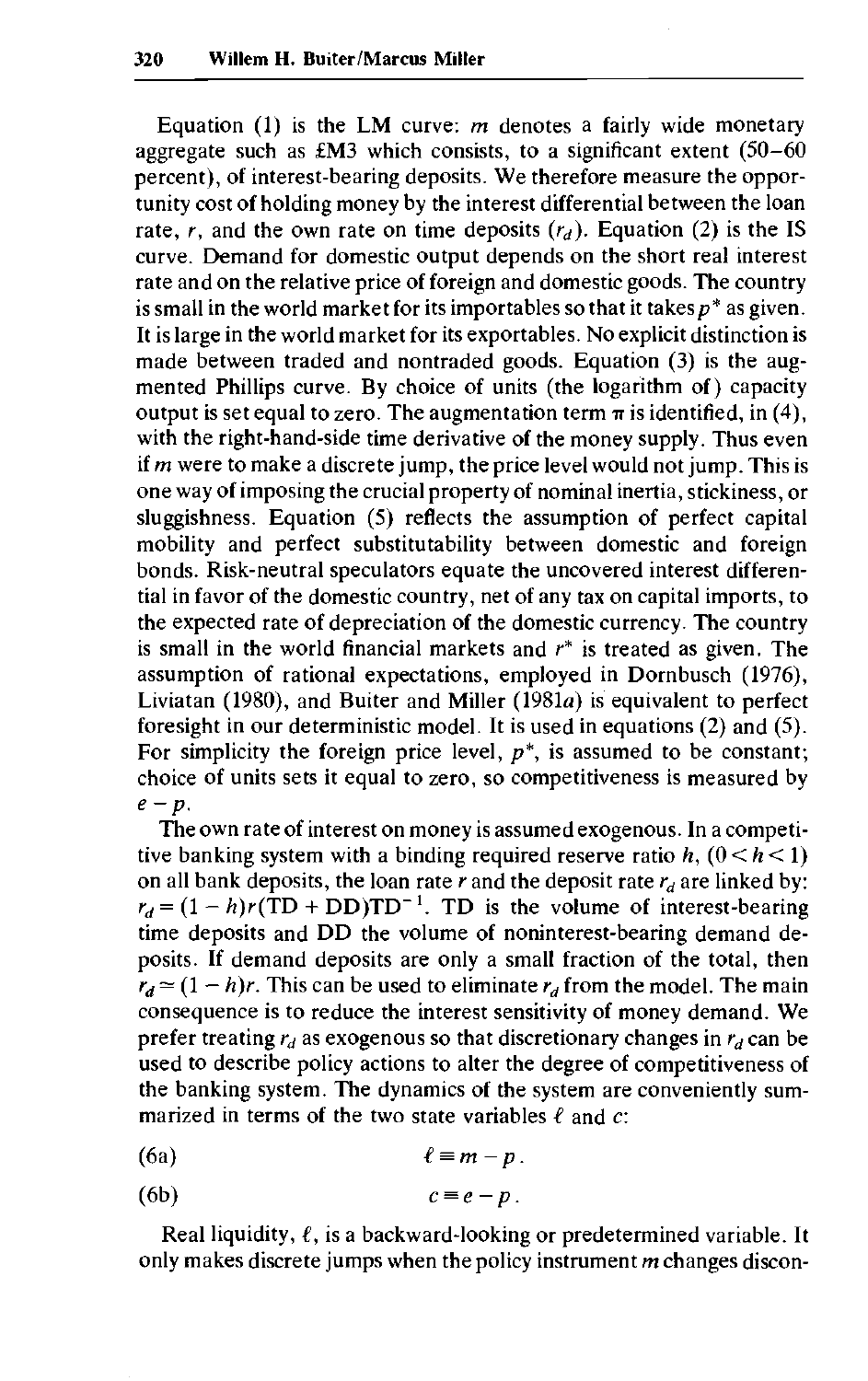tinuously. Real competitiveness *c* is a forward-looking or jump variable. It jumps whenever *e* jumps. The state-space representation of the model of equations  $(1)-(6)$  is:<sup>1</sup>

$$
\begin{bmatrix} D \ell \\ D \epsilon \end{bmatrix} = \frac{1}{\gamma(\phi\lambda - k) - \lambda} \begin{bmatrix} \phi\gamma & \phi\lambda\delta \\ 1 & \delta(\phi\lambda - k) \end{bmatrix} \begin{bmatrix} \ell \\ c \end{bmatrix}
$$
  
+ 
$$
\frac{1}{\gamma(\phi\lambda - k) - \lambda} \begin{bmatrix} \phi\lambda\gamma & 0 \\ \lambda & -\gamma(\phi\lambda - k) + \lambda \\ -\phi\gamma & -\phi\gamma\lambda \\ -1 & -\lambda \end{bmatrix} \begin{bmatrix} Dm \\ r^* + \tau \\ 0 \\ r_d \end{bmatrix}
$$

A necessary and sufficient condition for the stationary equilibrium of this model to be a saddlepoint is  $\gamma(\phi \lambda - k) - \lambda < 0$ .<sup>2</sup> This is equivalent to the condition that, at a given real exchange rate, an exogenous increase in aggregate demand raises output.

It is easily verified that the long-run equilibrium has the following properties. Output is equal to its full employment value, 0. The steadystate real interest rate,  $r - Dp$  equals  $r^* - Dp^* + \tau = r^* + \tau$ , since we assume that the foreign rate of inflation is zero. The nominal interest rate *r* equals  $r^* + \tau + De = r^* + \tau + Dp - Dp^* = r^* + \tau + Dm - Dp^*$ . Longrun competitiveness is independent of  $\overrightarrow{Dm}$ ,  $\theta$ , and  $r_d$  but improves when  $r^*$  +  $\tau$  increases. The steady-state stock of real money balances  $\ell$  decreases when *Dm* or  $r^*$  +  $\tau$  increases, but increases when  $\theta$  or  $r_d$  increases.

The immediate response of the economy to a variety of policy actions is as follows. Overshooting by the real exchange rate of its long-run equilibrium value occurs in the model in response to (a) previously unantici-

<sup>1.</sup> For simplicity, the term  $D\theta$  in equation (2) has been ignored. We consider it in section 10.6.

<sup>2.</sup> The equilibrium is a saddlepoint if the state matrix has one stable and one unstable characteristic root. A necessary and sufficient condition for this is that the determinant of the state matrix be negative.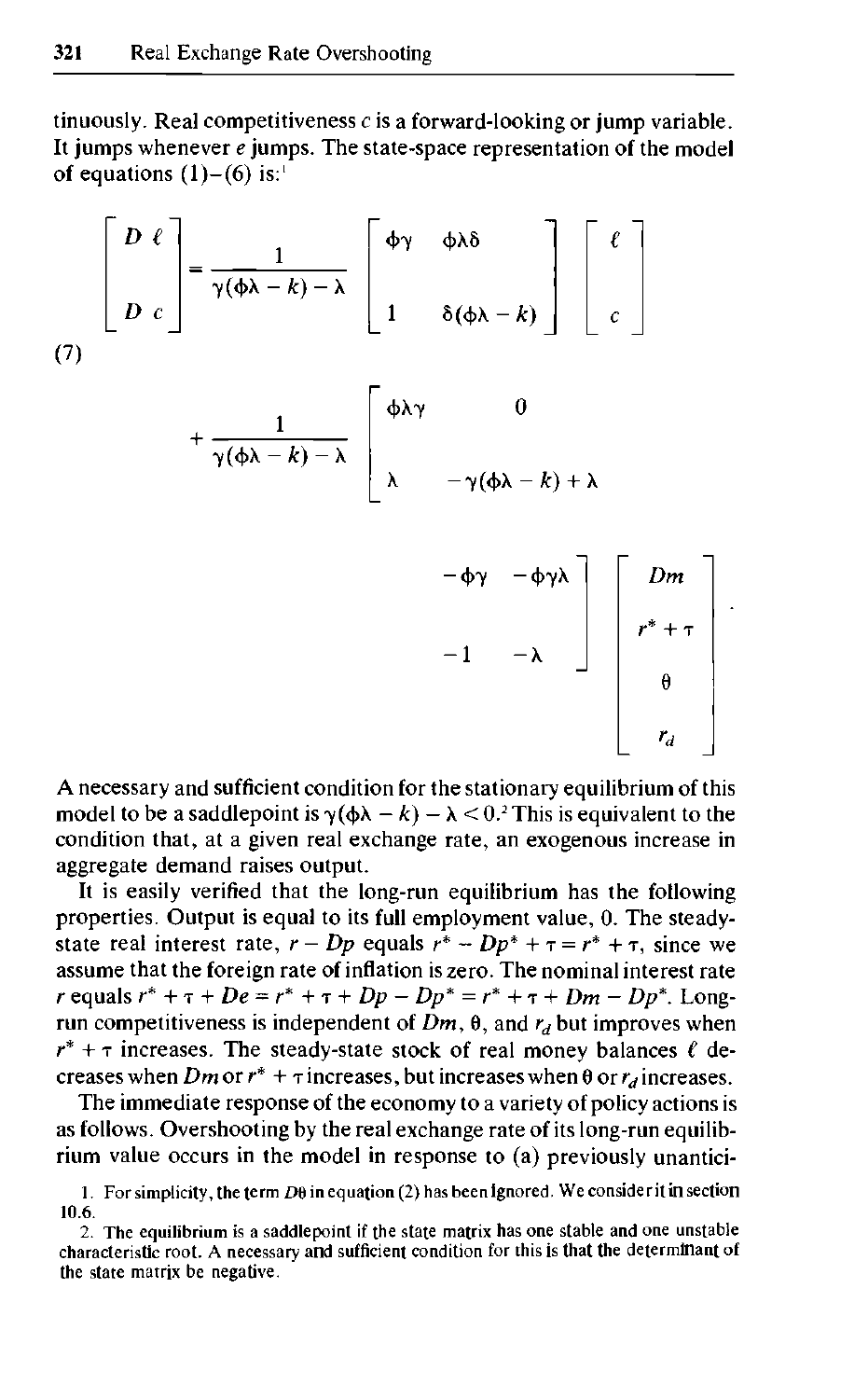pated immediate or future announced reductions in either the level or the rate of growth of the money stock, (b) previously unanticipated immediate or future announced increases in indirect taxes  $(\theta)$ , and  $(c)$  previously unanticipated current or future increases in the own rate on money, *rd.* All three kinds of shocks can be argued to have jolted the British economy in the two years after mid-1979 (Buiter and Miller 1981a, *b).*

## **10.3 Real Exchange Rate Overshooting and the Wage-Price Process**

A crucial component of all models exhibiting disequilibrium overshooting of the real exchange rate is the wage-price process. The price equation used in this paper so far, as in many others (e.g., Buiter and Miller 1981a; Dornbusch 1976), has a number of weaknesses. It is important to perform a "sensitivity analysis" of the specification of this equation to establish the robustness of the overshooting proposition.

# 10.3.1 A Direct Effect of the Exchange Rate on the Domestic Price Level

Even if domestic wage costs are sticky in nominal terms, so that the money wage rate, *w,* can be treated as predetermined, the domestic price level might in an open economy still be capable of making discrete jumps at a point in time. This will be the case if the domestic currency price of internationally traded goods is a function of the exchange rate. A convenient way of representing this notion is to express the domestic price level, *p*, as a weighted average of the sticky domestic money wage and the domestic currency value of an appropriate (trade-weighted) index of world prices, *p\*.* Making the small country assumption that *p\** is given and choosing units such that  $p^* = 0$ , we have:

(8) 
$$
p = \alpha w + (1 - \alpha)e, \qquad 0 \le \alpha \le 1
$$

Equation (3) is then replaced by:

$$
(9) \t\t Dw = \phi y + \pi.
$$

For the time being we still assume that

3. A more general approach is the following. Let  $p<sub>H</sub>$  be the price of domestically produced goods. It is a weighted average of unit labor costs, *w,* and unit imported intermediate input costs:  $e + p^{*l}$ , i.e.,

(8') 
$$
p_H = \beta_1 w + (1 - \beta_1)(e + p^{*t}), \qquad 0 \le \beta_1 \le 1.
$$

The domestic price level or consumer price index is a weighted average of the price of domestically produced goods and the price of imported final goods:  $e + p^{*F}$ , i.e.,

 $(8<sup>7</sup>)$ 

$$
p = \beta_2 p_H + (1 - \beta_2)(e + p^{*F}), \qquad 0 \le \beta_2 \le 1.
$$

For our purposes not much is lost by using the simpler formulation in (8). An alternative interpretation in terms of traded and nontraded goods is also possible.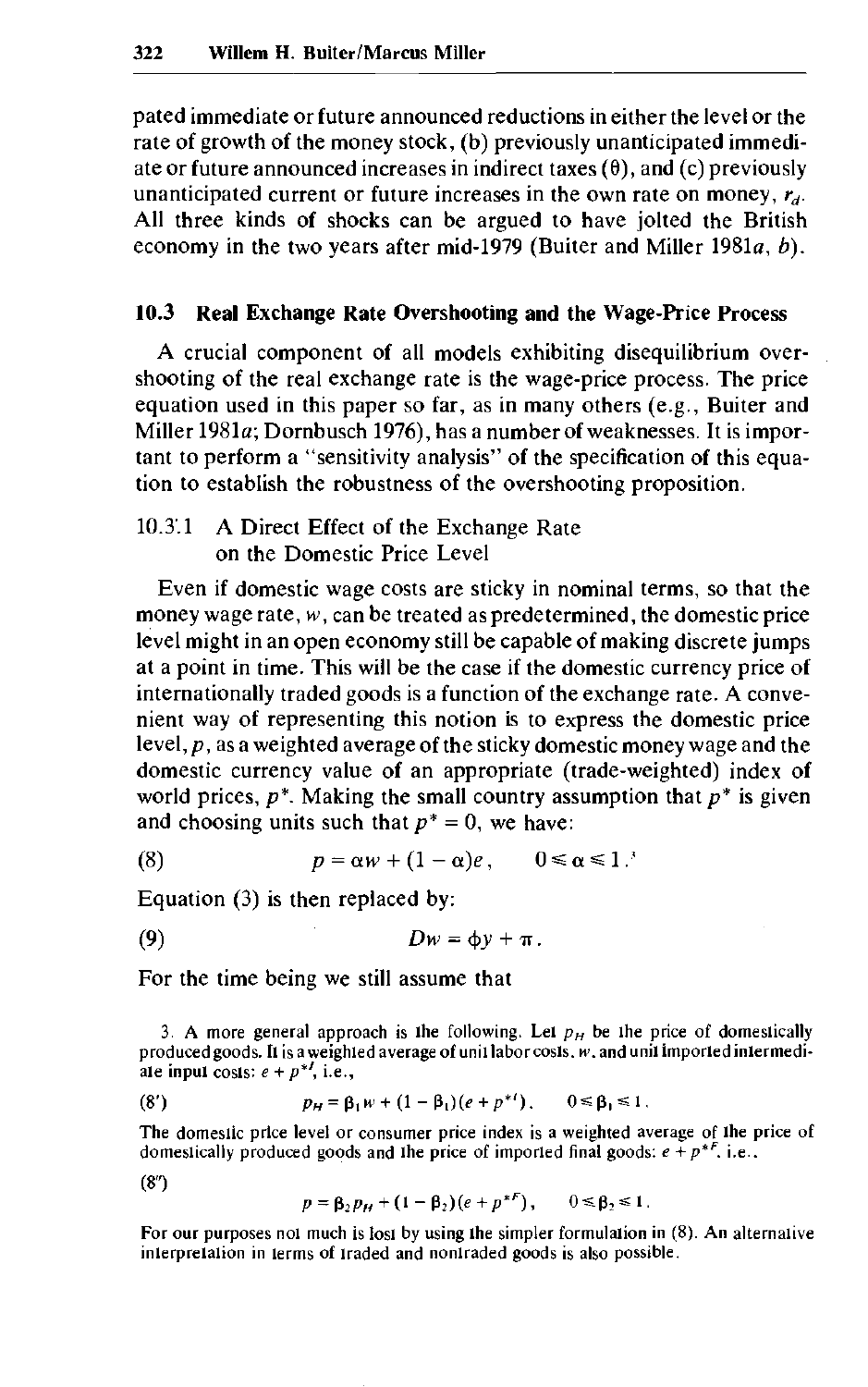$$
\pi = D^+ m.
$$

With  $\alpha$  < 1, the domestic price level is no longer predetermined. The jump appreciation of the nominal (and real) exchange rate in response to (for example) an unanticipated reduction in the rate of monetary growth will have the immediate effect of lowering the price level. However, as long as  $\alpha > 0$ , the earlier analysis is not affected qualitatively. We redefine our state variables as follows:

(10a) *£ = m-w.*

$$
(10b) \t\t c = e - w.
$$

As before,  $\ell$  is predetermined (except when  $m$  jumps), and  $c$  is a jump variable. The state-space representation of the model given in equations  $(1), (2), (8), (9), (4),$  and  $(5)$  is:

$$
\left[\begin{array}{c} D\ell \\ Dc \end{array}\right] = \frac{1}{\alpha \gamma (\lambda \phi - k) - \lambda} \left[\begin{array}{cc} \phi \alpha \gamma & \phi \alpha [\lambda \delta - \gamma (1 - \alpha)] \\ 1 & \alpha \delta (\phi \lambda - k) + \alpha - 1 \end{array}\right] \left[\begin{array}{c} \ell \\ c \end{array}\right]
$$
\n(11)

$$
+\frac{1}{\alpha\gamma(\lambda\phi-k)-\lambda}\left[\begin{array}{cc}\alpha\gamma\lambda\phi&-\phi\lambda\gamma(1-\alpha)\\ \lambda&\lambda+\gamma(k-\phi\lambda)\end{array}\right]
$$

$$
-\phi\alpha\gamma - \phi\alpha\gamma\lambda\n-1\n-\lambda\n\begin{bmatrix}\nDm \\
r^* + \tau \\
\theta \\
\tau_d\n\end{bmatrix}
$$

It is easily seen that (7) is the special case of (11) with  $\alpha = 1$ . A necessary and sufficient condition for the existence of a unique saddlepoint equilibrium is

(12) 
$$
\alpha \gamma (\lambda \phi - k) - \lambda < 0.
$$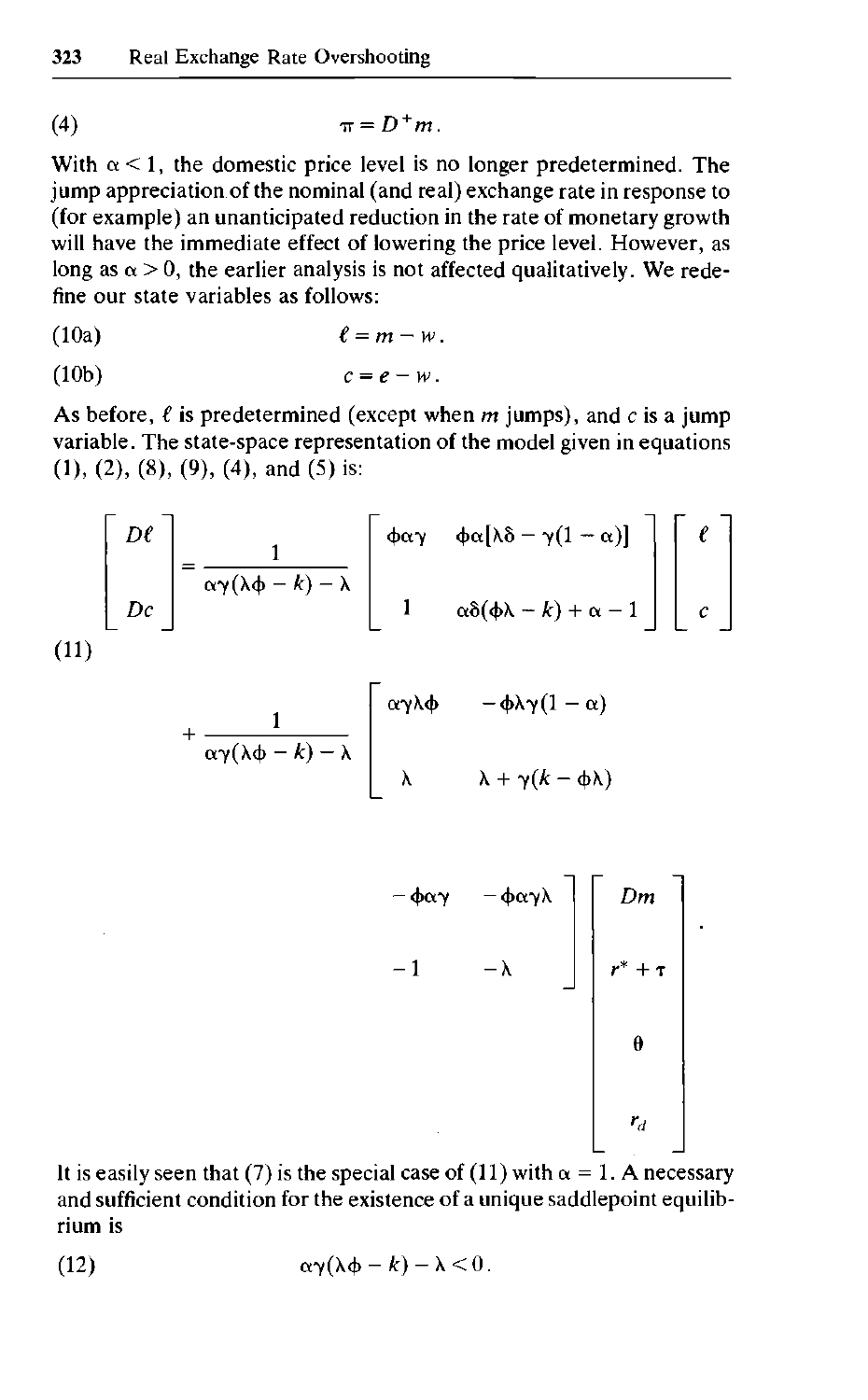This again has the interpretation that, at a given level of competitiveness, an increase in aggregate demand raises output. The single convergent path is again upward-sloping, and the real exchange rate overshooting results of section 10.2 carry over to the more plausible model under consideration here. The main change from the previous analysis, with  $\alpha = 1$ , is that the exchange rate appreciation consequent upon restrictive monetary policy actions (or increases in  $\theta$  or  $r_d$ ) now has an immediate beneficial effect on the price level, although, as long as  $\alpha > 0$ , a given percentage appreciation of *e* will be associated with a smaller percentage reduction in *p.*

The special case  $\alpha = 0$  represents the "law of one price" for all goods or instantaneous purchasing power parity (PPP). Although few propositions in economics have been rejected more convincingly by the data than PPP (Kravis and Lipsey 1978; Frenkel 1981; Isard 1977), it is mentioned here briefly for completeness. With the domestic price level moving perfectly in line with the exchange rate, the wage equation (9), which still incorporates stickiness in the level of the money wage, ceases to be relevant to the rest of the model. The relative price of domestic and foreign goods is constant. Real output is a function of the exogenous real interest rate. Unless we impose the requirement that steady-state real wages are constant, output need not be at its full employment level. Alternatively, we could add an equation making output a (decreasing) function of the real wage. As this model has little to recommend it, we shall not pursue it any further here.

# 10.3.2 Money Wage Flexibility and Real Wage Flexibility

We now consider the case where both the money wage and the real wage are perfectly flexible, and output is always at its equilibrium or capacity value, 0. We can view this as the case where the core rate of wage inflation,  $\pi$ , equals the expected (and actual) rate of wage inflation, i.e.,

$$
\pi = Dw.
$$

The model of equations  $(1)$ ,  $(2)$ ,  $(8)$ ,  $(9)$ ,  $(4')$ , and  $(5)$  has the following very simple state-space representation:

(13)
$$
\begin{bmatrix} D\ell \\ Dc \end{bmatrix} = \begin{bmatrix} \lambda^{-1} & \gamma^{-1}\delta - (1 - \alpha)\lambda^{-1} \\ 0 & \gamma^{-1}\delta \end{bmatrix} \begin{bmatrix} \ell \\ c \end{bmatrix} + \begin{bmatrix} 1 & -\alpha^{-1}(1 - \alpha) \\ 0 & -\alpha^{-1} \end{bmatrix} - \begin{bmatrix} Dm \\ r^* + \tau \\ \theta \\ r_d \end{bmatrix}.
$$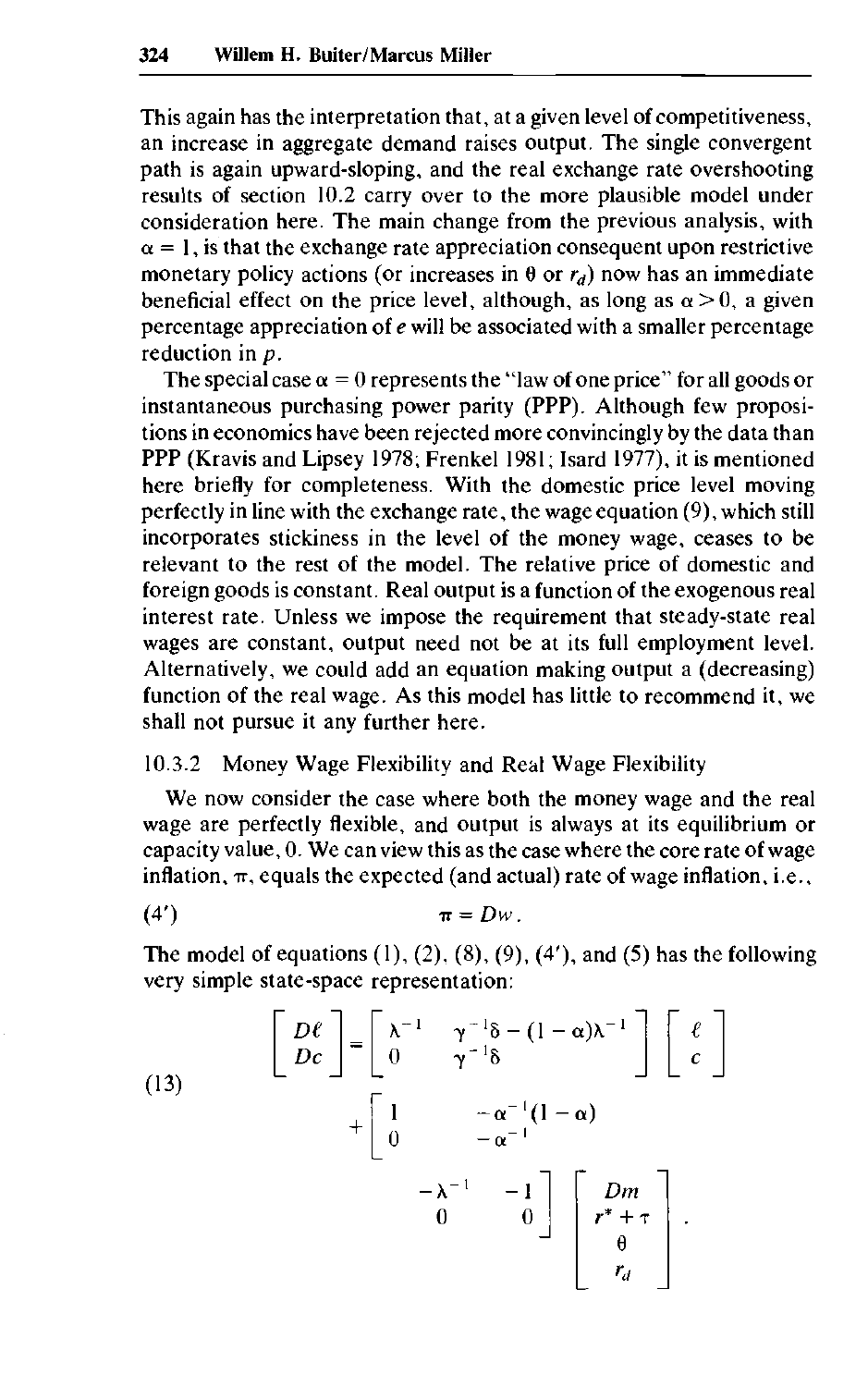With both  $e$  and  $w$  freely flexible, neither of the two state variables,  $\ell$  and *c,* is predetermined. A unique convergent solution trajectory exists because there are now two unstable characteristic roots ( $\lambda^{-1}$  and  $\gamma^{-1}\delta$ ). The system is also recursive, with *Dc* independent of *t* and also of the policy instruments Dm, r<sub>f</sub>, and θ. Only a real shock (such as a change in the foreign real interest rate  $r^* + \tau$ ) will affect the dynamics and steadystate behavior of *c.*

The diagrammatic representation of the system is given in figure 10.1. Without loss of generality, we assume that the  $D\ell = 0$  locus is downward sloping. Consider an unexpected, immediately implemented reduction in *Dm*. The initial equilibrium is at  $E_1$ , the new equilibrium at  $E_2$ . Note that these equilibria are completely unstable. Since the cut in the monetary growth rate is immediately implemented,  $\ell$  jumps immediately from  $E_1$ to *E2* with no change in *c.* Monetary disinflation is costless. If we consider a previously unanticipated future reduction in *Dm, €* will jump to an intermediate position like  $E_{12}$  between  $E_1$  and  $E_2$  at the moment the future policy change is announced. After that it moves gradually in a straight line from  $E_{12}$  to  $E_2$ , where the system arrives at the moment that *Dm* is actually reduced. Again, there is no effect on competitiveness in the short run or in the long run.

It is instructive to contrast monetary disturbances with a real shock, such as an increase in  $r^* + \tau$ , analyzed in figure 10.2. The steady-state effect is to alter the long-run equilibrium from  $E_1$  to  $E_2$ , lowering  $\ell$  and raising c. If the increase in  $r^* + \tau$  occurs immediately, both c and  $\ell$  jump



### Fig. 10.1 Monetary disturbances (with money and real wage flexibility).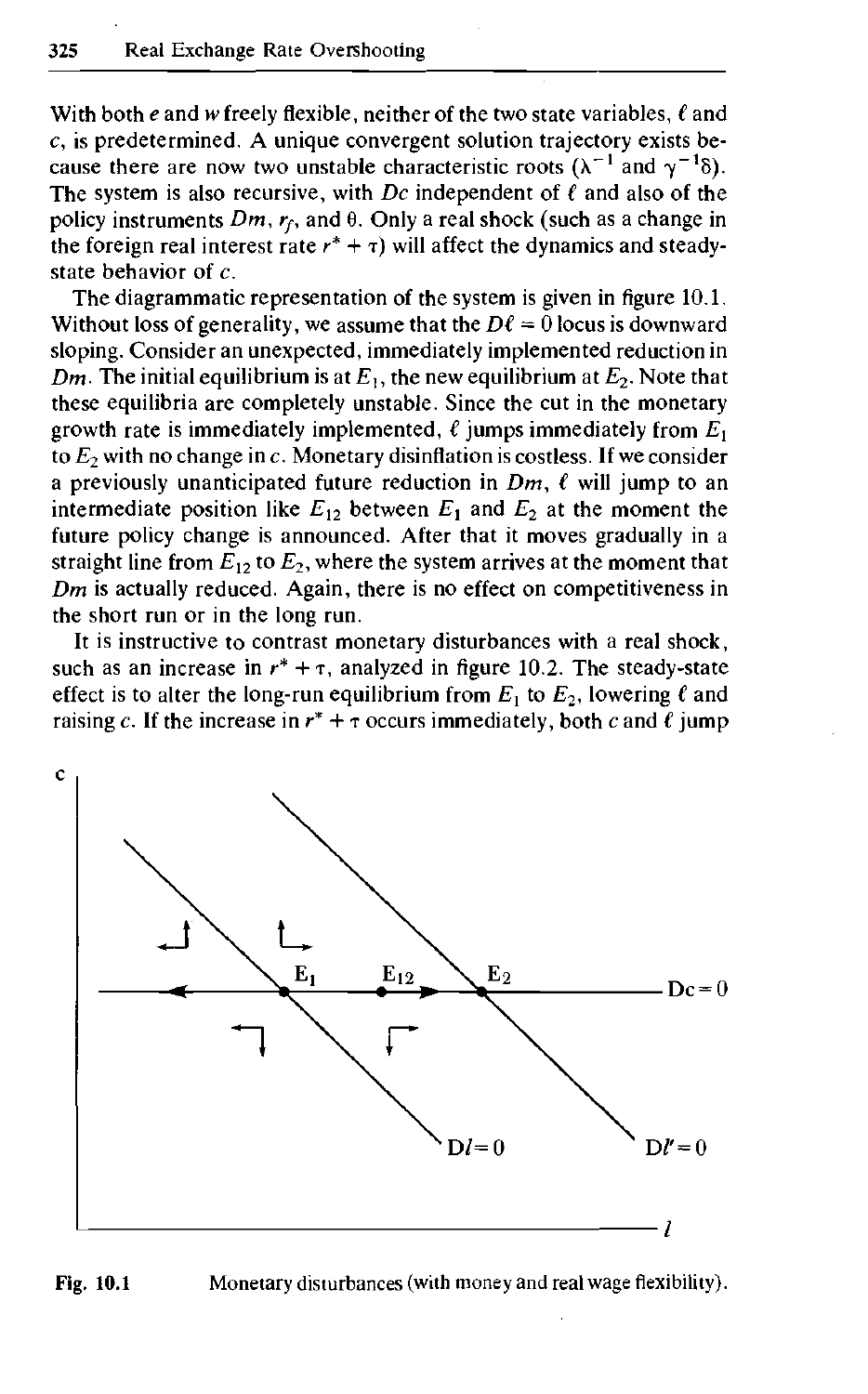

**Fig. 10.2** Real disturbances (with money and real wage flexibility).

to  $E_2$  without delay. If we have a future increase in  $r^* + \tau$ , the system jumps to an intermediate position such as *E12* after which it proceeds gradually to  $E_2$  where it arrives when  $r^* + \tau$  is actually raised. Note that this adjustment of the real exchange rate is an equilibrium phenomenon, taking place at a constant level of output.

## 10.3.3 Money Wage Flexibility and Real Wage Rigidity

Some recent work on wage and price behavior can be interpreted as combining the assumption of perfectly flexible money wages with the assumption of sluggish adjustment in the real wage. The latter is treated as predetermined because of (generally unspecified) transactions and adjustment costs.

Consider, for example, the following specification for  $\pi$ :

(4") 
$$
\pi = Dp - \eta(w - p), \qquad \eta \ge 0.
$$

Equation (4"), in combination with (9), yields

(14) 
$$
Dw = \phi y + Dp - \eta (w - p),
$$

or

(14') 
$$
D(w-p) = \phi y - \eta (w-p).
$$

Equation (14) can be viewed as a rational expectations version of the kind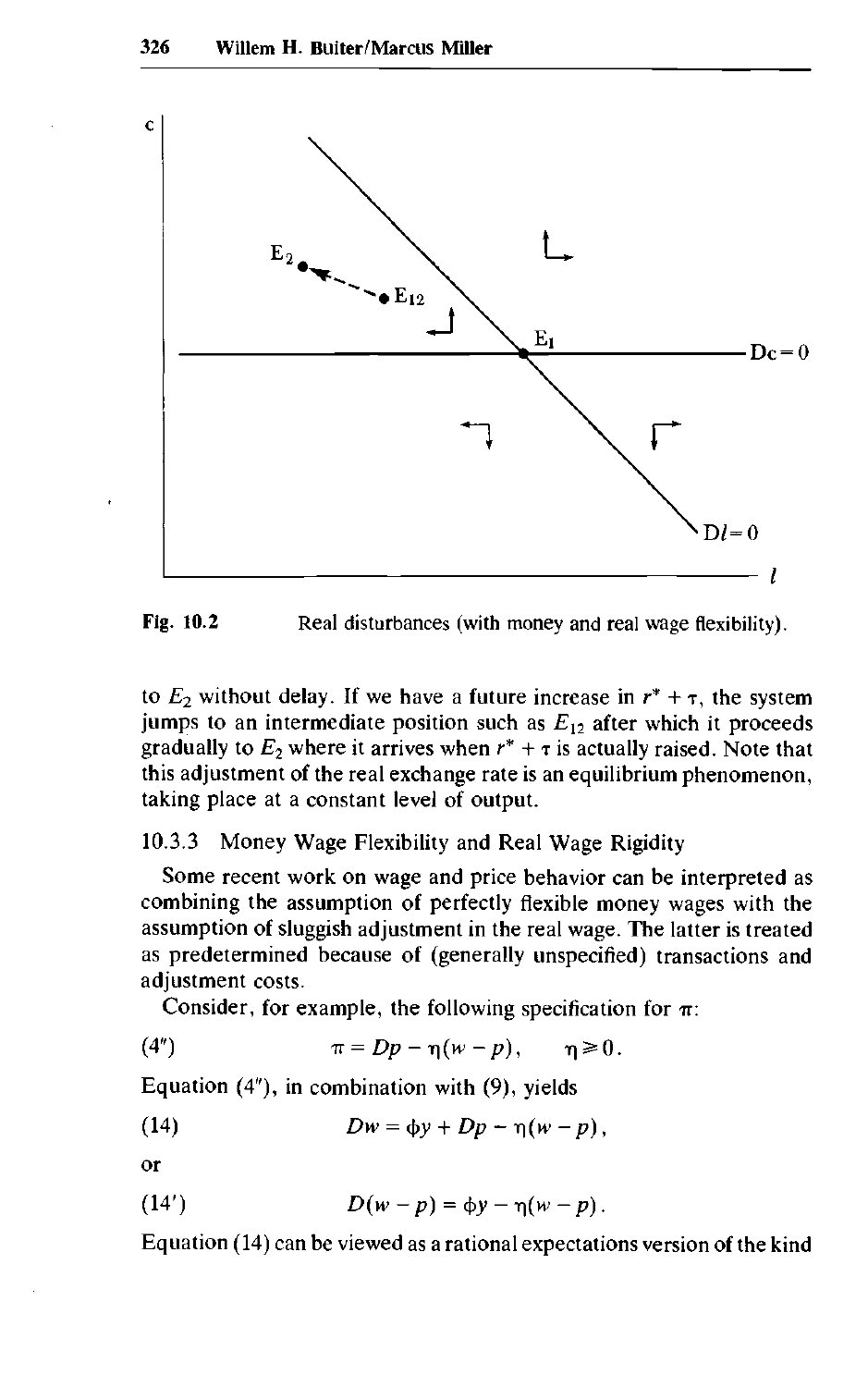of equation proposed by Sargan (1980). It is also very close to an equation found in Minford (1980), although his equation incorporates nominal stickiness. The state-space representation of the model with nominal flexibility and real stickiness is given in equation  $(15)$ :



Note that real wage rigidity implies real exchange rate rigidity, as  $w - p = (\alpha - 1)c$ . With a flexible money wage,  $\ell$  now is a jump variable. The roles of  $\ell$  and  $c$  as predetermined and jump variables are the exact reverse of what they were in the model with sticky money wages (and flexible real wages) of section 10.2. The two characteristic roots of equation (15) are  $\lambda^{-1}$  and  $-{\{\pi(1-\alpha) + \phi\alpha\}\atop{0pt} }$  [1 -  $\alpha(1+\gamma\phi)$ ]. The sign of the second root—the one governing the behavior of *c*—depends on the sign of  $1 - \alpha(1 + \gamma \phi)$ . This has the following interpretation. Add an exogenous demand shock  $f$  to the IS equation (2). This yields  $y = -\gamma(r - Dp) + \delta(e - p) + f$ . It is readily verified that

$$
(16a) \t\t\t e-p=\alpha c,
$$

(16b) 
$$
r - Dp = r^* + \tau + \alpha Dc,
$$

and

(16c) 
$$
Dc = \frac{\Phi}{\alpha - 1} y - \eta c.
$$

The IS curve can therefore be written as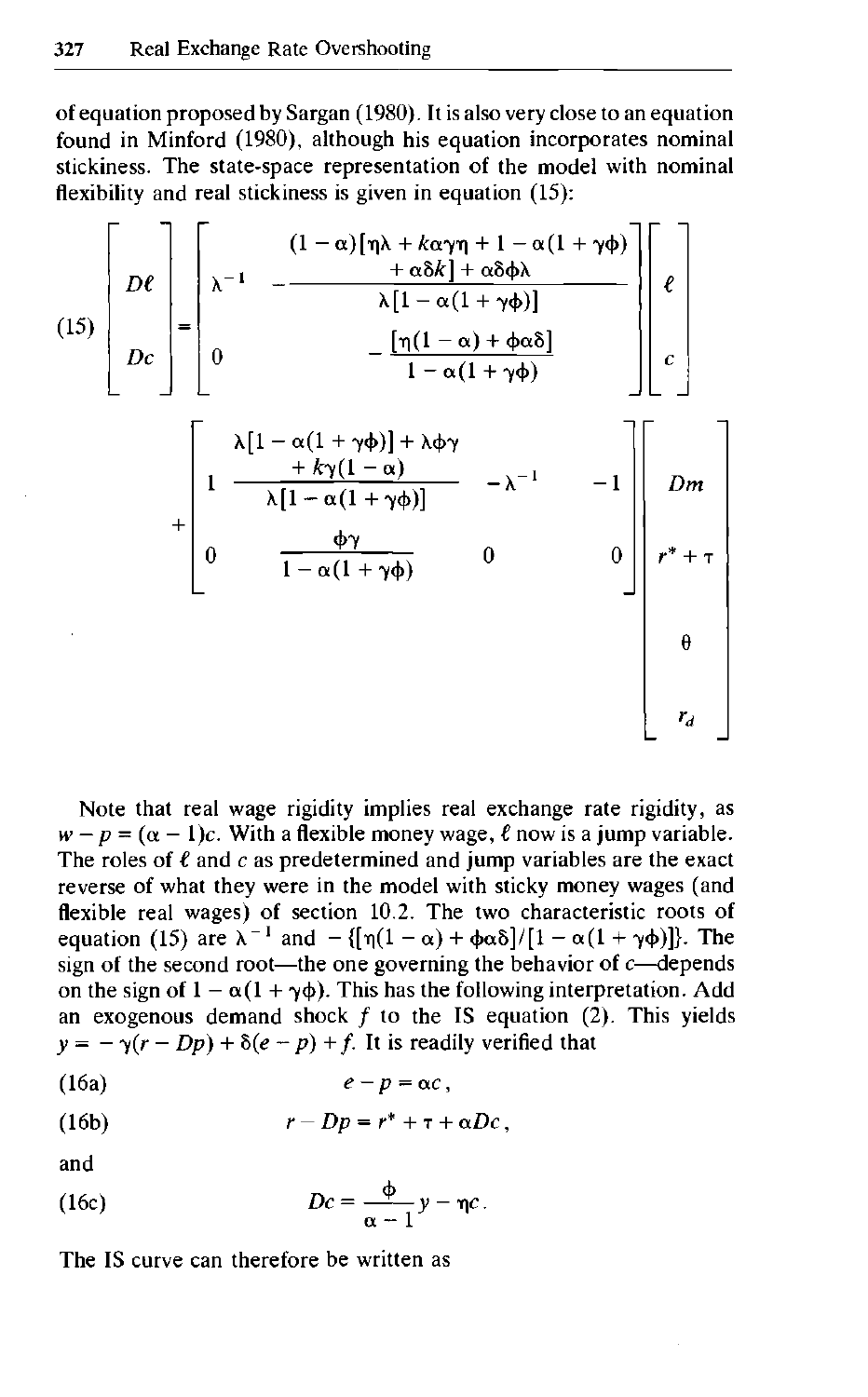(16d) 
$$
y = -\frac{\gamma(1-\alpha)}{1-\alpha(1+\gamma\phi)}(r^*+\tau) + \frac{\alpha(1-\alpha)(\gamma\eta+\delta)}{1-\alpha(1+\gamma\phi)}c + \frac{(1-\alpha)}{1-\alpha(1+\gamma\phi)}f.
$$

For  $0 \le \alpha < 1$ ,  $1 - \alpha(1 + \gamma \phi)$  must be positive if an exogenous increase in demand is to raise output at a given level of competitiveness. We shall make this assumption. It implies that the root governing *c* is negative. Note that with equation (14') governing the behavior of the real wage, there is no automatic tendency for the level of output to converge to its capacity level 0. In long-run equilibrium we have (setting  $D[w - p] = 0$ ),

(17) 
$$
y = \frac{\eta}{\phi}(w - p) = (\alpha - 1)\frac{\eta}{\phi}c.
$$

The system is still dichotomized, and the behavior of  $c, w - p, y$ , and  $r - Dp$  is independent of monetary shocks, but even if we start at full employment, real shocks will not necessarily be followed by a return to full employment. Only if *r\* (minus the coefficient on the lagged real wage in the wage equation) is zero will the system tend to full employment. This can be shown as follows. In long-run equilibrium the IS equation is

(18) 
$$
y = -\gamma(r^* + \tau) + \delta \alpha c + f.
$$

Combining (17) and (18) gives

(19) 
$$
y = \frac{(\alpha - 1)\eta\gamma}{\phi\delta\alpha - (1 - \alpha)\eta}(r^* + \tau) - \frac{(\alpha - 1)\eta\delta\alpha}{\phi\delta\alpha - (1 - \alpha)\eta}f.
$$

Apart from the absence of an automatic return to full employment, the behavior of the flexible-money-wage, sticky-real-wage model is qualitatively the same when  $\eta = 0$  and when  $\eta > 0$ . The response to an unanticipated reduction in *Dm* is shown in figure 10.3. An unanticipated, immediately implemented reduction in *Dm* instantaneously moves the system to the new stationary equilibrium *E2* without any change in *c, y,* or *r — Dp.* An announced future reduction in *Dm* instantaneously moves the system to an intermediate position such as  $E_{12}$  between  $E_1$  and  $E_2$ . From there it moves gradually to  $E_2$  where it arrives at the moment that the reduction in *Dm* actually occurs. This whole process again takes place without any changes in  $c$ ,  $y$ , or  $r - Dp$ .

Now consider the effect of an increase in  $r^* + \tau$  in this model, which changes the long-run equilibrium in figure  $10.4$  from  $E_1$  to a point such as  $E<sub>2</sub>$ .

With c predetermined, an immediate, unanticipated increase in  $r^* + \tau$ causes an equal jump increase in e and w, lowering  $\ell$  to  $E_{12}$ . From there c and  $\ell$  converge gradually to the new long-run equilibrium  $E_2$  along the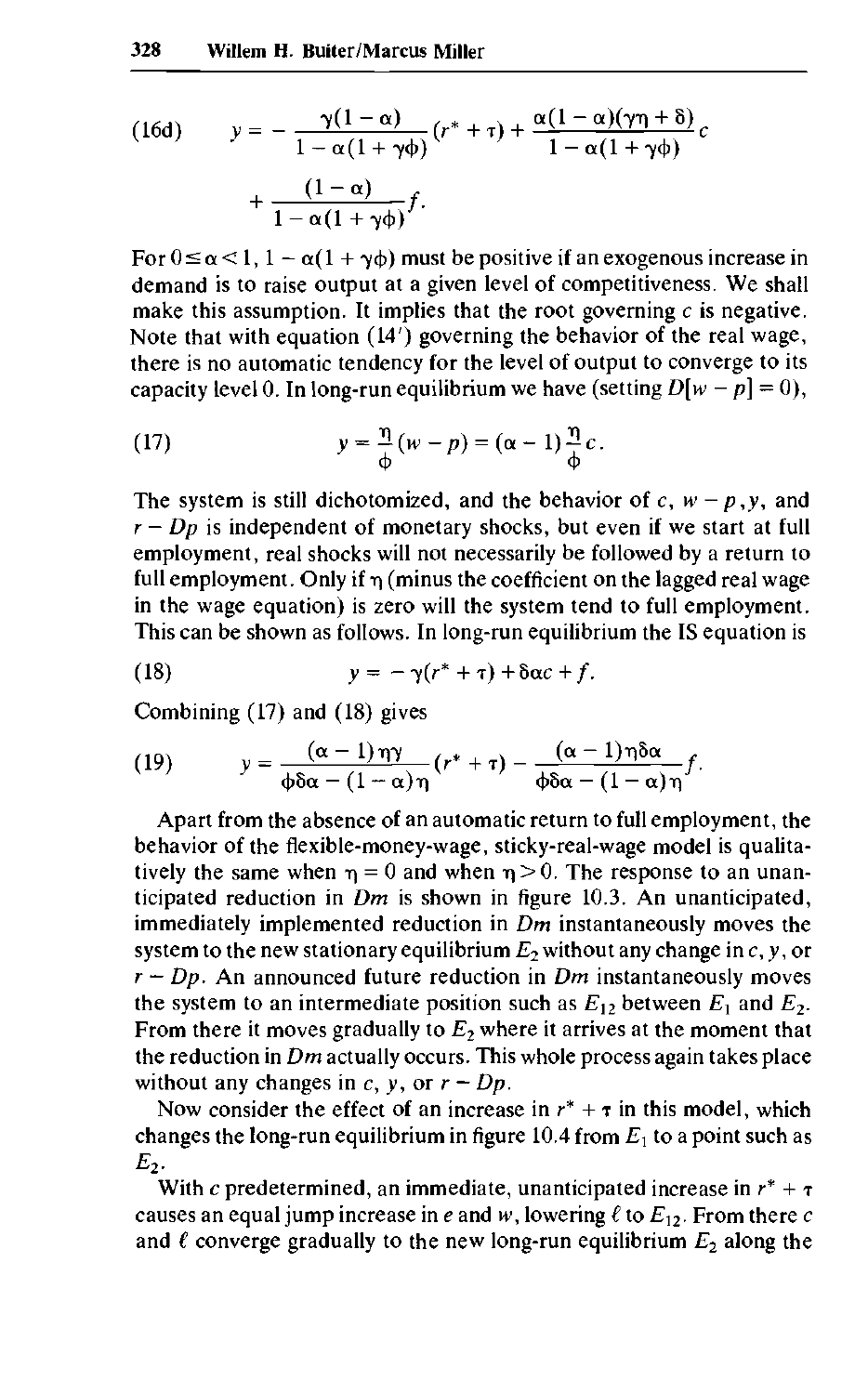

Fig. 10.3 Money disturbances (with money wage flexibility and real wage rigidity).

unique convergent trajectory *S'S'. A* previously unanticipated future increase in  $r^* + \tau$  leads to an immediate jump in  $\ell$  down to a point intermediate between  $E_1$  and  $E_{12}$ , such as  $E'_{12}$ . From there  $\ell$  declines gradually to  $E_{12}$  where it arrives when  $r^* + \tau$  is actually raised. Then c and  $\ell$  increase gradually along *S'S'* toward  $E_2$ .

It is interesting to see what happens to the wage equation (14') when the exchange rate has no effect on the price level, that is, when  $\alpha = 1$ . In that case the price equation (8) becomes

$$
(20a) \t\t\t p = w,
$$

while the wage equation reduces to

$$
\phi y = \eta (w - p).
$$

Equations (20a, b) imply that  $y = 0$  at each instant. The model now is in many ways the same as the model with money wage and real wage flexibility discussed in section 10.3.2 and summarized in equation (13). The link between the real wage and the real exchange rate, given by  $w - p = (\alpha - 1)c$  in the general model, disappears. Even though the real wage is still predetermined (and indeed remains constant throughout at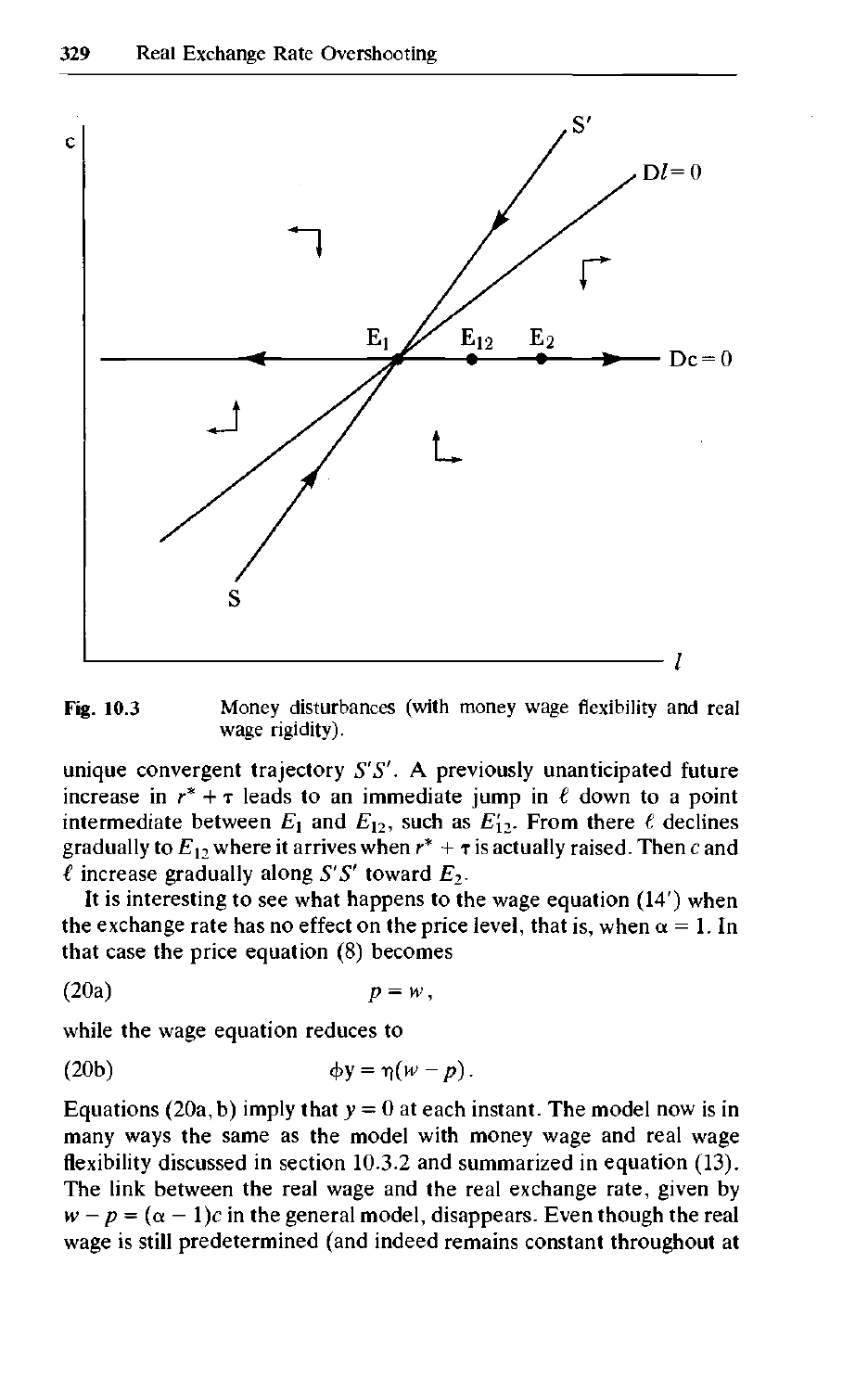

Fig. 10.4 Real disturbances (with money wage flexibility and real wage rigidity).

0), the real exchange rate again becomes a jump variable. Because  $w$  still is a jump variable,  $\ell$  also stays that way. The state-space representation of this version of the model is given in (21)

$$
(21)\begin{bmatrix}D\ell \\ Dc\end{bmatrix} = \begin{bmatrix} \lambda^{-1} & \gamma^{-1}\delta \\ 0 & \gamma^{-1}\delta \end{bmatrix} \begin{bmatrix} \ell \\ c\end{bmatrix} + \begin{bmatrix} 1 & 0 & -\lambda^{-1} & -1 \\ 0 & 0 & 0 & 0 \end{bmatrix} \begin{bmatrix} Dm \\ r^* + \tau \\ r_d \end{bmatrix}.
$$

The response of this system to nominal and real shocks is qualitatively similar to that described in section 10.3.2 and figures 10.1 and 10.2.

10.3.4 Rational Expectations in the Labor Market with Money Wage Stickiness

Without changing the equation for the core rate of inflation (4") or the associated wage equation (14) of the previous section, a single change of assumption concerning the behavior of the money wage destroys the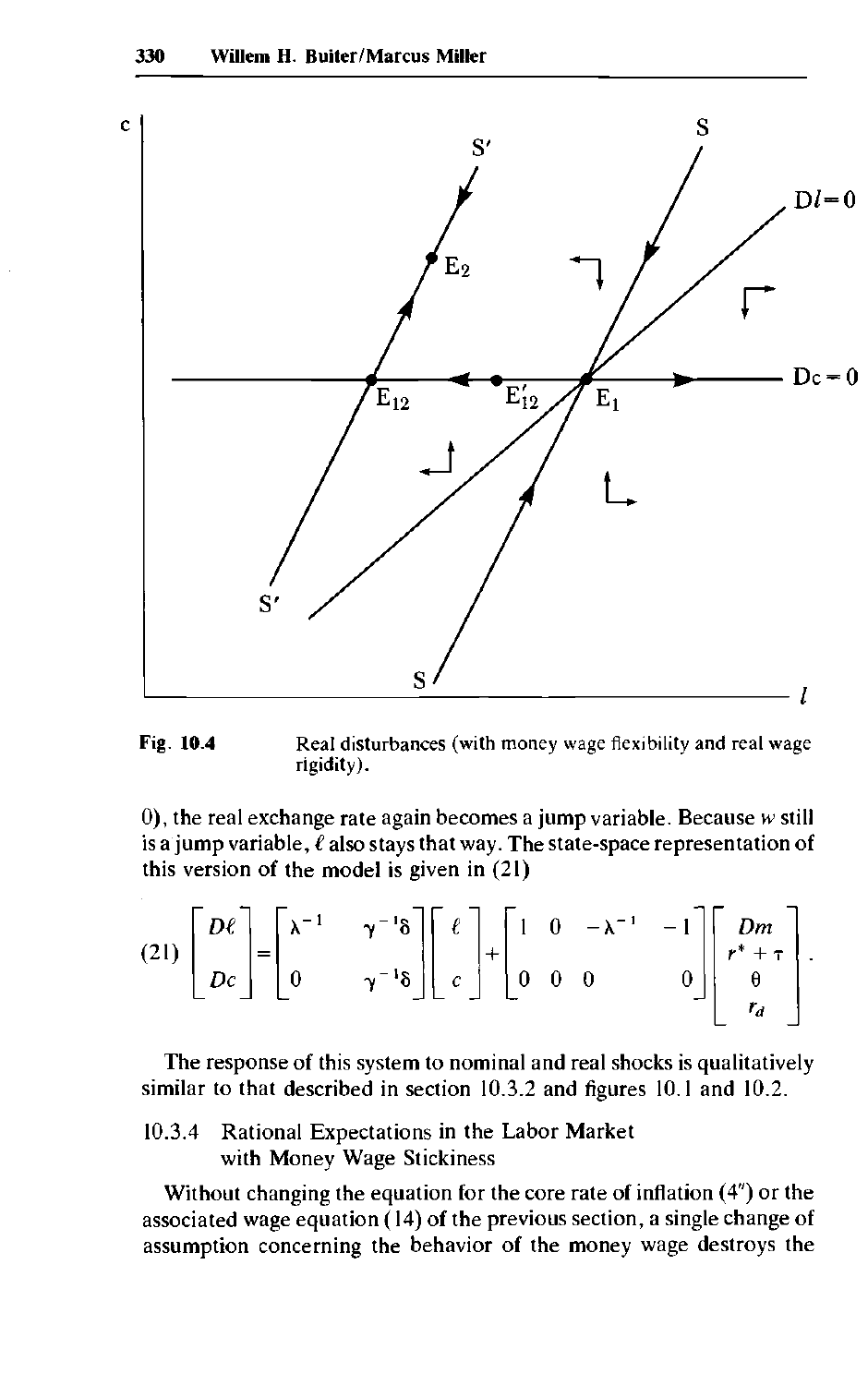classical policy implications of that model. The crucial change in assumption is to rule out discrete jumps in *w,* that is, to require *w* to be a continuous function of time. The exchange rate, however, is still free to make discrete jumps at a point in time. This change in assumption does not rule out a rational expectations interpretation of (14). This is particularly obvious if we assume that  $\eta = 0$ . The behavior of this rational expectations model of the labor market is, however, very different from the classical behavior of the models of sections 10.3.2 and 10.3.3. Instead it resembles the behavior of the sticky money wage model of sections 10.2 and 10.3.1. Monetary shocks lead to real exchange rate overshooting and departures of actual output from capacity output. Note that this kind of behavior is ruled out when  $\alpha = 1$ . This "closed economy" representation means that rational expectations automatically rule out departures of actual output from capacity output.<sup>4</sup> With the assumed assymetry in the behavior of  $c$  and  $w$ , and with a direct effect of  $e$  on  $p$ , monetary shocks will alter the real wage and the real exchange rate and cause departures from full employment.

With the sticky money wage interpretation of equation (14), *£* and *c* again assume the roles of section 10.2, where *£* is predetermined while *c* (via *e)* can jump in response to news.

The response of the system to an unanticipated reduction in *Dm* is illustrated in figure 10.5.

If the reduction in *Dm* takes place immediately, *c* jump-appreciates to  $E_{12}^0$ . After that it moves gradually to  $E_2$  along *S'S'*. From equation (16d) we see that this jump-appreciation of *c* will be associated with a fall in output. An anticipated future reduction in *Dm* will be associated with a smaller immediate jump-appreciation of *c* when the news arrives, say to  $E_1^1$ . This jump places *c* and  $\ell$  on the divergent path, driven by the values of the forcing variables determining  $E_1$ , that will put them on the convergent path through  $E_2(S'S')$  when the cut in  $Dm$  is actually implemented. An equal reduction in *Dm* at a more distant future time will again be associated with a smaller initial jump-appreciation of  $c$  (say to  $E_{12}^2$ ), after which  $c$  and  $\ell$  follow the unstable trajectory (drawn with reference to  $E_1)$ that will put it on *S'S'* when *Dm* is actually cut. There always will be a finite initial jump in *c* when the news of a future reduction in *Dm* arrives, except in the limiting case when the announced monetary growth reduction is infinitely far in the future. One implication is that if a monetary deceleration is planned, the loss of output and competitiveness is smaller, the further in advance the proposed policy action is announced.

From equation (16c) with  $\eta = 0$ , we obtain:

(22) 
$$
y = \frac{\alpha - 1}{\phi} Dc.
$$

4. These issues are discussed for the fixed exchange rate case in Buiter (1978, 1979).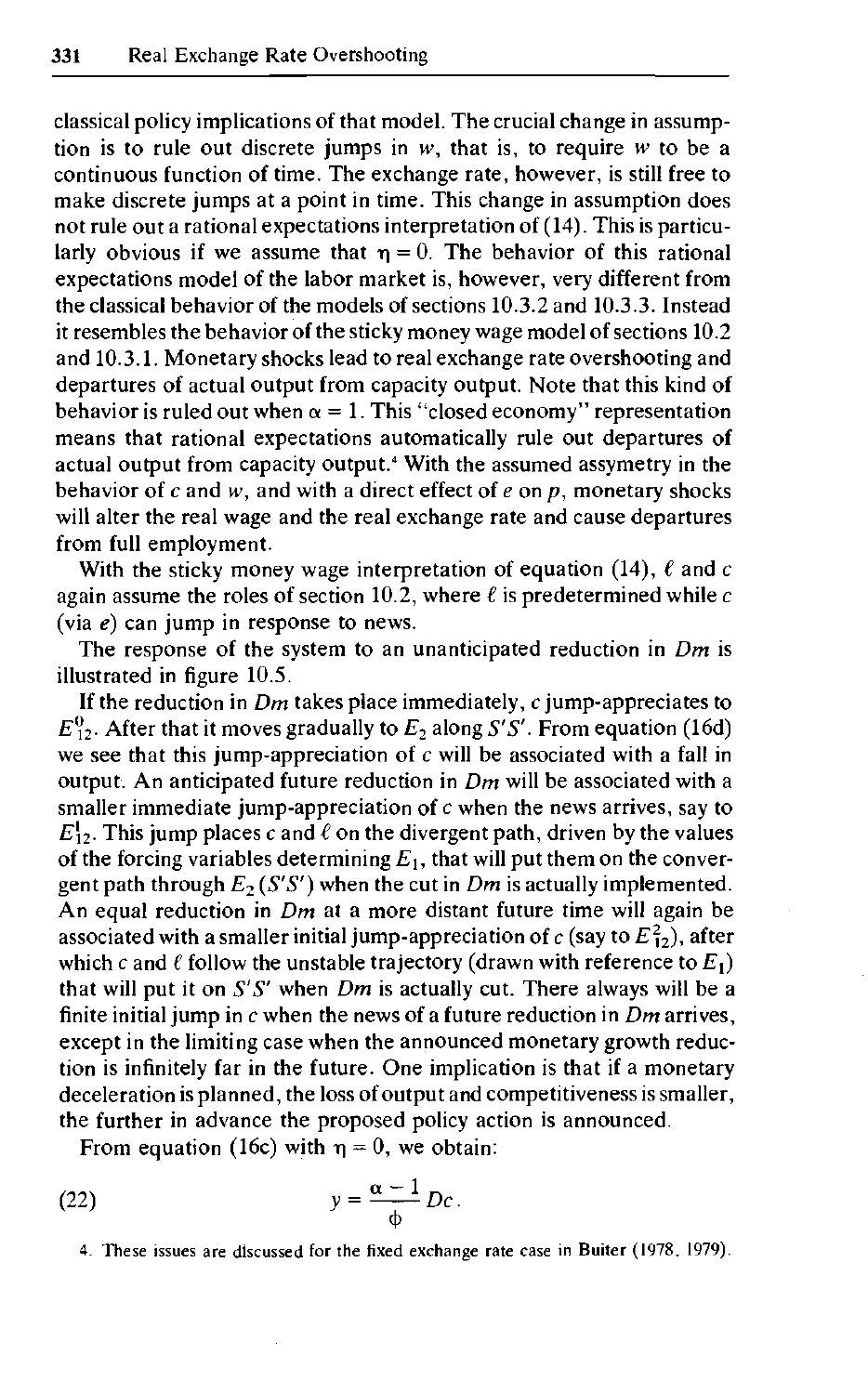



Assume the system starts in long-run equilibrium at  $t = 0$ . The net cumulative loss of output<sup>5</sup> following a monetary deceleration is

(23) 
$$
\int_{0}^{\infty} y(t)dt = \frac{\alpha - 1}{\phi} [c(\infty) - c(0)].
$$

Here  $c(x)$  is the steady-state real exchange rate which is the same in the initial and the final long-run equilibrium. Therefore  $c(\infty) - c(0)$  is just the initial jump in the real exchange rate. The cumulative loss of output is minimized by minimizing the initial jump in *c.* This is achieved, for a given proposed reduction in *Dm,* by announcing the reduction as early as possible.

The assumption made so far, that  $w(t)$  is a continuous function of time, can be derived from two more basic assumptions. The first is that  $w(t)$ 

5. Since the adjustment path of output is monotonic in this example, *y* does not change sign during the transition. The net output loss therefore also equals the gross output loss.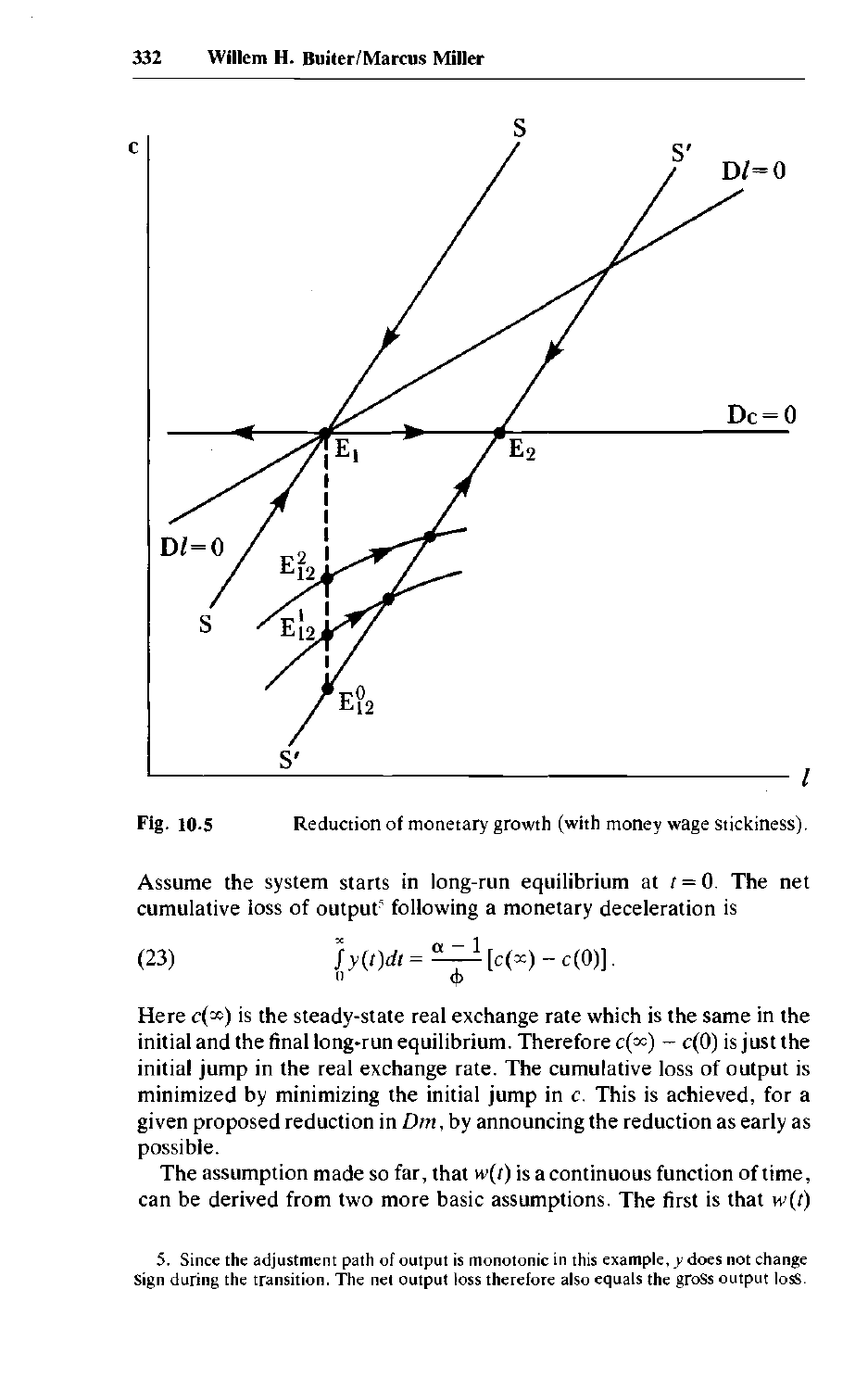cannot jump instantaneously in response to new information. In principle this would still permit discrete jumps in  $w(t)$  at some  $t > t_0$ , where  $t_0$  is the instant at which new information becomes available. The second assumption is an arbitrage condition for the labor market, which asserts that efficient speculative behavior in the labor market eliminates all profit opportunities associated with anticipated future jumps in *w.* This assumption is analogous to the arbitrage condition we have used to rule out anticipated future jumps in *e,* although its application to the labor market is rather less convincing than its use in the foreign exchange market.

10.3.5 Gradual Adjustment of Core Inflation with Occasional Jumps

The final specification of the equation for the core rate of inflation that we shall consider is given in equation  $(4<sup>m</sup>)$ :

$$
(4m) \t\t D\pi = \xi(Dp + D\theta - \pi), \t\t \xi > 0.
$$

This adaptive process for  $\pi$  does not rule out discrete jumps in  $\pi$ , although it is consistent with our assumption that the *level* of the money wage is predetermined. Equation (4'") defines *n* as a backward-looking weighted average of past rates of inflation with exponentially declining weights,

$$
\pi(t) = \xi \int_{-\infty}^{t} e^{-\xi(t-s)} [Dp(s) + D\theta(s)] ds.
$$

Because  $\pi(t)$  is backward looking, it will be associated with a stable eigenvalue. It is, however, not predetermined, since  $\pi(t)$  also depends on current  $Dp(t)$  and  $D\theta(s)$ . If  $p + \theta$  makes a discontinuous jump at  $t = \overline{t}$ ,  $Dp + D\theta$  becomes unbounded and so does  $D\pi$ . Therefore  $\pi$  jumps. This characteristic of  $\pi$  as a "dependent" jump variable—it jumps at  $t = \overline{t}$  if and only if  $p + \theta$  jumps at  $t = \overline{t}$ —will be important when we come to consider the specification of the boundary conditions of this model—our preferred model.

It is easily verified that the following relation holds for  $\pi$ :

(24) 
$$
\pi(t) = \pi(t^{-}) + \xi[p(t) - p(t^{-}) + \theta(t) - \theta(t^{-})],
$$

where

$$
\pi(t^{-}) = \lim_{\substack{\tau \to t \\ \tau < t}} \pi(\tau) \qquad \text{etc.}
$$

The jump in  $\pi$  is  $\xi$  times the sum of the jumps in p and  $\theta$ . Rewriting (24) in terms of the state variables, we get

(24') 
$$
\pi(t) - \pi(t^{-}) = \xi \{(1 - \alpha)[c(t) - c(t^{-})] + \theta(t) - \theta(t^{-}) + \ell(t) - \ell(t^{-}) - [m(t) - m(t^{-})]\}.
$$

If there are no level jumps in  $m$ , this becomes

$$
(24'') \qquad \pi(t) - \pi(t^{-}) = \xi \{(1-\alpha)[c(t) - c(t^{-})] + \theta(t) - \theta(t^{-})\}.
$$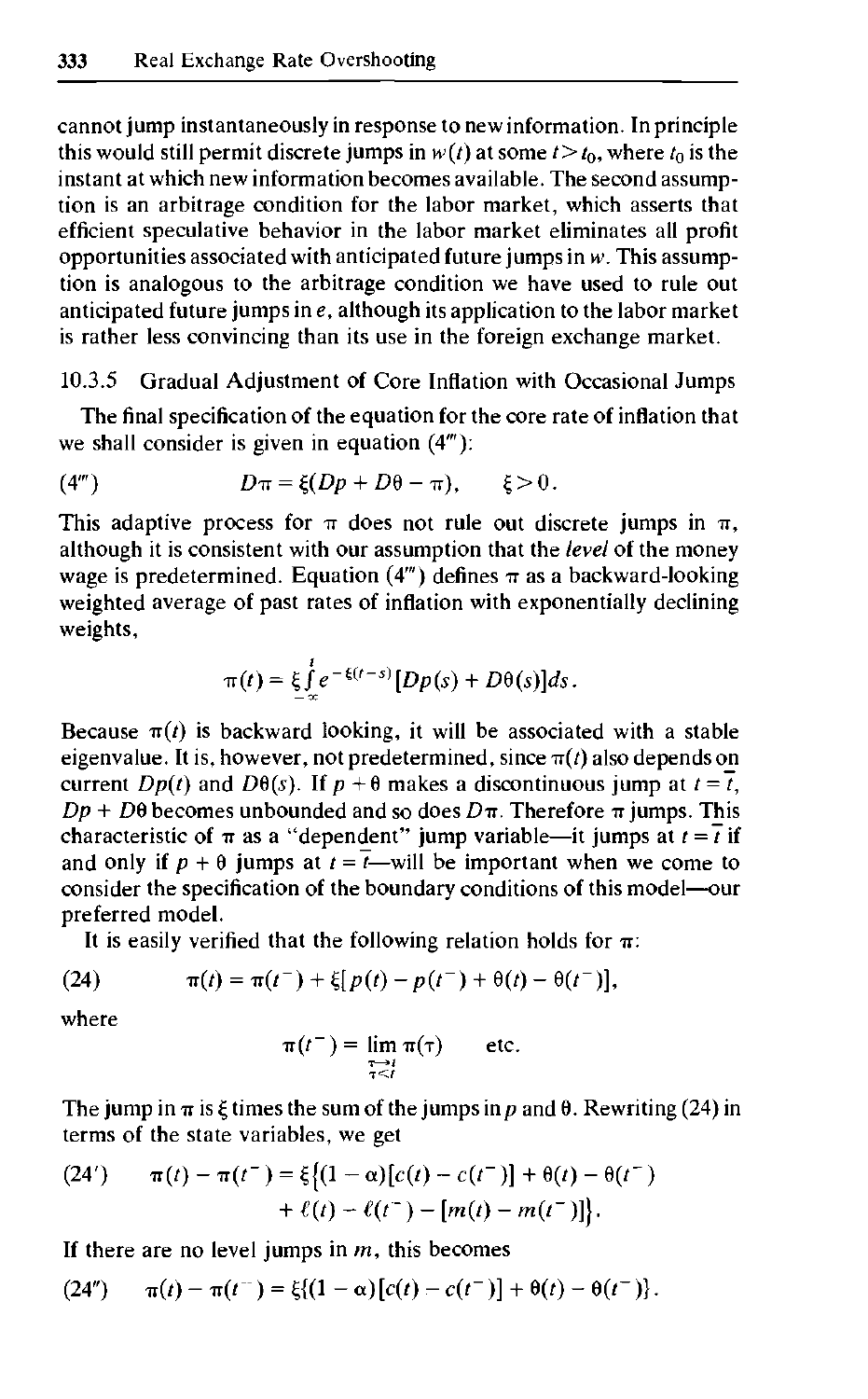For convenience we reproduce the complete model (to be used in section 10.4) below.

(1) 
$$
m-p-\theta = ky-\lambda(r-r_d).
$$

(2) 
$$
y = -\gamma(r - Dp - D\theta) + \delta(e - p).
$$

(8) 
$$
p = \alpha w + (1 - \alpha)e.
$$

$$
(9) \t\t Dw = \phi y + \pi.
$$

$$
(4m) \t\t D\pi = \xi(Dp + D\theta - \pi).
$$

$$
(5) \t\t\t De = r - r^* - \tau.
$$

(10a) *£ - m — w.*

$$
(10b) \t\t c=e-w.
$$

The model's state-space representation is given in equations (25) and  $(26)$ <sup>6</sup> $^-$  <sub>7</sub>  $\Gamma$ 

$$
(25)\begin{bmatrix} D\ell \\ D\pi \\ Dc \end{bmatrix} = \Delta^{-1} \begin{bmatrix} \phi\alpha\gamma & \lambda + \alpha\gamma k \\ \xi[1 - \alpha(1 + \gamma\phi)] & \xi\lambda[1 - \alpha(1 + \gamma\phi)] \\ 1 & \lambda \end{bmatrix}
$$

$$
\phi\alpha[\lambda\delta - \gamma(1 - \alpha)]
$$

$$
\xi[\alpha\phi[\gamma(1 - \alpha) - \alpha\delta\lambda] - (1 - \alpha)[1 - \alpha(1 - \delta k)]\delta\phi]
$$

$$
- (1 - \alpha)[1 - \alpha(1 - \delta k)]
$$

$$
\alpha\delta(\phi\lambda - k) - (1 - \alpha)
$$

$$
+ \Delta^{-1} \begin{bmatrix} \Delta & -\phi\lambda\gamma(1 - \alpha) & -\phi\alpha\gamma \\ 0 & \xi(1 - \alpha)(\lambda + \gamma k) & -\xi[1 - \alpha(1 + \gamma\phi)] \\ 0 & \lambda + \gamma(k - \phi\lambda) & -1 \end{bmatrix}
$$

$$
- \phi\alpha\gamma\lambda
$$

$$
- \xi\lambda[1 - \alpha(1 + \gamma\phi)]
$$

$$
\begin{bmatrix} Dm \\ r^* + \tau \\ \theta \\ r_d \end{bmatrix},
$$

where  $\Delta = \alpha \gamma(\phi \lambda - k) - \lambda < 0$ .

6. The  $D\theta$  term is again omitted. It will be discussed in section 10.6.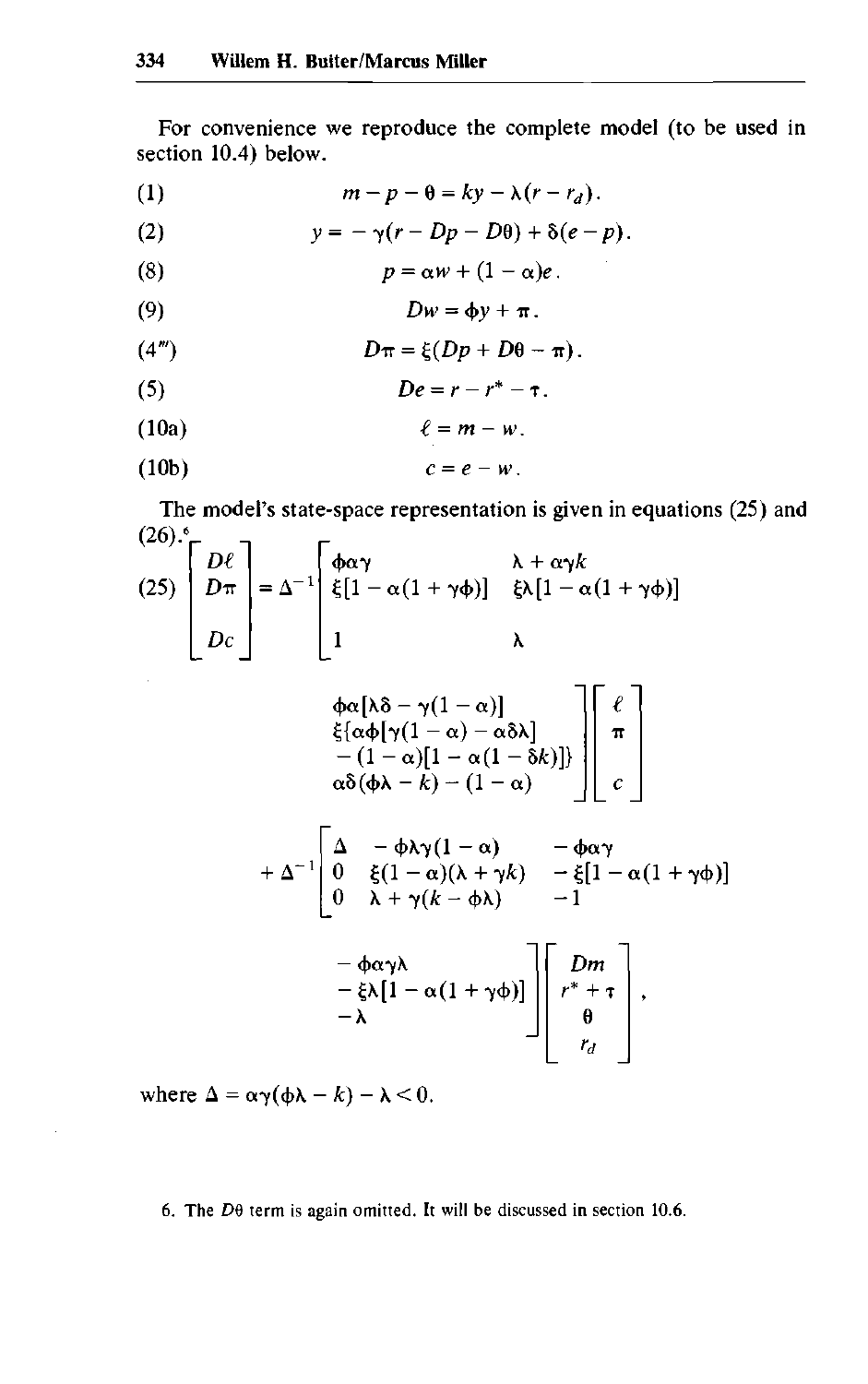$$
(26)\begin{bmatrix} r \\ y \\ Dw \\ Dp \\ De \end{bmatrix} = \Delta^{-1} \begin{bmatrix} 1 - \alpha\gamma\phi & -k\alpha\gamma \\ -\alpha\gamma\phi & -(\lambda + \alpha\gamma k) \\ 1 - \alpha(1 + \gamma\phi) & -\alpha(\lambda + \gamma k) \\ 1 - \alpha(1 + \gamma\phi) & -k\alpha\gamma \end{bmatrix}
$$
  
\n
$$
= \begin{bmatrix} k\alpha\delta + (1 - \alpha\gamma\phi)(1 - \alpha) \end{bmatrix} \begin{bmatrix} \ell \\ \pi \\ -\alpha[\lambda\delta - \gamma(1 - \alpha)] \\ -\alpha\phi[\lambda\delta - \gamma(1 - \alpha)] \end{bmatrix} \begin{bmatrix} \ell \\ \pi \\ \alpha\phi[\gamma(1 - \alpha) - \alpha\delta\gamma] \\ - (1 - \alpha)[1 - \alpha(1 - \delta k)] \end{bmatrix}
$$
  
\n
$$
= \begin{bmatrix} k\alpha\delta + (1 - \alpha\gamma\phi)(1 - \alpha) \end{bmatrix}
$$
  
\n
$$
+ \Delta^{-1} \begin{bmatrix} 0 & k\gamma(1 - \alpha) & - (1 - \alpha\gamma\phi) \\ 0 & \lambda\gamma(1 - \alpha) & \alpha\gamma \\ 0 & (\lambda + \gamma(\lambda - \alpha\lambda\phi) & - [1 - \alpha(1 + \gamma\phi)] \\ 0 & \lambda + \gamma(k - \alpha\lambda\phi) & - (1 - \alpha\gamma\phi) \end{bmatrix}
$$
  
\n
$$
= \begin{bmatrix} (1 - \alpha\gamma\phi)\lambda \\ \alpha\gamma\lambda \\ -\lambda(1 - \alpha\gamma\phi) \end{bmatrix} \begin{bmatrix} Dm \\ p^* + \pi \\ p^* + \pi \\ -\lambda(1 - \alpha\gamma\phi) \end{bmatrix}
$$

We now turn to a more detailed study of the behavior of the model of equations (25) and (26) in section 10.4. For notational convenience, we set  $r^* + \tau = \theta = r_d = 0$ .

# **10.4 The Real Exchange Rate and the Output Cost of Monetary Disinflation in a Model with Sluggish "Core" Inflation**

In this section we solve the model of equations  $(25)$  and  $(26)$  for the time paths of selected variables, using a particular set of "plausible" parameter values. The numerical example is designed to focus on the role of exchange rates and interest rates in monetary disinflation. We examine the mechanism through which inflation is reduced and calculate the costs, in terms of lost output, incurred in the process.

In our earlier paper on this subject (Buiter and Miller 1982), the effects of real interest rates on aggregate demand were suppressed, but here real interest rates as well as the real exchange rate are assumed to determine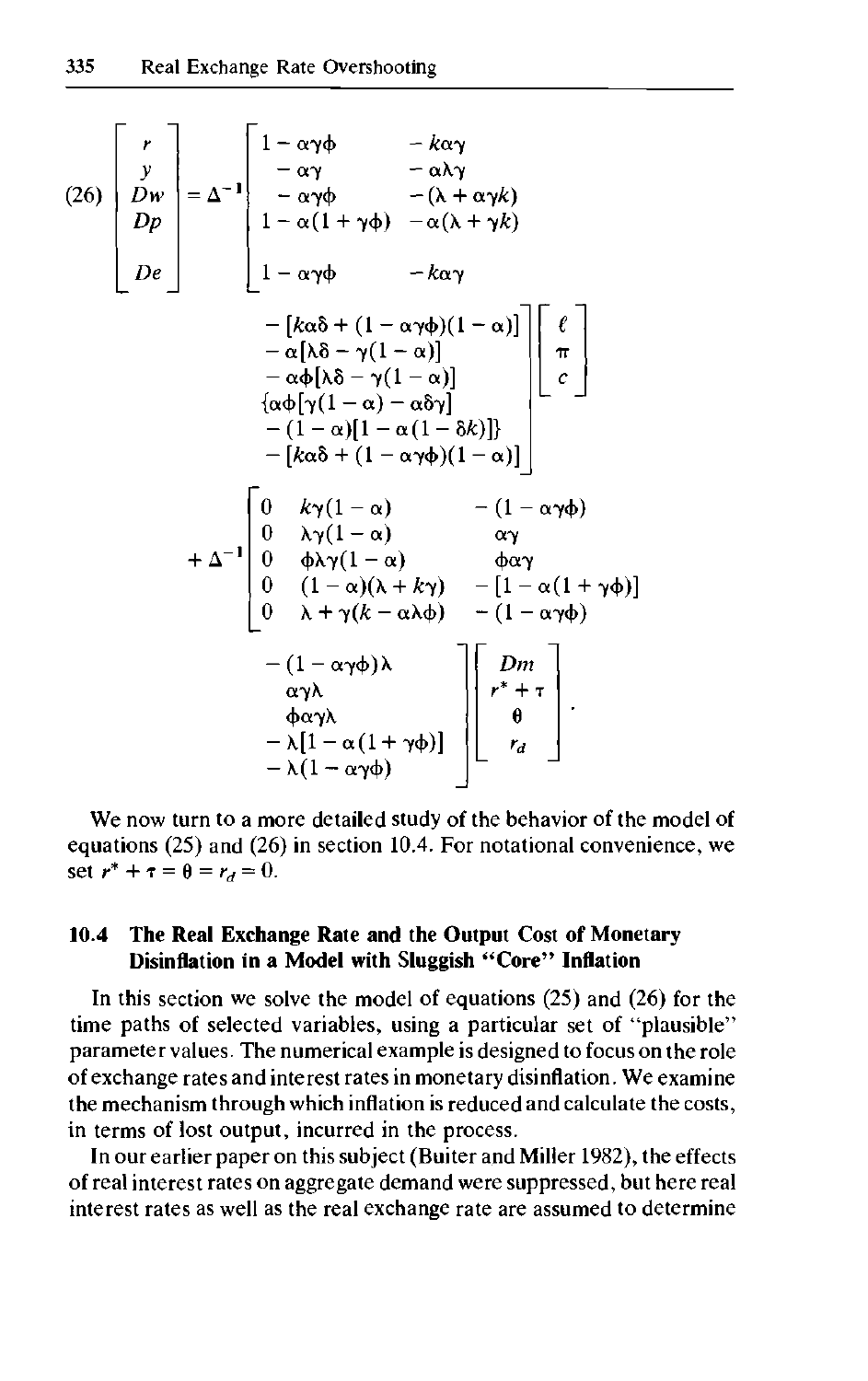aggregate demand. As we show numerically, however, variations in the parameters affecting the *inflationary* process systematically change the relative contributions which each of these two "channels" of monetary policy makes to fluctuations in output.

## 10.4.1 Parameter Values

To illustrate the operation of the model, we construct a "central" case by choosing particular values for the parameters as follows:

$$
\lambda = 2, k = 1, \alpha = \frac{3}{4}, \phi = \xi = \delta = \gamma = \frac{1}{2}.
$$

With these values substituted into equation (25), the system becomes

$$
(27)\begin{bmatrix} D\ell \\ D\pi \\ Dc \end{bmatrix} = \begin{bmatrix} -0.0938 & -1.1875 & -0.1641 \\ -0.0156 & -0.0313 & -0.0977 \\ -0.5 & -1.0 & 0.125 \end{bmatrix} \begin{bmatrix} \ell \\ \pi \\ c \end{bmatrix} + \begin{bmatrix} Dm \\ 0 \\ 0 \end{bmatrix}
$$

The characteristic roots of the state matrix *A* in equation (27) are 0.375 and  $-0.1875 \pm 0.2977i$ , and the row eigenvector associated with the positive root  $\hat{p} = 0.375$  is found as follows.

The row eigenvector v' associated with *any* root must satisfy the condition that  $v'(pI - A) = Z$ , where *Z* denotes the zero vector. Normalizing the eigenvector appropriately, this implies (for the parameter values shown above) that

$$
\begin{bmatrix} v_1 & v_2 & -1 \end{bmatrix} \begin{bmatrix} \rho + (3/32) & 19/16 & -a_{13} \\ 1/64 & \rho + (1/32) & -a_{23} \\ 1/2 & 1 & \rho - a_{33} \end{bmatrix} = \begin{bmatrix} 0 & 0 & 0 \end{bmatrix},
$$

where exact values are shown in the first two columns, but the last column is not given for simplicity. On inserting the value of 0.375 for  $\hat{\rho}$ , we find the elements of the associated eigenvector  $\hat{v}$  to be

$$
[\hat{v}_1, \hat{v}_2, -1] = [12/11, -8/11, -1],
$$

as may readily be confirmed.

To ensure stability, the path to be followed by the homogenous system must not depend on the positive (unstable) root. Avinash Dixit (1980) has shown that for a previously unanticipated, immediately implemented shock this can be achieved by ensuring that the product of the eigenvector  $\hat{v}$  with the initial values of the variables (measured as deviations from the new long-run equilibrium) equals zero, that is,

$$
\hat{v}_1[\ell(0)-\overline{\ell}]+\hat{v}_2[\pi(0)-\overline{\overline{\pi}}] - [c(0)-\overline{\overline{c}}]=0,
$$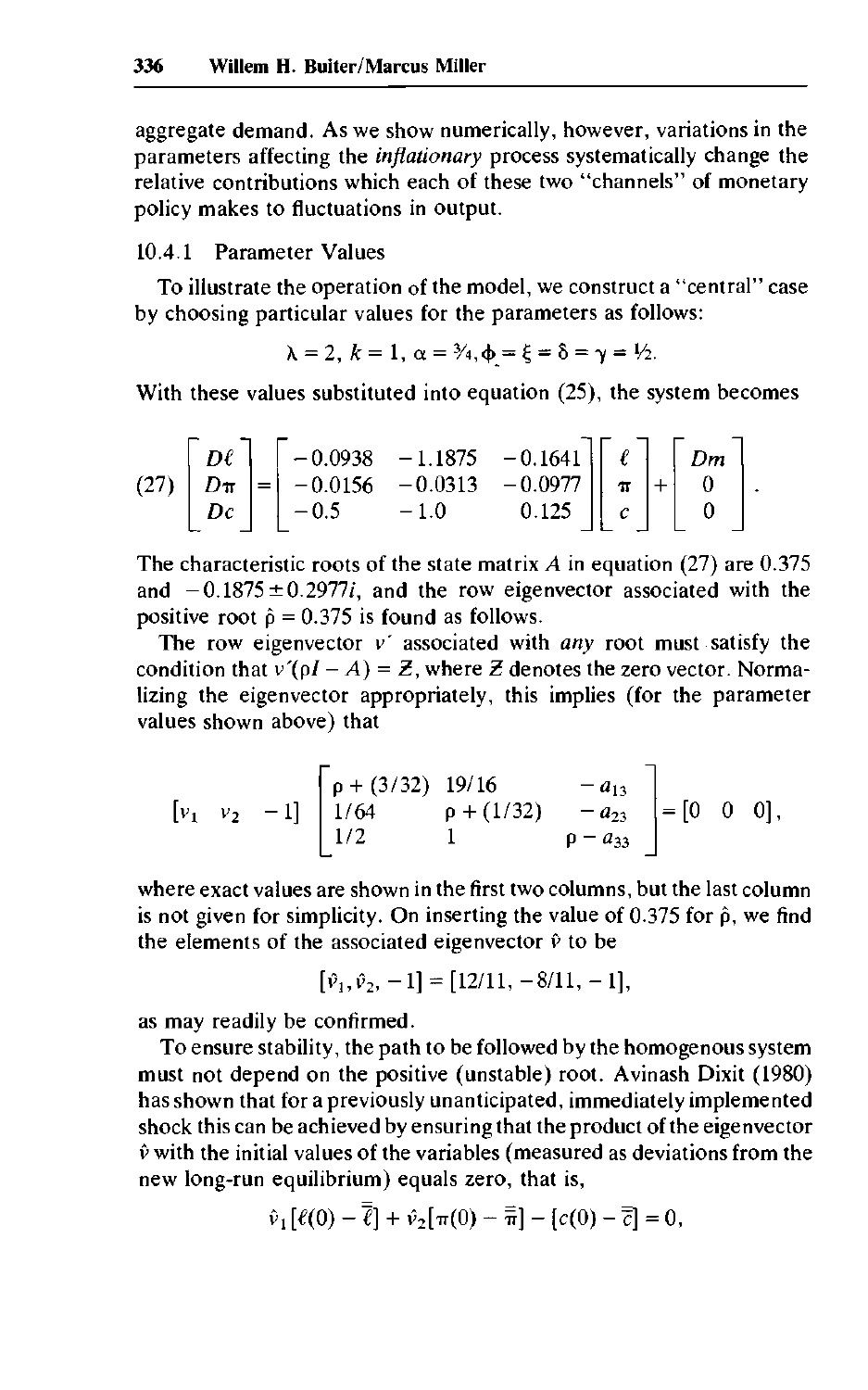where  $\overline{\ell}$ ,  $\overline{\overline{\pi}}$ , and  $\overline{\overline{c}}$  are the new long-run equilibrium values of  $\ell$ ,  $\pi$ , and c, and  $\hat{v}_1$  and  $\hat{v}_2$  are elements associated with the unstable root.

Let  $Dm = \mu$ . The terms measuring initial disequilibrium following an unanticipated change in  $\mu$ , denoted  $d\mu$ , can be evaluated as follows:

$$
\ell(0) - \overline{\overline{\ell}} = \lambda d\mu.
$$
  

$$
\pi(0) - \overline{\overline{\pi}} = \pi(0) - \overline{\overline{\mu}}, \text{ where } \overline{\overline{\mu}} \text{ denotes the } new \text{ value of } \mu.
$$

 $c(0) - \overline{\overline{c}} = dc$ , the jump in competitiveness.

From equation (24"), we know that

$$
d\pi = \xi(1-\alpha)dc,
$$

so the initial disequilibrium in  $\pi$  becomes

$$
\pi(0)-\overline{\overline{\pi}}=\xi(1-\alpha)dc-d\mu.
$$

Hence the product of the eigenvector and the initial values can be rewritten as

$$
\hat{v}_1 \lambda d\mu + \hat{v}_2[\xi(1-\alpha)dc - d\mu] - dc = 0,
$$

so the initial change in competitiveness is found to be

$$
dc = \frac{\hat{v}_1 \lambda - \hat{v}_2}{1 - \hat{v}_2 \xi (1 - \alpha)} d\mu.
$$

# 10.4.2 The Impact Effects of an Unanticipated Change in Monetary Growth *{d\x)*

Using these values for  $\hat{\rho}$ ,  $\hat{v}_1$ , and  $\hat{v}_2$ , we find the initial jump in competitiveness is  $dc = 8d\mu/3$ , that is, the initial percentage change in competitiveness will be just under three times the percentage change in monetary growth announced by the monetary authorities. The immediate effect that this has on the "core" rate of inflation is

$$
d\pi = \xi(1-\alpha)dc = \frac{dc}{8} = d\mu/3.
$$

Given the simple structure of the model, the change in competitiveness will be associated with an immediate change in output,

$$
dy = \delta \alpha \, dc = \frac{3}{8} \, dc = d\mu \,,
$$

so real output will change on impact by the change in the trend rate of monetary growth.

The rate of wage settlements will jump on impact as a result of both the shift in  $\pi$  and the recession, as follows: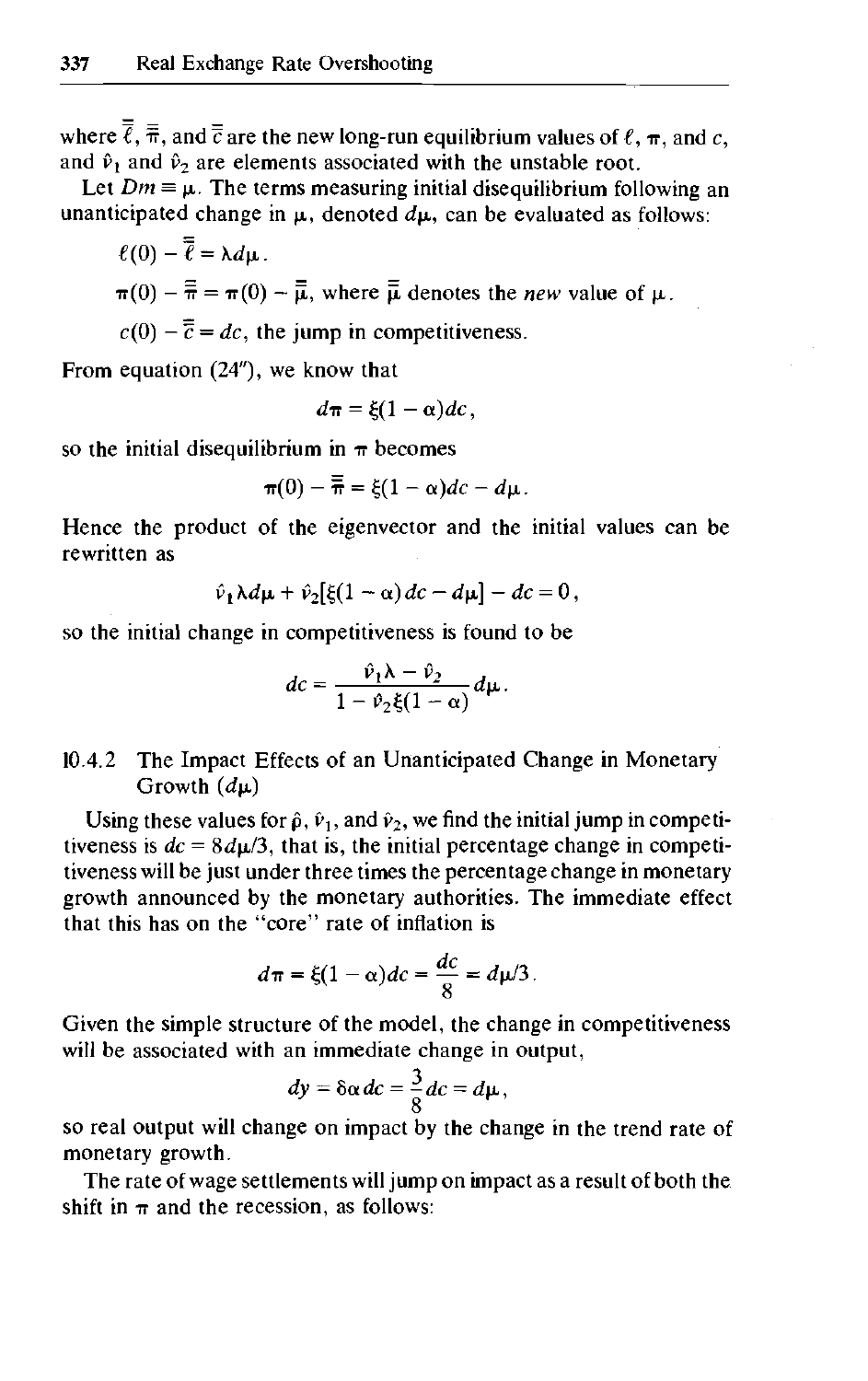$$
d(Dw) = \phi dy + d\pi = [\phi \delta \alpha + \xi (1-\alpha)] d\mathbf{c} = \frac{5dc}{16} = 5d\mu/6.
$$

#### 10.4.3 The Long-Run Equilibrium

In a system that is superneutral, one would not expect a change in monetary growth to affect the equilibrium real interest rate or the real exchange rate, though nominal interest rates will reflect the monetary slowdown. By setting the left-hand side of equation (27) at zero and differentiating with respect to  $\mu$ , we can confirm that a change in  $\mu$  has no long-run effect on  $c$ , but changes  $\pi$  one-for-one. As the equilibrium nominal rate of interest will also move in line with  $\mu$ , the impact on real balances in the long run is  $-\lambda d\mu$ .

#### 10.4.4 The Dynamic Behavior of the System

The dynamic behavior of the variables in the system is summarized in table 10.1. In the first column of panel (a) are shown the "starting values" for  $\ell$ ,  $\pi$ , and c discussed above, measured as deviations from their new equilibrium values after a one-point slowdown in monetary growth at  $t = 0$ . (All variables are scaled by 100, so a one-point slowdown in monetary growth will appear as  $d\mu = -1.0$ ). The second column shows  $D\ell$ ,  $D\pi$ , and Dc at time zero calculated from equation (27) and from the first column.

These starting values are chosen to place the system on the twodimensional stable manifold, on which the stable path of  $\ell$ ,  $\pi$ , and c can be described by

|          |             |           | Starting Values <sup>a</sup> | Dynamic Characteristicsb.c      |           |           |        |  |  |  |  |
|----------|-------------|-----------|------------------------------|---------------------------------|-----------|-----------|--------|--|--|--|--|
| Variable |             | x(0)      | Dx(0)                        | $B_1$                           | $B_{2}$   | B         | €      |  |  |  |  |
| (a)      | ℓ           | $-2.0$    | $-0.1665$                    | $-2.0$                          | $-1.8068$ | 2.6953    | 3.8763 |  |  |  |  |
|          | $\pi$       | 0.6667    | $-0.2502$                    | 0.6667                          | $-0.4178$ | 0.7868    | 5 7234 |  |  |  |  |
|          | $\mathbf c$ | $-2.6667$ | 0.0                          | $-2.6667$                       | $-1.6683$ | 3.1456    | 3.7001 |  |  |  |  |
| (b)      | y           | $-1.0$    | $-0.1251$                    | $-1.0$                          | $-1.0430$ | 1.4449    | 3.9480 |  |  |  |  |
|          | Dp          | 0.1667    | $-0.2294$                    | 0.1667                          | $-0.6609$ | 0.6816    | 4.9595 |  |  |  |  |
|          | Dw          | 0.1665    | $-0.3127$                    | 0.1665                          | $-0.9394$ | $-0.9540$ | 4.8878 |  |  |  |  |
|          |             |           |                              | Alternative Policy <sup>d</sup> |           |           |        |  |  |  |  |
| (c)      | v           | $-1.0$    | $-0.1251$                    | $-1.0$                          | $-1.0430$ | 1.4449    | 3.9480 |  |  |  |  |
|          | Dp          | 0.5       | $-0.3126$                    | 0.5                             | $-0.7302$ | 0.8849    | 5.3129 |  |  |  |  |

**Table 10.1 Dynamic Behavior of the System**

<sup>a</sup>See text for derivation of  $x(0)$  for  $\ell, \pi, c; Dx(0)$  can be obtained by multiplying the matrix shown in  $(27)$  into  $x(0)$ .

bDamping factor  $\rho = -0.1875$ ; frequency  $\omega = 0.2997$ .

 $E_B = x(0); B_2 = [x'(0) - px(0)]/\omega; B = \sqrt{B_1^2 + B_2^2}; \epsilon = \tan^{-1}(B_2/B_1).$ 

For which  $\pi(0) = 1.0$ , and y follows same path as above (see text).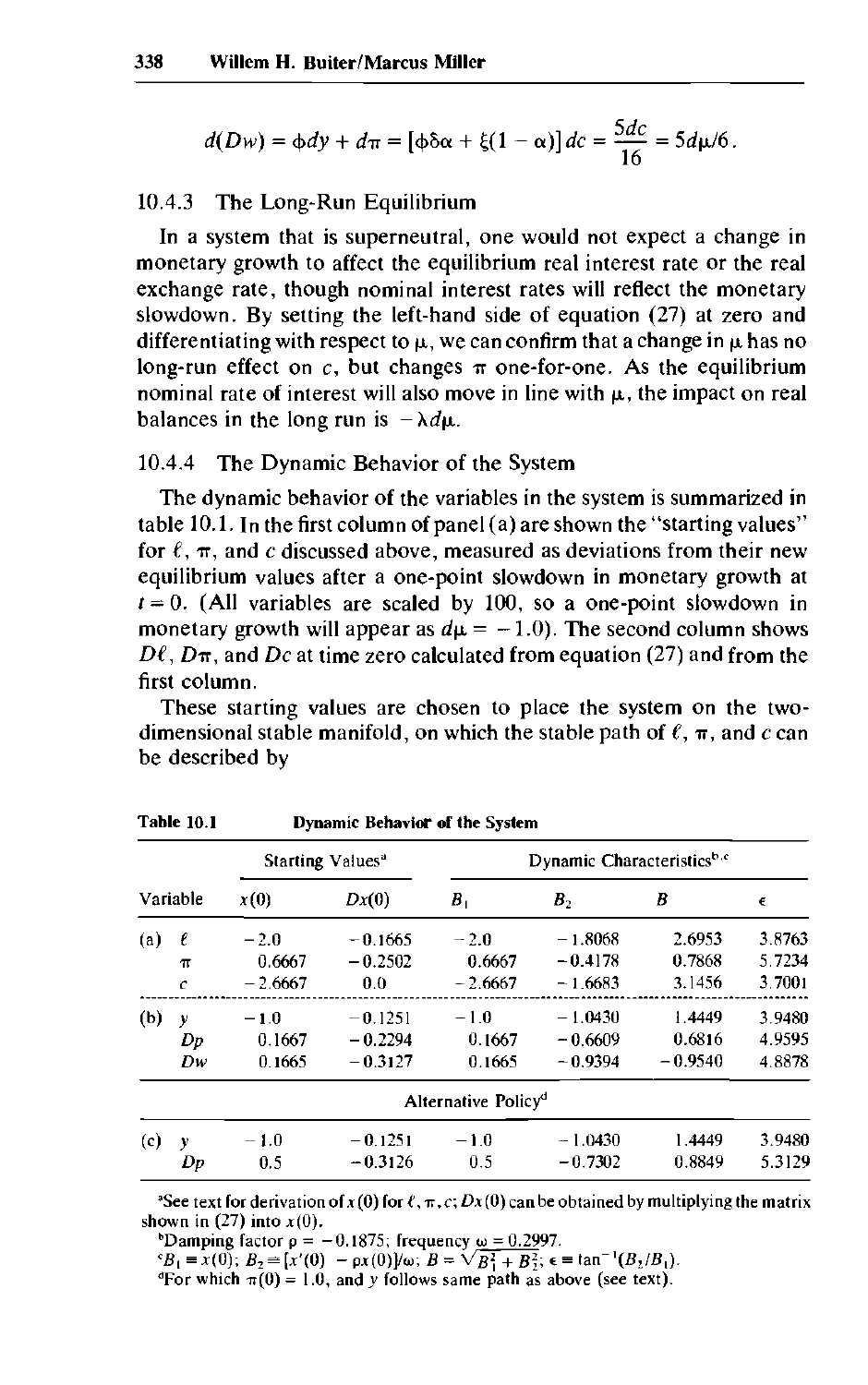$$
x(t) = e^{\rho t} (B_1 \cos \omega t + B_2 \sin \omega t) = Be^{\rho t} \cos (\omega t - \epsilon),
$$

where the values for  $B_1$ ,  $B_2$ ,  $B_3$ , and  $\epsilon$  are calculated from the initial conditions in the first two columns, as explained in the notes to the table.

The same parameters, calculated in the same manner, are shown *fory, Dp,* and *Dw* in panel (b) of table 10.1. These variables are also measured as deviations from their new equilibrium values. For output *y,* this is zero by construction, but for wage and price inflation *{Dp* and *Dw),* the new steady state will correspond to the new rate of monetary growth  $(\vec{\overline{\mu}})$ . For convenience in what follows, we will assume that the newly chosen rate of monetary growth is zero, so that there is *no* inflation in the new equilibrium.

A check on the calculations contained in table 10.1 and some indication of how the policy works are obtained by integrating the paths shown there for  $Dw$  and  $Dp$ . The formula<sup>7</sup> which gives the required integral is

$$
\int_{0}^{\infty} x(t) dt = \frac{-\rho B_1 + \omega B_2}{\rho^2 + \omega^2},
$$

where  $B_1$  and  $B_2$  are shown in table 10.1 and the values for  $\rho$  and  $\omega$  are given in note b. Applying this we find:

$$
\int_{0}^{\infty} Dw(t) dt = -2.0, \text{ and } \int_{0}^{\infty} Dp(t) dt = -1.33.
$$

The discrepancy is accounted for by the fact that the price level shows an instantaneous discrete fall at time zero, which is not picked up in the integration. The fall will be simply  $(1 - \alpha)dc$ , where dc measures the initial impact of the monetary policy for competitiveness. The initial loss of competitiveness is  $-2.6667$  (see the first entry in the third row of the table), and  $1 - \alpha$  is 0.25, which provides a figure of  $-0.67$  for the initial fall in the price level. Together with the integral reported above, this gives a total of  $-2.0$  for the long-run effect on the price level. Thus the real wage is unchanged in the long run, as one would expect from a model which is "superneutral." (The 2 percent fall in the price level is required to increase real balances to satisfy the higher demand for liquidity at the lower nominal interest rate prevailing when prices are stable).

The cyclical path toward this long-run value is illustrated in figure 10.6. In the top panel of figure 10.6, by choice of units, both the price level and the money stock can be represented by the same line, *CB,* until the time  $(t = 0)$  of the monetary slowdown. The money stock levels off at point *B*, and the price level jumps down (because of the jump-appreciation of *e)* and then rises for a while, as shown by the path labeled *AA.*

In the lower panel of figure 10.6, the paths after  $t = 0$  for monetary growth (the time axis) and the rate of price inflation *[AA)* are shown. It is evident from the fact that the initial rate is only a little above zero that this

<sup>7.</sup> Kindly provided by Peter Burridge and Avinash Dixit.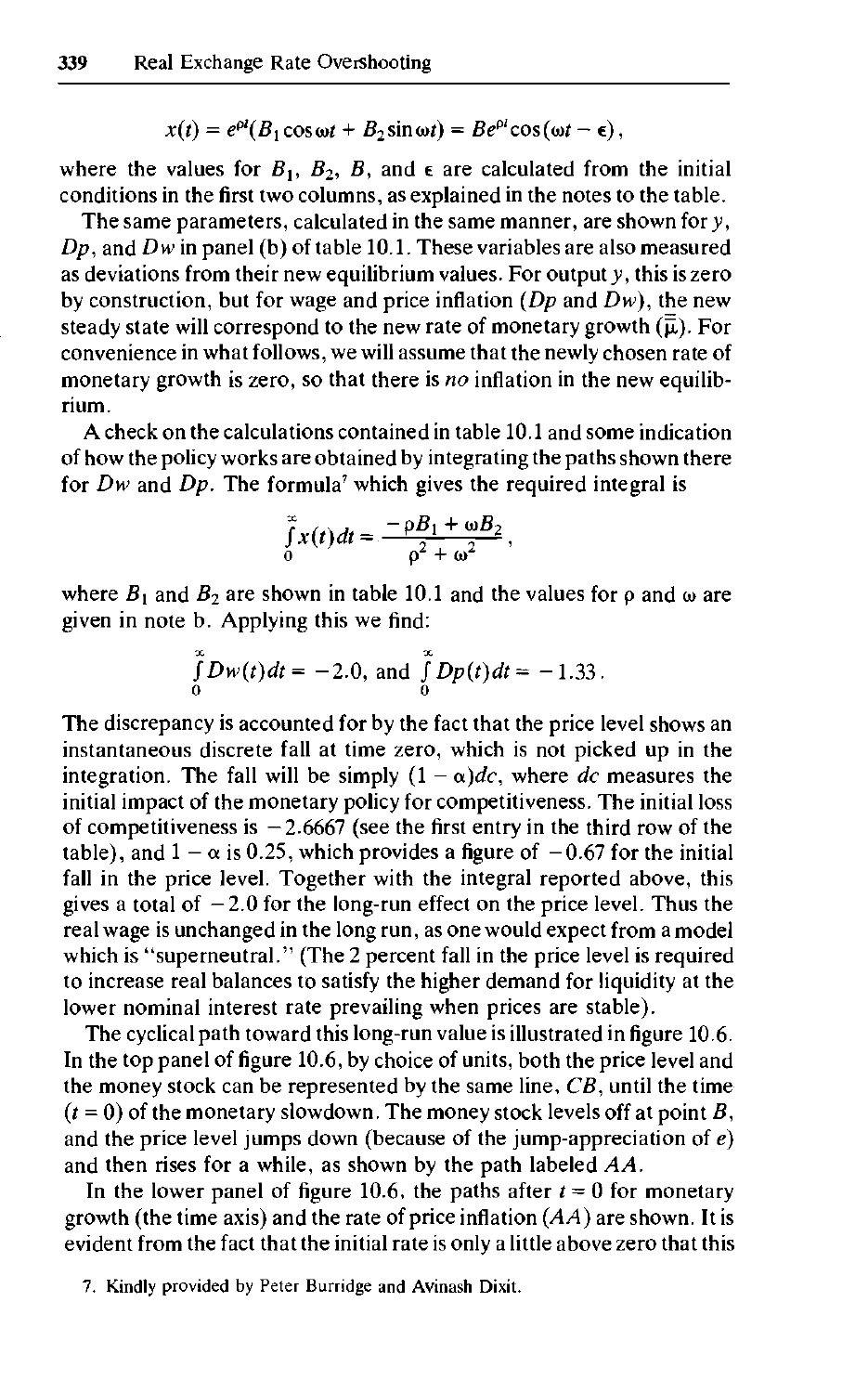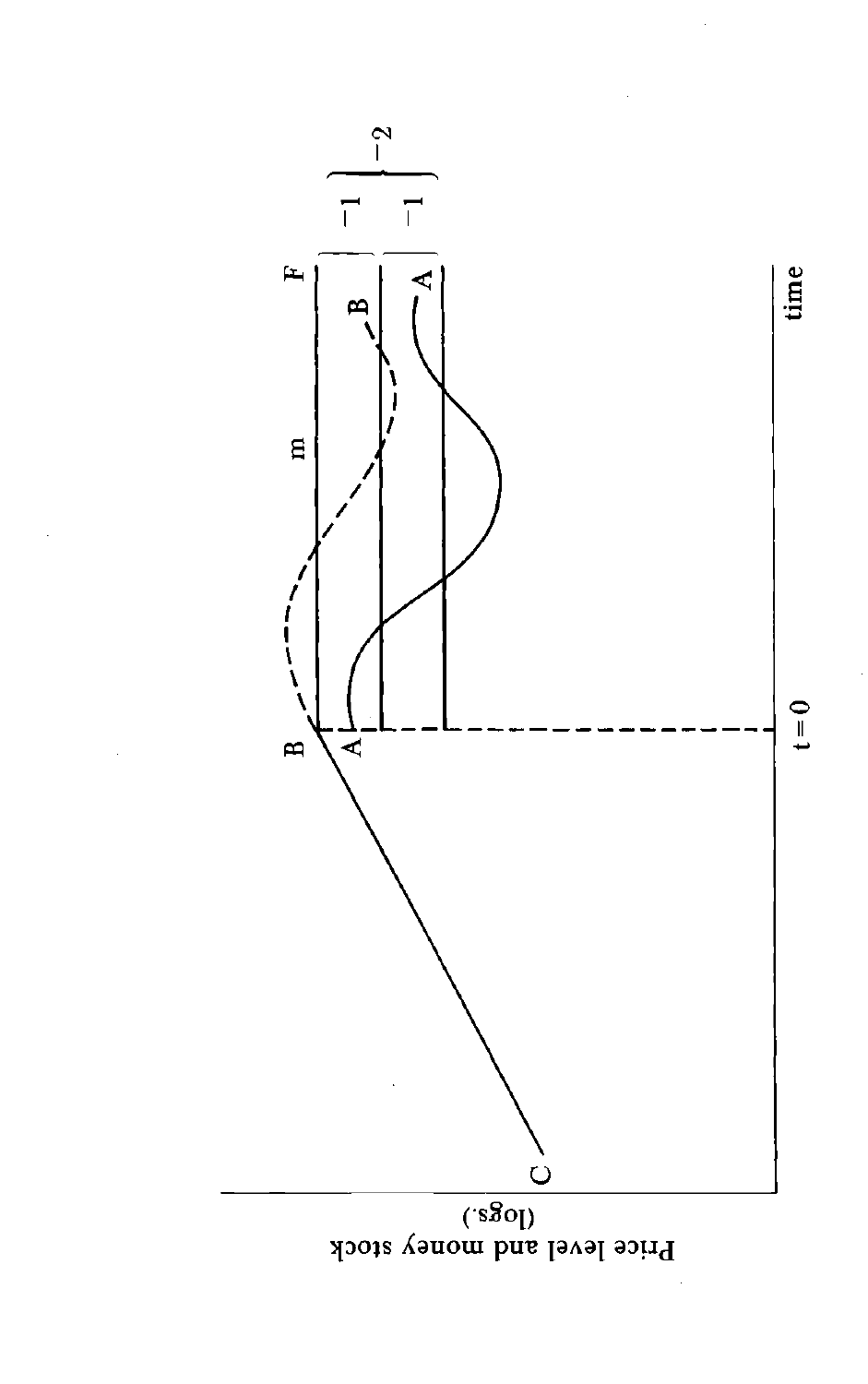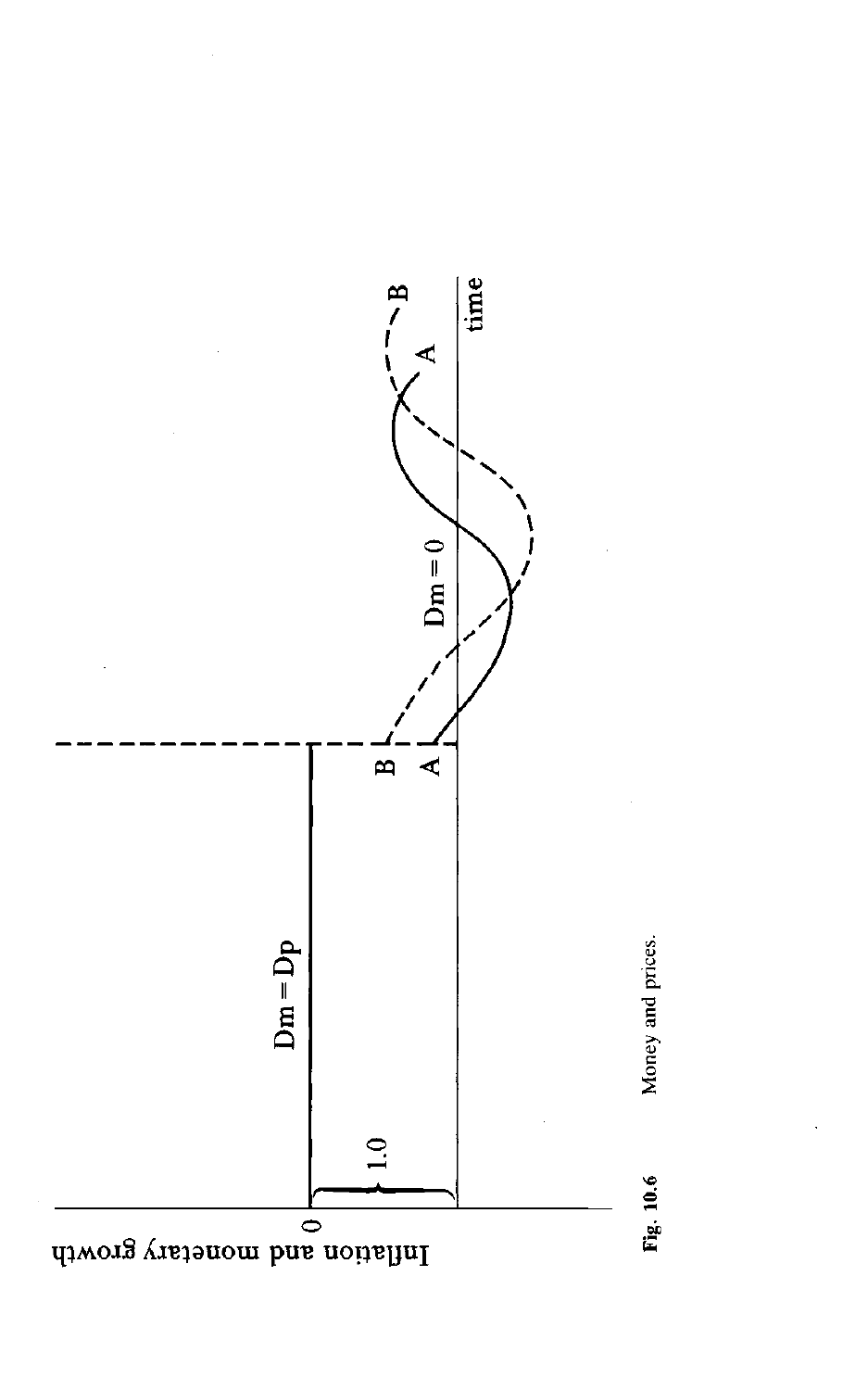policy has a prompt effect on inflation. This effect is the result of two factors: the immediate fall in core inflation (by *Vs* from 1.0 to 0.6667, see table 10.1, column 1, row 2), and the recession in output (of 1.0, see table 10.1, column 1, row 4). The factors inducing the recession will be examined with the aid of table 10.2 below.

This rapid fall in inflation might lead one to be optimistic about the costs of eliminating inflation as measured by the size and duration of the recession. But if we measure the output costs of checking inflation simply by the unweighted integral of *y* (which means that some of the recession is cancelled out by subsequent boom as output cycles toward equilibrium), the following expression for the cumulative net loss of output can be obtained:

$$
\int_{0}^{\infty} y(t) dt = \frac{\overline{\overline{\mu}} - \overline{\mu}}{\xi \Phi}
$$

With  $\overline{\overline{\mathfrak{u}}} - \overline{\mathfrak{u}} = -1.0$  and  $\xi \phi = 0.25$ , the cumulative net output cost required to bring down the steady-state inflation rate by one percentage point is four "point years" loss of output.

Our model ignores possible benefits from bringing down inflation slowly because of nonlinearities in the Phillips curve which might cause two years with 5 percent excess capacity to have a stronger counterinflationary effect than one year with 10 percent excess capacity. The evidence on this is, however, by no means clear.

As a measure of economic waste,  $\int_0^\infty y(t)dt$  may understate the case where  $y(t)$  changes sign on the interval  $[0, \infty)$ , because periods of excess demand will "offset" periods of excess supply. A more appropriate index of economic waste might be the sum of the *absolute* deviations of output from equilibrium. For the present case

$$
y(t) = e^{\rho t} (B_1 \cos \omega t + B_2 \sin \omega t) = Be^{\rho t} \cos (\omega t - \epsilon),
$$

and  $\rho$ ,  $B_1$ ,  $B_2$ , and  $B$  are all negative (see table 10.1). The formula for the required integral (also provided by Peter Burridge) is

 $\int_{0}^{\infty} |y(t)| dt = \frac{\rho B_1 - \omega B_2}{\rho^2 + \omega^2} + \frac{2\omega B e^a}{(\rho^2 + \omega^2)(1 - e^b)},$ where  $a = (2\epsilon - \pi)\rho/2\omega$ , and  $b = \pi \rho/\omega$ ,  $\pi = 3.1415927$ ,

which being evaluated with parameters from table 10.1 yields

$$
\int_{0}^{\infty} |y| dt = 4.0 + 1.8205 = 5.8205,
$$

an increase of cost of  $45\frac{1}{2}$  percent vis-à-vis the other measure  $\int_0^{\infty}$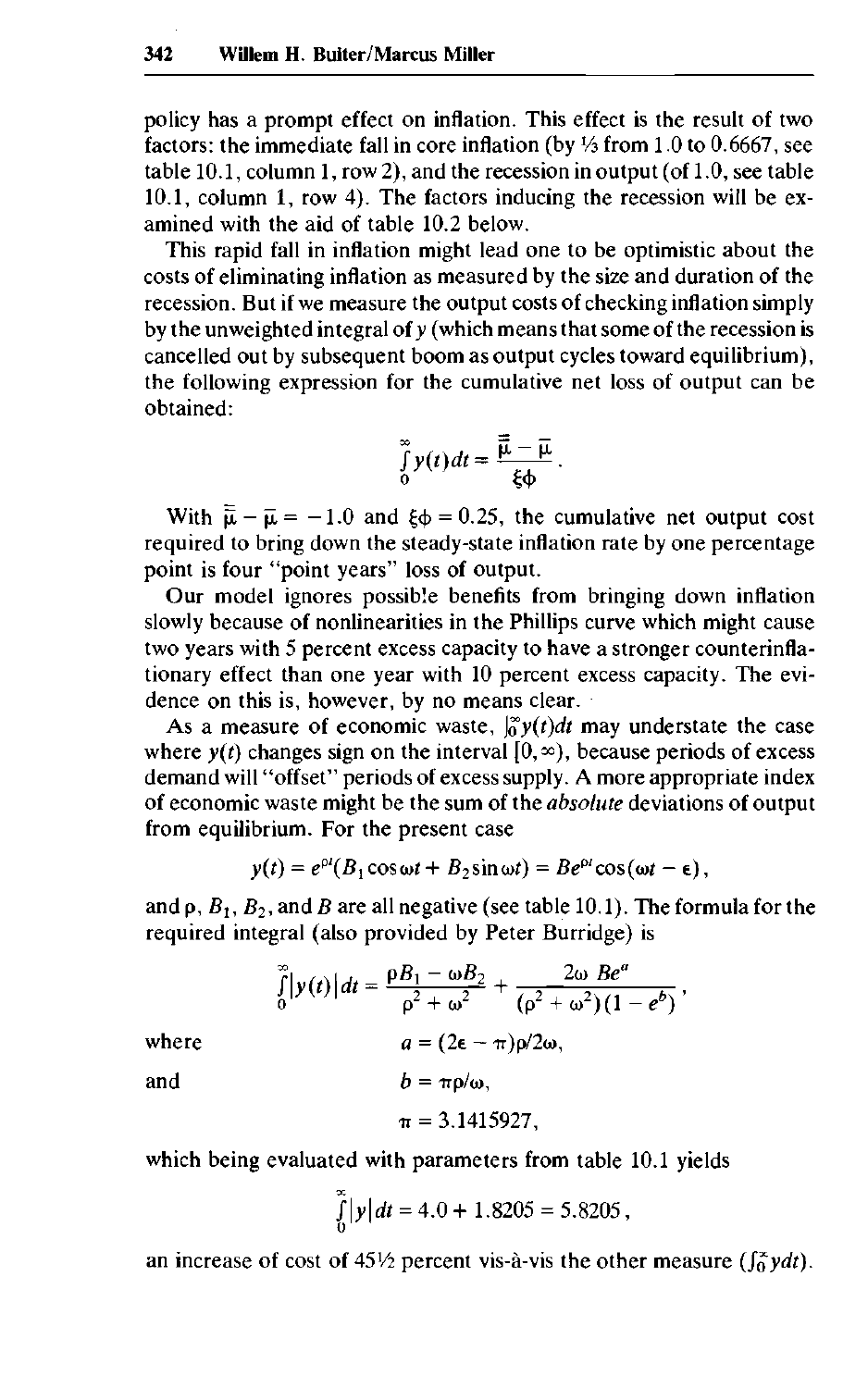## 10.4.5 The Channels of Monetary Policy

From the construction of the model it is apparent that the costs of curing inflation are crucially dependent on the sensitivity of wage inflation to fluctuations in activity (as measured by the parameter  $\phi$ ) and on the speed with which core inflation adapts to the experience of inflation (as measured by the parameter  $\xi$ ). In this section we vary these two parameters and see how the channels of monetary policy are affected by such variations.

Specifically, the parameter  $\phi$  was doubled and doubled again, keeping £ constant—it could not be increased much further without violating a stability condition of the model (namely that  $\Delta$  be negative). Resetting  $\phi$ at its original value of  $\frac{1}{2}$ , the speed of adjustment of core inflation was increased from *Vi* to 1, 2, and finally 5. The immediate results (of an unanticipated slowdown of monetary growth) on output and inflation, summarized in the top panel of table 10.2, show the recession in output to be fairly uniform (varying from just under 1 percent to just under 1<sup>2</sup>/<sub>3</sub>

| Table 10.2                                                                |                                                        | The Channels of Monetary Policy                                          |                                                             |                                                             |               |  |  |  |  |  |  |
|---------------------------------------------------------------------------|--------------------------------------------------------|--------------------------------------------------------------------------|-------------------------------------------------------------|-------------------------------------------------------------|---------------|--|--|--|--|--|--|
|                                                                           |                                                        | A. Impact Effects on Real Output <sup>a</sup> and Inflation <sup>b</sup> |                                                             |                                                             |               |  |  |  |  |  |  |
| ξ                                                                         | ф                                                      | y(0)                                                                     | $\alpha\delta c(0)$                                         | $-\gamma[r(0)-Dp(0)]$                                       | $Dp(0) - 1.0$ |  |  |  |  |  |  |
| (1)                                                                       | (2)                                                    | (3)                                                                      | (4)                                                         | (5)                                                         | (6)           |  |  |  |  |  |  |
| $\frac{1}{2}$                                                             | 1/2                                                    | $-1.0$                                                                   | $-1.0$                                                      | $\boldsymbol{0}$                                            | $-0.83$       |  |  |  |  |  |  |
| $\frac{1}{2}$                                                             | 1                                                      | $-1.03$                                                                  | $-0.84$                                                     | $-0.19$                                                     | $-0.81$       |  |  |  |  |  |  |
| $\frac{1}{2}$                                                             | $\overline{2}$                                         | $-1.61$                                                                  | $-0.70$                                                     | $-0.91$                                                     | $-2.85$       |  |  |  |  |  |  |
| 1                                                                         | 1/2                                                    | $-0.98$                                                                  | $-0.87$                                                     | $-0.11$                                                     | $-0.99$       |  |  |  |  |  |  |
| $\overline{2}$                                                            | 1/2                                                    | $-1.03$                                                                  | $-0.75$                                                     | $-0.28$                                                     | $-1.33$       |  |  |  |  |  |  |
| 5                                                                         | 1/2                                                    | $-1.36$                                                                  | $-0.64$                                                     | $-0.72$                                                     | $-2.34$       |  |  |  |  |  |  |
|                                                                           |                                                        |                                                                          | <b>B.</b> Accumulated Effects on Real Output                |                                                             |               |  |  |  |  |  |  |
| ξ                                                                         | ф                                                      | $\int_{0} y(t) dt$                                                       | $\alpha\delta\int_{0}^{\infty}c(t)dt$                       | $-\gamma \int_{0}^{\infty} [r(t) - Dp(t)]dt$                |               |  |  |  |  |  |  |
| (1)                                                                       | (2)                                                    | (3)                                                                      | (4)                                                         | (5)                                                         |               |  |  |  |  |  |  |
| $\frac{1}{2}$<br>1/2<br>1/2<br>$\begin{array}{c} 1 \\ 2 \\ 5 \end{array}$ | 1⁄2<br>1<br>2<br>$\frac{1}{2}$<br>$\frac{1}{2}$<br>1/2 | $-4$<br>$-2$<br>$-1$<br>$-2$<br>$-0.4$                                   | $-3$<br>$-1.16$<br>$-0.30$<br>$-1.13$<br>$-0.25$<br>$-0.24$ | $-1$<br>$-0.84$<br>$-0.70$<br>$-0.87$<br>$-0.75$<br>$-0.64$ |               |  |  |  |  |  |  |

<sup>a</sup>As  $y = \delta(e - p) - \gamma(r - Dp)$  and  $e - p = \alpha(e - w) = \alpha c$ , so  $y = \alpha \delta c - \gamma(r - Dp)$ , as shown in columns  $(3)$ ,  $(4)$ , and  $(5)$ .

<sup>b</sup>To obtain the "impact" effect on price inflation we have to subtract 1 percent from the figure shown for inflation in table 10.1 (which was measured from the new, lower equilibrium prevailing *after* the monetary slowdown of 1 percent).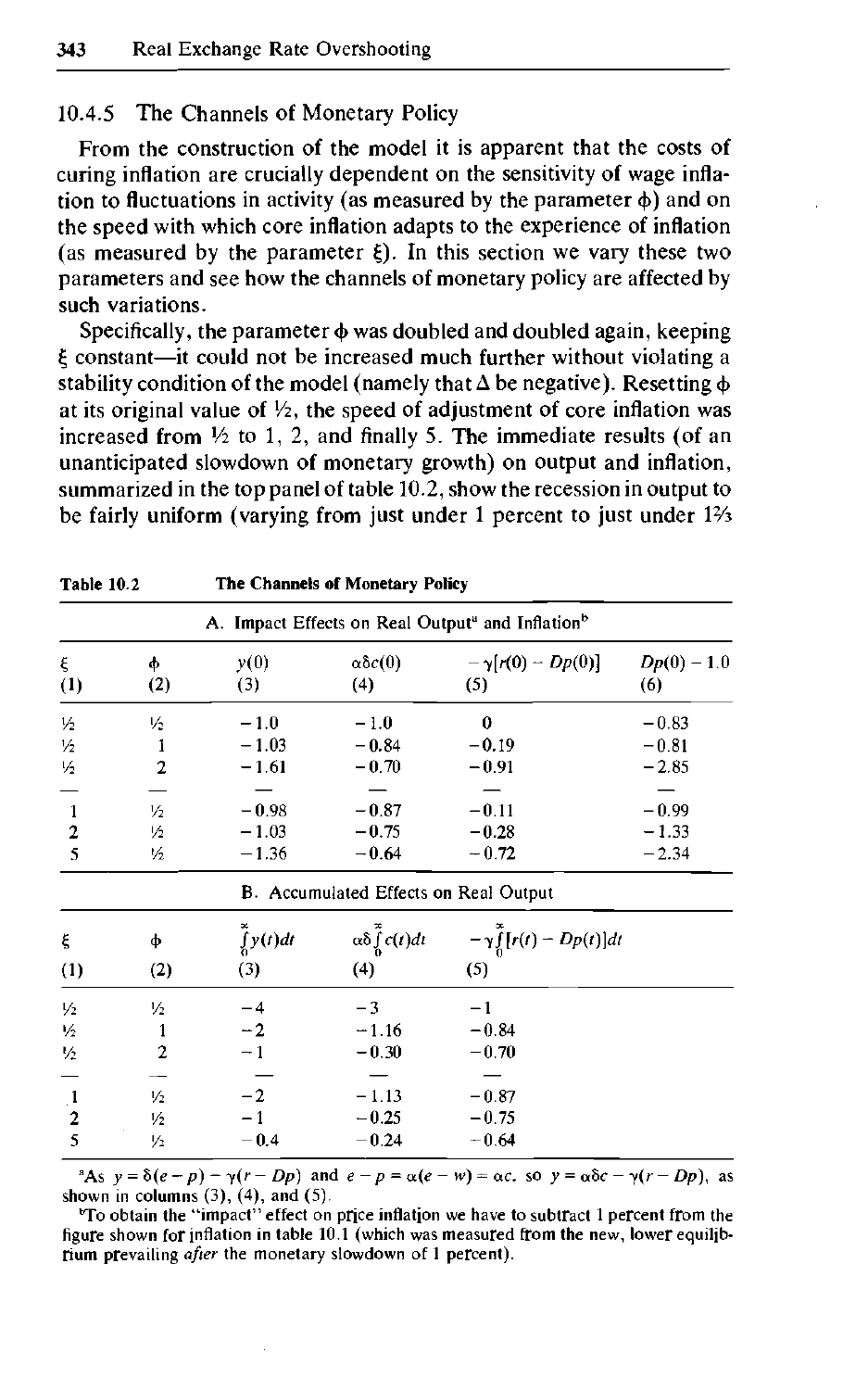percent, see column [3]). The impact of monetary policy on inflation is dramatically improved by increases in these parameters, however, with inflation falling on impact by well over the reduction in the trend of monetary growth for higher values of  $\phi$  and  $\xi$  (column [6]).

Since, according to equation (2), output depends on the level of competitiveness and on the real interest rate, the separate contributions of these two channels of monetary policy to the initial recession are shown in columns (4) and (5) of table 10.2. Because raising either of the parameters cuts inflation more quickly, it also reduces the initial shock to the real exchange rate but accentuates the effect because of the real interest rate.

In the lower panel of table 10.2 are shown the *accumulated* effects on output—a total we have used above as a measure of the costs of fighting inflation. These costs fall sharply as either  $\xi$  or  $\phi$  is increased (column [3]) but the "accumulated contribution" made by the real exchange rate falls even more sharply (column [4]).

The exact equality of "accumulated contribution" of the real interest rate (in the lower panel of the table) and the "impact" effect of the real exchange rate (in the top panel) merits specific comment. It reflects both the connection between initial shocks to the real exchange rate and expected future real interest rate differentials in models of this sort, and the particular elasticities used in the aggregate demand curve in our model. In models where anticipated exchange rate changes are taken to reflect uncovered interest differentials  $(De = r - r^*)$ , we find that current real exchange rate disequilibria reflect *anticipated* real interest rate differentials. Assuming for simplicity that there is no inflation overseas, we find that, in the absence of further shocks,

$$
\int_{0}^{\infty} [r(t) - r^*(t) - Dp(t)] dt = - [e(0) - p(0)] = \alpha c(0),
$$

where  $e - p = \alpha(e - w) = \alpha c$ . To obtain the accumulated real interest effect, the left-hand side is simply multiplied by  $-\gamma$ ; while  $\delta$  times the right-hand side shows the impact effect of the real exchange rate. As we have chosen  $\gamma = \delta$ , the two "contributions" are the same. These contributions differ however for  $y \neq \delta$ , despite the relationship of equivalence between real exchange rate disequilibria and future real interest rate differentials in the model.

# **10.5 Real Exchange Rate Overshooting in Some More General Models**

As a further test of the robustness of the real exchange rate overshooting proposition, we now generalize the model of equations (1), (2), (8),  $(9)$ ,  $(4<sup>m</sup>)$ ,  $(5)$ ,  $(10a)$ , and  $(10b)$  in a number of directions. The wage-price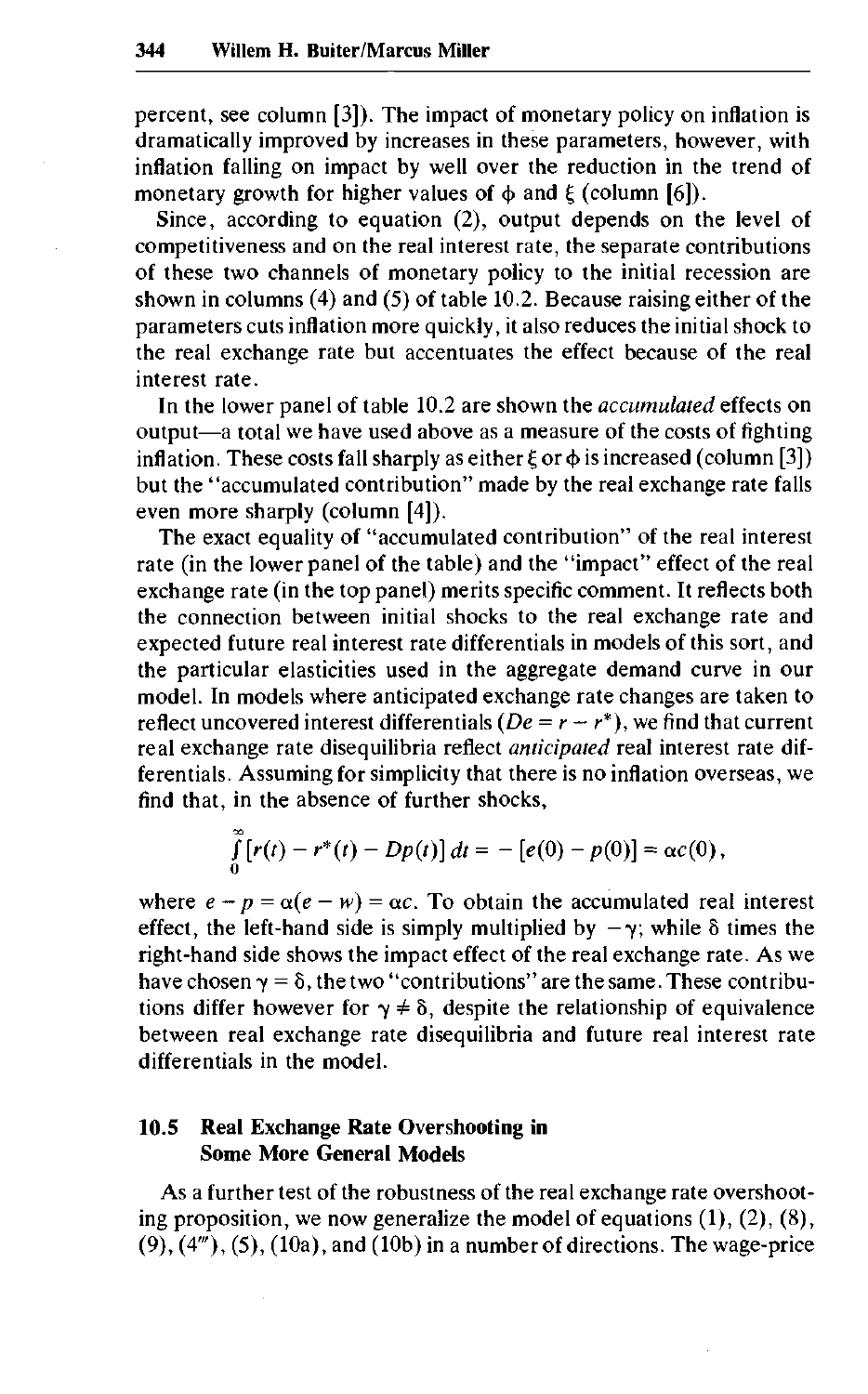sector (equations [8], [9], and [4'"]) and the uncovered interest parity condition (5) are maintained throughout. The first modification consists in replacing the short real interest rate,  $r - Dp$ , in the IS curve by the long real interest rate, *R.* The (expected) rate of inflation is also entered as an argument in the IS and LM equations. In our second modification we add to the model wealth adjustment through the current account. The last change of specification involves replacing the assumption of instantaneous adjustment of real output by one of sluggish adjustment.

# 10.5.1 A Modified IS-LM Block

We first replace equations  $(1)$  and  $(2)$  by  $(28)$ ,  $(29)$ , and  $(30)$ :

(28) 
$$
m-p-\theta = ky - \lambda_1(r-r_d) - \lambda_2 Dp, \qquad k, \lambda_1, \lambda_2 > 0.
$$

(29) 
$$
y = -\gamma R + \delta_1(e-p) - \delta_2 D p, \qquad \gamma_1, \delta_1, \delta_2 > 0.
$$

(30) 
$$
DR = v[R - (r - Dp)], v > 0.
$$

The inclusion of the rate of inflation in the money demand function allows for the possibility of substitution between money and commodities as well as between money and bonds. The negative effect of inflation on effective demand represents what Tobin has called the dynamic Pigou effect (Tobin 1975). The long real interest rate *R* is defined implicitly by (30). This expresses *R* as a forward-looking, weighted average of future short real interest rates, with exponentially declining weights:

$$
R(t) = v \int_{t}^{\infty} e^{v(t-z)} [r(z) - Dp(z)] dz,
$$

where v has the interpretation of the steady-state value of *R.* Note that *R* is a forward-looking or jump variable.

We consider the solution of the model of equations  $(28)$ ,  $(29)$ ,  $(30)$ ,  $(8)$ , (9),  $(4<sup>m</sup>)$ , (5), and (10a, b) for the following parameter values:  $k = 1$ ,  $\lambda_1 = 2, \lambda_2 = 1, \gamma = 1, \delta_1 = .5, \delta_2 = .25, \nu = .05, \alpha = .75, \phi = .5, \text{ and}$  $\xi = .5$ . As before, we consider the effect of a previously unanticipated, immediately implemented one-point reduction in the rate of monetary growth, Dm.<sup>8</sup> The steady-state effects are easily obtained. The rate of price inflation, core inflation, wage inflation, and exchange rate depreciation decline by one point, as does the nominal interest rate. Real money balances increase by 2.83 percent, more than in the original model, because both *r* and *Dp* have a negative effect on money demand. Real output and the long-run real interest rate remain unchanged, as does the short-run real interest rate  $r - Dp$ . The real exchange rate appreciates by .67 percent: lower inflation stimulates demand via the dynamic Pigou

<sup>8.</sup> The solution is obtained by using the alogrithm "Saddlepoint" of Austin and Buiter (1982).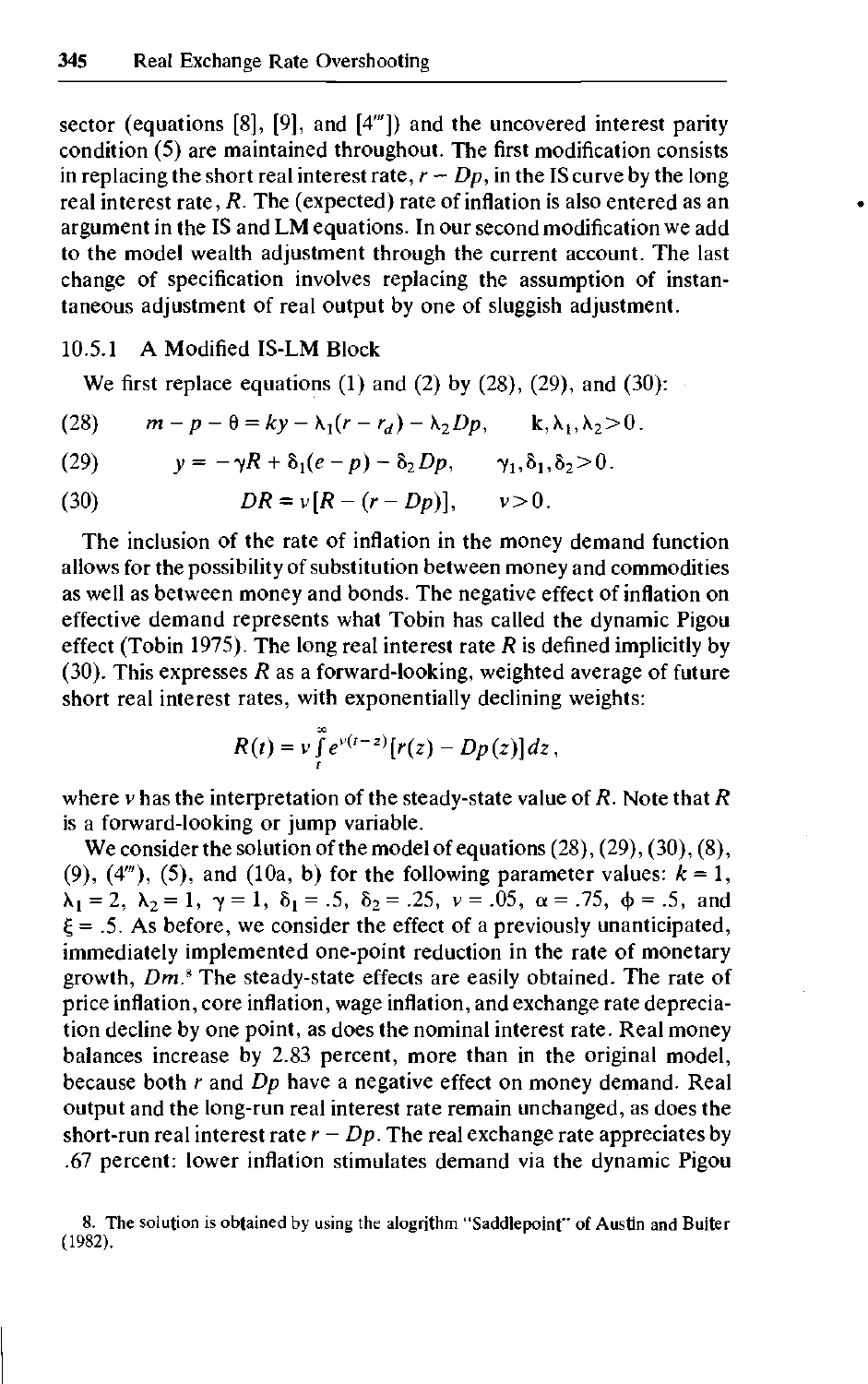| 1901 10.3                                              | сепегандея 15-LM моден |  |  |  |  |  |         |                                                                                                          |    |
|--------------------------------------------------------|------------------------|--|--|--|--|--|---------|----------------------------------------------------------------------------------------------------------|----|
| Long-run change in $\ell$ $\pi$ $c$ $R$ $r$ $y$<br>(%) |                        |  |  |  |  |  | $D_{D}$ | Dw<br>$2.83 - 1 - 67 = 0 -1 = 0 = 1 -1 = 1$                                                              | De |
| Initial jump in<br>(%)                                 |                        |  |  |  |  |  |         | $\ell$ $\pi$ $c$ $R$ $r$ $y$ $Dp$ $Dw$ $De$<br>$0 - .60 - 4.80$ $.14 - .79 - 1.62 - 1.256 - 1.413 - .79$ |    |
| $-.2402 \pm 2795i$ ; $.3022$ ; $.0457$<br>Eigenvalues  |                        |  |  |  |  |  |         |                                                                                                          |    |

**Table 10.3** General **Modelling** 

effect; to clear the goods market in long-run equilibrium a loss of competitiveness is required.

The impact effects and dynamics are summarized in table 10.3. There are now four state variables,  $\ell$ ,  $\pi$ , c, and R:  $\ell$  is predetermined, c and R are pure jump variables, while  $\pi$ , as before, has its initial value determined by equation (24"). There should be two stable and two unstable characteristic roots. This is indeed the case for our choice parameter values, as can be seen from table 10.3.

Speaking loosely, the cyclical behavior imparted to the original model by the wage-price block is carried over to the present model, as evidenced by the pair of stable complex conjugate roots. The unstable root "contributed" by the long real interest rate dynamics can be identified with the small positive root .0457.

The real exchange rate appreciates on impact by 4.8 percent, which represents real exchange rate overshooting of 4.1 percent. Output declines by 1.6 percent.

### 10.5.2 Wealth Adjustment through the Current Account

Current account deficits and surpluses alter the stock of net claims on the rest of the world. If nonhuman wealth is an important argument in the output demand function and/or the money demand function, a satisfactory analysis requires the simultaneous analysis of wealth, price, and exchange rate adjustment. Analytical models such as Dornbusch and Fischer (1980) and Branson and Buiter (1983) are restricted to the analysis of the cases of perfect price flexibility (Dornbusch and Fischer, Branson and Buiter) or of a permanently fixed price level (Branson and Buiter) by the need to limit the number of state variables to two. Our numerical algorithm permits us to analyze dynamic models with many more state variables.

The "current account" model replaces  $(28)$  and  $(29)$  by  $(31)$ ,  $(32)$ , and (33):

- (31)  $m-p-\theta = ky-\lambda_1(r-r_d) \lambda_2Dp + \lambda_3F, \lambda_3 \geq 0.$
- (32)  $y = -\gamma R + \delta_1(e-p) \delta_2 Dp + \delta_3(m-p) + \delta_4 F$ ,  $\delta_3, \delta_4 > 0$ .
- (33)  $DF = \epsilon_1(e p) \epsilon_2y + \epsilon_3F, \qquad \epsilon_1, \epsilon_2 > 0; \epsilon_3 \ge 0.$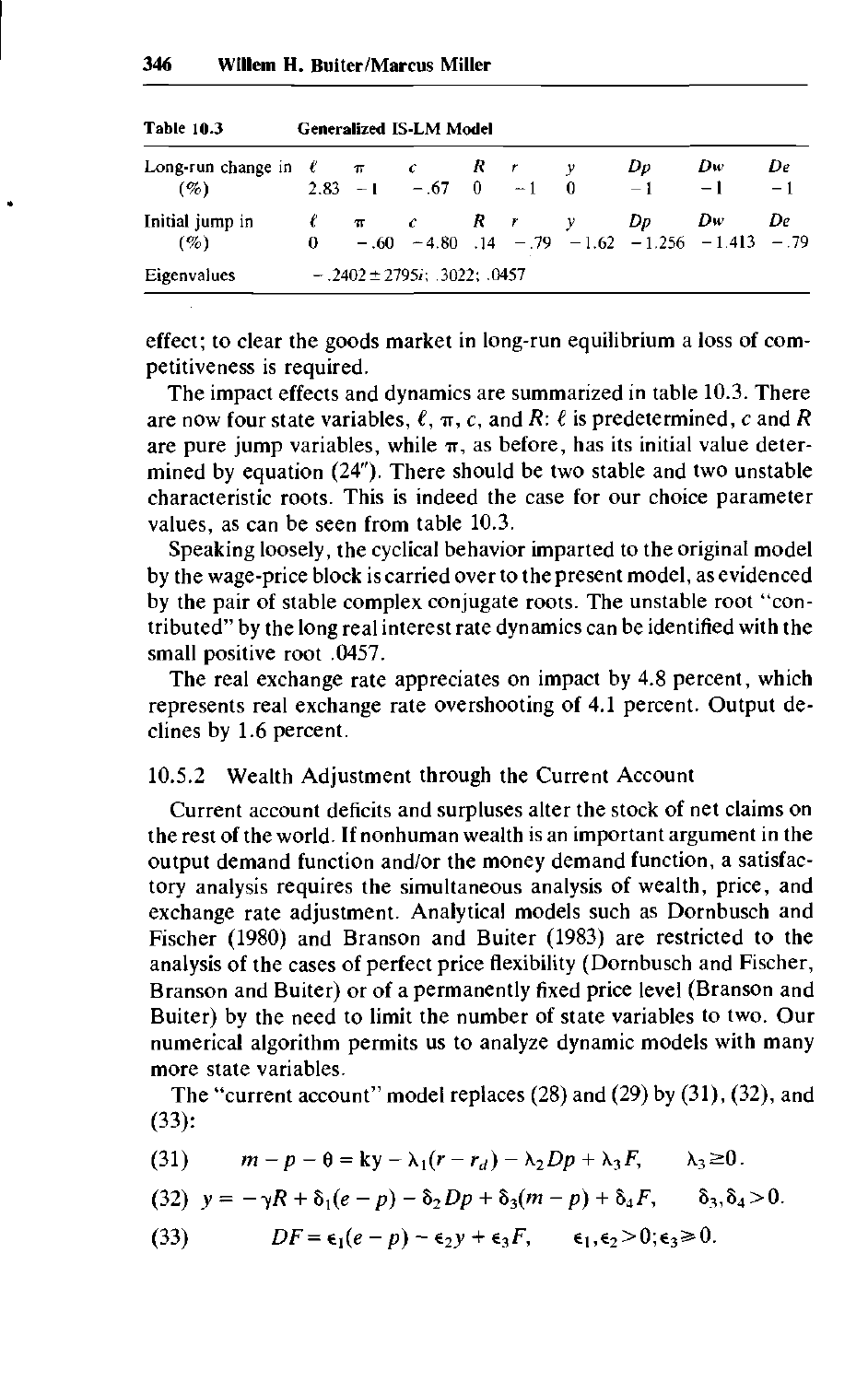| Long-run change in $F \quad \ell \pi \quad c \quad R \quad r \quad y \quad Dp$ |  |  |  |                                                                                   |  |  |  |  | $Dw =$ | De |
|--------------------------------------------------------------------------------|--|--|--|-----------------------------------------------------------------------------------|--|--|--|--|--------|----|
| $( \% )$                                                                       |  |  |  | $-3.1$ 3 $-1$ 0 0 $-1$ 0 $-1$ $-1$                                                |  |  |  |  |        |    |
| Initial jump in                                                                |  |  |  | $F \quad \ell \pi \quad c \quad R \quad r \quad y \quad Dp \quad Dw \quad De$     |  |  |  |  |        |    |
| (%)                                                                            |  |  |  | $0 \t - .56 \t - .4.48 \t .15 \t - .73 \t - .1.52 \t - .1.17 \t - .1.31 \t - .73$ |  |  |  |  |        |    |
| Eigenvalues                                                                    |  |  |  | $-.2099 \pm 2798i$ ; $.3102; 0.485; -1099$                                        |  |  |  |  |        |    |

**Table 10.4 Current Account Model; No Interest Income from Abroad in the Current Account and No Wealth Effect on Money Demand**

*F* denotes the level (not the logarithm) of net private sector claims on the rest of the world. Since  $F$  can be negative, a log-linear specification could be awkward.<sup>9</sup> Dornbusch and Fischer (1980) have a wealth effect on output demand  $(\delta_3, \delta_4 > 0)$  but not on money demand  $(\lambda_3 = 0)$ . Note that our IS equation now includes both the static Pigou effect  $(\delta_3[m - p])$ and the dynamic Pigou effect  $(-\delta_2 Dp)$ . Equation (33) is the current account equation;  $\epsilon_1(e - p) - \epsilon_2 y$  is the trade balance surplus; and  $\epsilon_3 F$  is the net interest, property, and dividend income derived from the ownership of foreign assets. With  $\epsilon_3$  equal to zero, the long-run real exchange rate is invariant under all changes in exogenous variables other than capacity output. In equation (33) the long-run value of *c* is zero. With a positive value for  $\epsilon_3$  (which should be identified with  $r^*$  or r), competitiveness and net claims on the rest of the world are always inversely related across steady states; with  $\epsilon_3 > 0$  a larger value of F requires a worsening of the trade balance to maintain current account equilibrium. The complete model consists of equations (8), (9), (4"'), (5), (10a, b), (30), (31), (32), and (33).

The following parameter values are used for all current account models:  $k = 1$ ,  $\lambda_1 = 2$ ,  $\lambda_2 = 1$ ,  $\gamma = 1$ ,  $\delta_1 = .5$ ,  $\delta_2 = .25$ ,  $\delta_3 = .015$ ,  $\delta_4 = .06$ ,  $\epsilon_1 = .9, \epsilon_2 = .6, \alpha = .75, \phi = .5, \xi = .5, \nu = .05.$ 

The case of no wealth effect on money demand  $(\lambda_3 = 0)$  and no net interest income from the rest of the world in the current account ( $\epsilon_3 = 0$ ) is considered first. The long-run and impact effects of a one percent surprise reduction in monetary growth are given in table 10.4 together with the characteristic roots of the dynamic system.

Steady-state claims on the rest of the world decline. There is no long-run change in competitiveness. *F* and *€* are predetermined. Competitiveness worsens on impact by about 4.5 percent. Core inflation declines by .56 percent. The short nominal interest rate declines, but the long real interest rate rises. Output falls by 1.5 percent. As in the previous model, the recession and the fall in core inflation contribute to reduce

<sup>9.</sup> *F* is measured in terms of units of the consumption bundle. Capital gains or losses on external assets or liabilities because of exchange rate changes and changes in the general price level are ignored.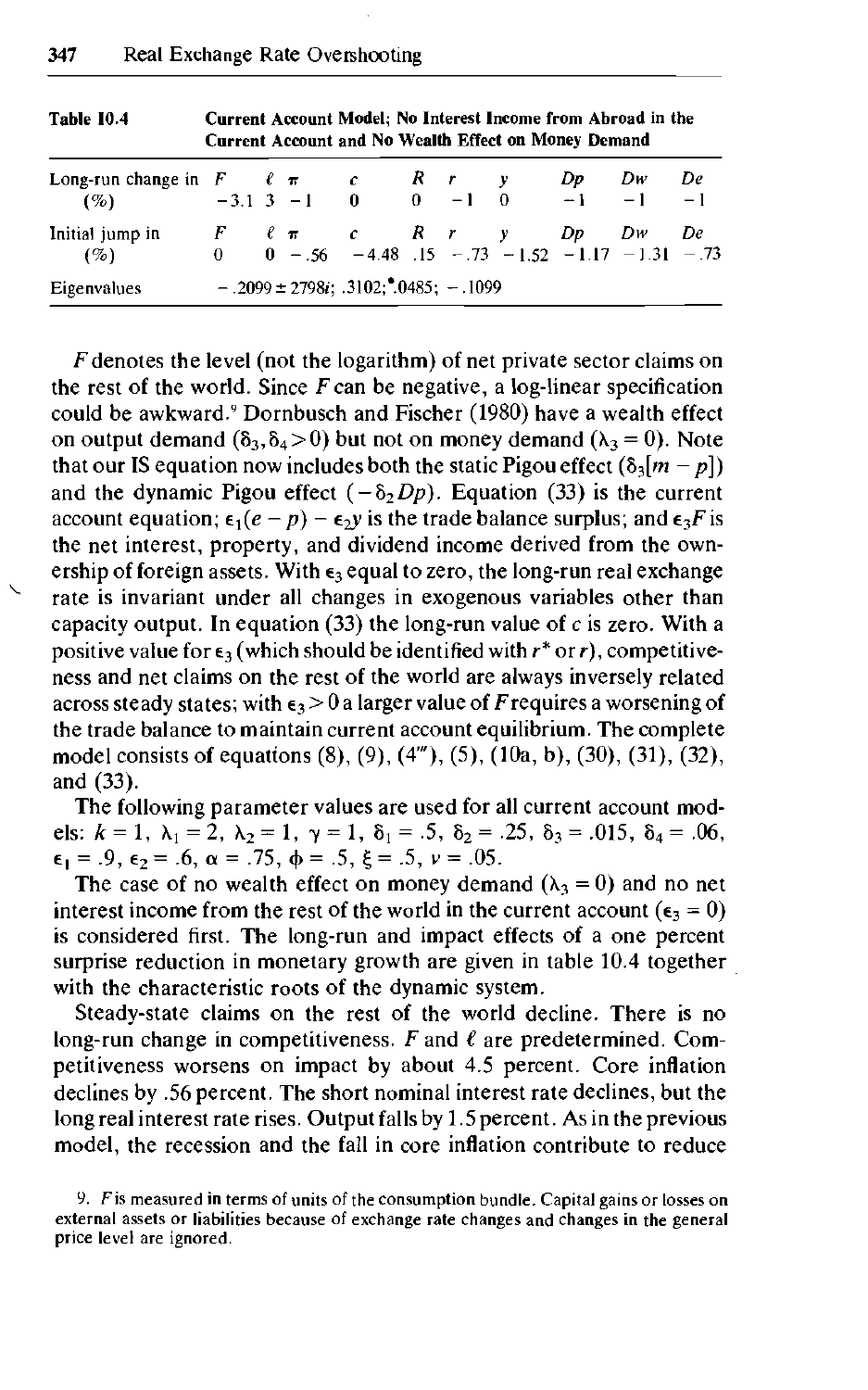inflation initially by more than the reduction in monetary growth. This rather implausible feature disappears when output is treated as predetermined. The current account goes into deficit after the monetary contraction, with the loss of competitiveness dominating the effect of a lower level of output. The adjustment process is cyclical, however, and the current account returns temporarily to surplus during the later phases of the adjustment process. •

When we include net interest income from the rest of the world in the current account (with  $\epsilon_3 = .05$ ), the outcome is not very different from that obtained when the current account is equated with the trade balance. Table 10.5 summarizes the results. The percentage long-run reduction in net claims on the rest of the world does not differ noticeably between table 10.5 and table 10.4; the real exchange rate depreciates in the long run in table 10.5. The impact effects are virtually the same.

Including wealth as an argument in the money demand function with  $\lambda_3$  = .4 (keeping  $\epsilon_3$  = .05) yields the results summarized in table 10.6. Having wealth as an argument in the LM equation reduces the long-run increase in real money balances associated with a one-point reduction in the monetary growth rate. The reason is that *F*declines, thus reducing the demand for real money balances. As a consequence, the magnitude of the initial changes in  $\pi$ , c, R, r, y, Dp, Dw, and De are all smaller than in the versions of the model that did not have wealth in the money demand function. Qualitatively, however, the behavior of this model is the same as that of the earlier ones.

| <b>Table 10.5</b>                                                                              |  |                                                                                                               | Current Account Model; Interest Income from Abroad in the<br>Current Account but No Wealth Effect on Money Demand |  |  |  |  |  |  |
|------------------------------------------------------------------------------------------------|--|---------------------------------------------------------------------------------------------------------------|-------------------------------------------------------------------------------------------------------------------|--|--|--|--|--|--|
| Long-run change in $F = \ell - \pi$ c R r y Dp Dw De<br>$(\%)$ -3.1 3.17 -1 68 0 -1 0 -1 -1 -1 |  |                                                                                                               |                                                                                                                   |  |  |  |  |  |  |
| Initial jump in<br>$(\%)$                                                                      |  | $F$ $\ell$ $\pi$ $c$ $R$ $r$ $v$ $Dp$ $Dw$ $De$<br>0 0 - $.56$ - 4.41 $.16$ - $.73$ - 1.51 - 1.16 - 1.31 - 73 |                                                                                                                   |  |  |  |  |  |  |
| Eigenvalues                                                                                    |  | $-.2128 \pm 2759i$ ; 3120; 05; - 0574                                                                         |                                                                                                                   |  |  |  |  |  |  |

**Table 10.6 Current Account Model; Interest Income from Abroad in the Current Account and a Wealth Effect on Money Demand**

| Long-run change in $F \quad \ell \quad \pi \quad c \quad R \quad r \quad y$<br>$(\% )$ |  | $-3.1$ 06 $-1$ .57 0 $-1$ 0 $-1$ $-1$ $-1$                                                                                                |  |  | Dv | Dw | De |
|----------------------------------------------------------------------------------------|--|-------------------------------------------------------------------------------------------------------------------------------------------|--|--|----|----|----|
| Initial jump in<br>$($ %)                                                              |  | $F \quad \ell \quad \pi \quad \epsilon \quad R \quad r \quad y \quad Dp \quad Dw \quad De$<br>0 0 - 36 - 2.85 10 - 47 - 97 - 75 - 84 - 47 |  |  |    |    |    |
| <b>Eigenvalues</b>                                                                     |  | $-.2485 \pm .1968i$ ; .3966; .0501; $-.0646$                                                                                              |  |  |    |    |    |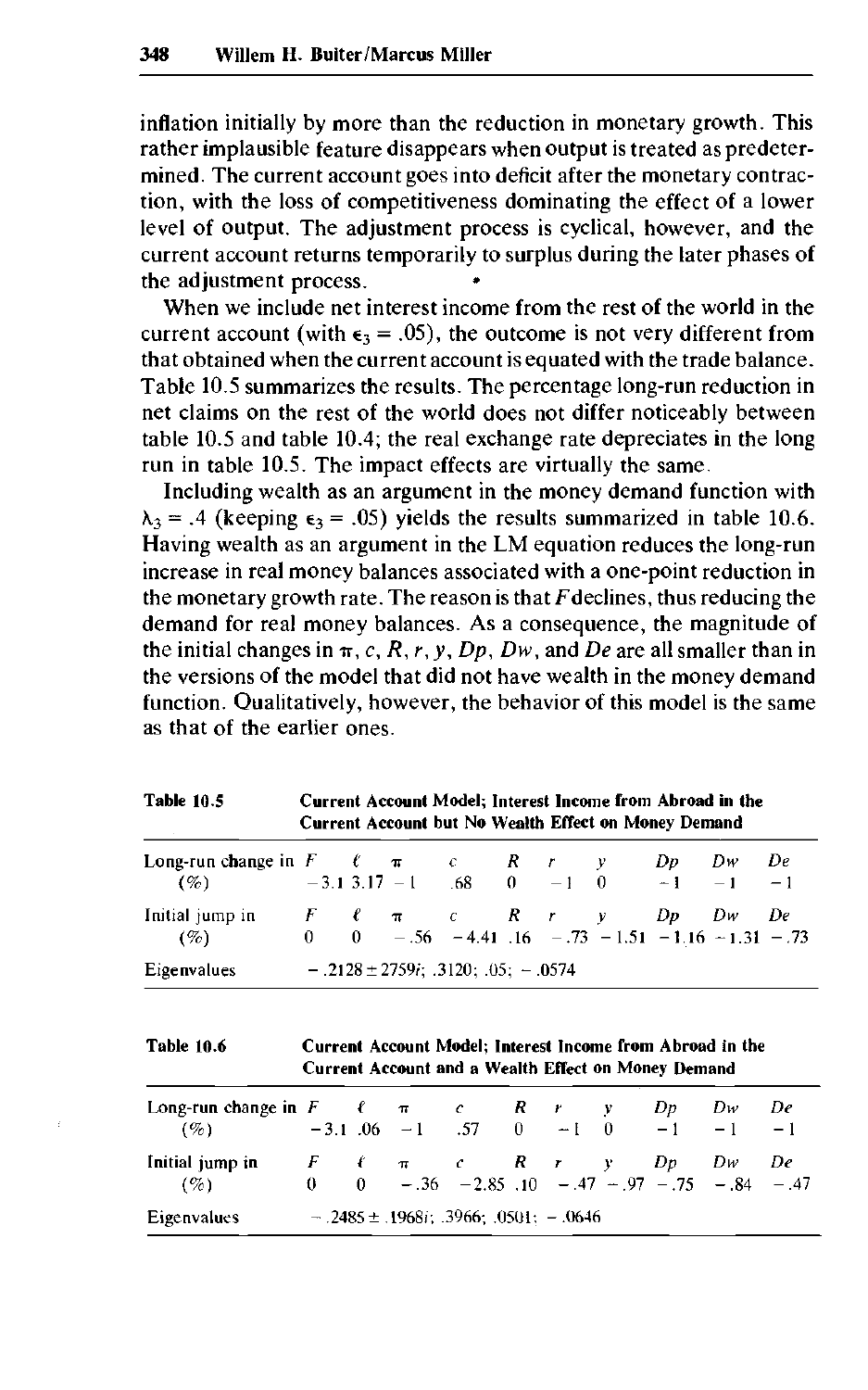| Long-run change in F $\ell$ $\pi$ $c$ R $r$ $y$ Dp<br>$(\% )$   |  |  |  |  |  |  | $-3.1$ 3.17 $-1$ .68 0 $-1$ 0 $-1$ $-1$ $-1$                                                                                   | $Dw$ De |  |  |
|-----------------------------------------------------------------|--|--|--|--|--|--|--------------------------------------------------------------------------------------------------------------------------------|---------|--|--|
| Initial jump in<br>$(\%)$                                       |  |  |  |  |  |  | $F \quad \ell \quad \pi \quad c \quad R \quad r \quad y \cdot Dp \quad Dw \quad De$<br>0 0 -.57 -4.56 16 -.31 0 -.51 -.57 -.32 |         |  |  |
| $-.1986 \pm .3049i; .3072; .05; -.0572; -2.0807$<br>Eigenvalues |  |  |  |  |  |  |                                                                                                                                |         |  |  |

**Table 10.7 Sluggish Output Model; Interest Income from Abroad in the Current Account but no Wealth Effect on Money Demand**

## 10.5.3 Sluggish Output Adjustment

In all models considered thus far, the level of output adjusts instantaneously. Monetary contraction, for example, brings about an immediate fall in output. This is clearly an undesirable property of these models: the multiplier process takes time. The simplest way of modeling sluggish output adjustment is to treat the level of output as predetermined and make its rate of change an increasing function of "excess demand," as in equation (34):

(34) 
$$
Dy = \sigma [-\gamma R + \delta_1(e-p) - \delta_2 Dp + \delta_3(m-p) + \delta_4 F - y], \sigma > 0.
$$

Substituting (34) for (32) in the models of the previous subsection, we now have a model with six state variables:  $y, F, \ell, \pi, c$ , and R. Variables *y*, *F*, and  $\ell$  are predetermined; *c* and *R* are jump variables; and  $\pi$  is, as before, a "backward-looking" jump variable whose initial value is determined by equation (24").

The model should have four stable and two unstable characteristic roots. Table 10.7 shows that, for the parameter values  $k = 1, \lambda_1 = 2$ ,  $\lambda_2 = 1$ ,  $\lambda_3 = 0$ ,  $\gamma = 1$ ,  $\delta_1 = .5$ ,  $\delta_2 = .25$ ,  $\delta_3 = .015$ ,  $\delta_4 = .06$ ,  $\alpha = .75$ ,  $\phi = .5, \xi = .5, \nu = .05, \epsilon_1 = .9, \epsilon_2 = .6, \epsilon_3 = .05$  and  $\sigma = 2$ , this is indeed the case.<sup>10</sup>

There still is a significant loss of competitiveness in response to a one-point monetary growth deceleration. Because output is predetermined, however, the impact effect on the rate of inflation is smaller than in the case where output can respond instantaneously. Output declines gradually and converges cyclically to its constant capacity level.

Adding wealth as an argument in the money demand function with  $\lambda_3$  = .4 again weakens the long-run effect of monetary deceleration on  $\ell$ and *c* and reduces the magnitudes of the impact effects on all non-

<sup>10.</sup> For reasons of space, only the version with net interest income from the rest of the world in current account is considered. A smaller value of  $\sigma$  reduces the magnitude of the largest stable characteristic root but does not significantly affect the initial changes in the nonpredetermined variables.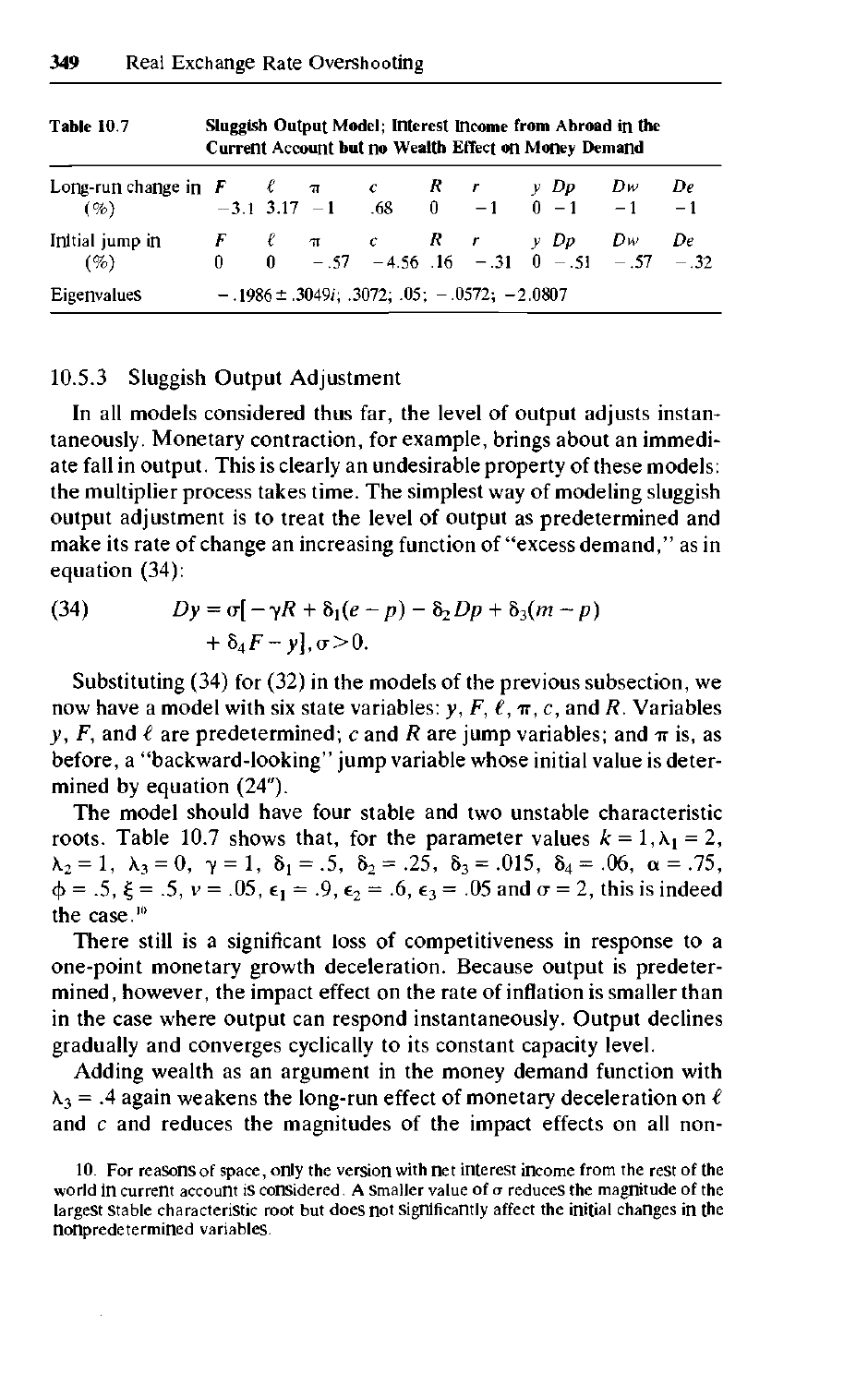predetermined variables without changing the qualitative behavior of the model. This is shown in table 10.8.

This "sensitivity analysis" of the real exchange rate overshooting proposition convinces us that the simple model of equations  $(1)$ ,  $(2)$ ,  $(8)$ ,  $(9)$ ,  $(4<sup>m</sup>)$ ,  $(5)$ , and  $(10a, b)$  is not a bad first approximation. The rest of the analysis is therefore conducted in terms of this model.

## **10.6 Alternative Policies**

A sudden loss of competitiveness in response to monetary disinflation was found to be a common characteristic of the various model specifications constructed above. To see how much the initial loss of competitiveness contributes to the speed with which inflation is reduced (and to reducing the output costs of eliminating inflation), we now consider policies where competitiveness is kept *constant.*

For this exercise we return to the central numerical example of section 10.4. The consequences of monetary disinflation shown there (in the upper panel of table 10.1, for example) will be referred to for brevity as the results of pursuing policy A: a policy of permanently slowing the rate of monetary growth without prior warning and without complementary changes in fiscal or exchange rate policy.

If, instead, competitiveness is to be held constant at its equilibrium value, the price level and the wage rate will move together, as can be seen from equation (8). As a consequence, the inflation process in the model reduces to the familiar augmented Phillips curve commonly used to characterize closed economies. We get

(35) *Dp =* cj>v + TT .

$$
(4m) \t\t D\pi = \xi(Dp - \pi).
$$

The stabilization of the real exchange rate precludes both the discrete adjustment to the core rate of inflation,  $\pi$ , which was a feature of the previous policy, as well as any discrete jumps in the price level. Both  $\pi$ and *p* are predetermined. Given the initial level of core inflation  $\pi(0) = \bar{\mu} = 1.0$ , the initial value of the price level  $p(0)$ , and a path for real

| Table 10.8                                                                           | Sluggish Output Model; Interest Income from Abroad in the<br>Current Account and a Wealth Effect on Money Demand |  |  |  |  |                                                                                                   |    |    |  |  |
|--------------------------------------------------------------------------------------|------------------------------------------------------------------------------------------------------------------|--|--|--|--|---------------------------------------------------------------------------------------------------|----|----|--|--|
| Long-run change in $F \t f \pi$ c R r y Dp<br>$(\%)$ -3.1 .06 -1 .57 0 -1 0 -1 -1 -1 |                                                                                                                  |  |  |  |  |                                                                                                   | Dw | De |  |  |
| Initial jump in<br>$( \% )$                                                          |                                                                                                                  |  |  |  |  | $F$ $\ell$ $\pi$ $c$ $R$ $r$ $y$ $Dp$ $Dw$ $De$<br>0 0 - .35 - 2.82 .10 - .20 0 - .31 - .35 - .20 |    |    |  |  |
| Eigenvalues                                                                          |                                                                                                                  |  |  |  |  | $-.2288 \pm .2337i$ ; .3980; 0501; $-.0639$ ; $-2.1045$                                           |    |    |  |  |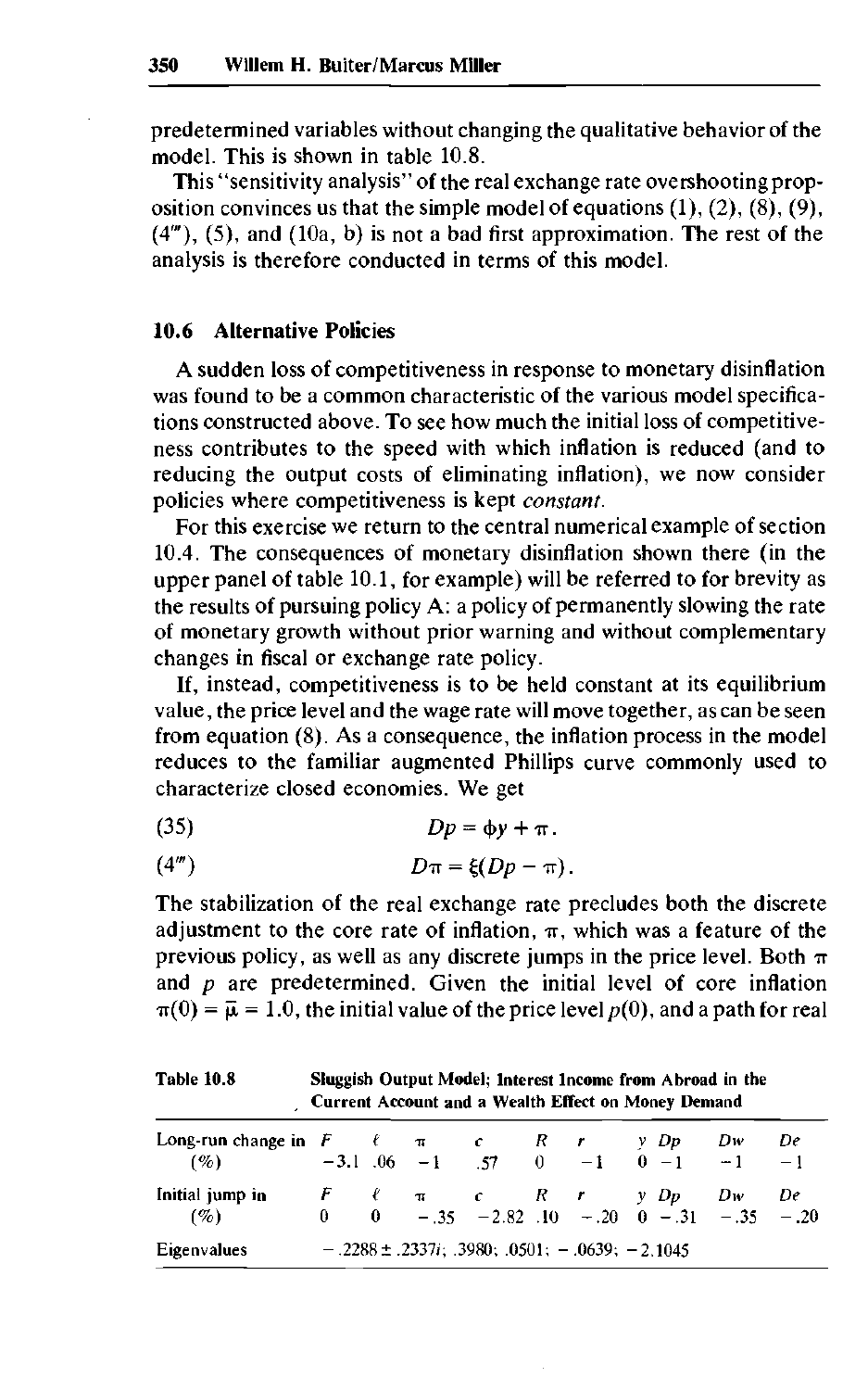output, equations  $(35)$  and  $(4<sup>m</sup>)$  will by themselves generate the entire path to be followed by the price level. Note that, by construction, money has become a complete "sideshow." One transmission mechanism, the real balance effect, has been ruled out from the start. Now that the real exchange rate and thus the real interest rate is also kept constant, there is no feedback from money on real output. Since the model has the standard homogeneity properties, it will of course still be true that in the long run the rate of inflation equals the rate of growth of the money supply. As will become clear, however, the truism that "inflation is always and everywhere a monetary phenomenon" should in the current example be turned around: money here is an inflation phenomenon.

The first alternative policy to be considered (called B) takes the path of output to *be precisely the same* as that generated by the monetary contraction described in section 10.4 with policy A. This can be achieved, for example, by adding a fiscal instrument *g* to the IS curve, so that

(36) 
$$
y = \delta \alpha c - \gamma (r - Dp) + \eta g, \qquad \eta > 0.
$$

With c kept constant at its equilibrium value  $\gamma r^* / \alpha \delta$ , we can duplicate policy A's real output path by making  $\eta g_B$  follow the exact path of  $\delta \alpha c_A - \gamma (r_A - D p_A) - \gamma (1 - \alpha \delta) r^* / \alpha \delta$  under A.<sup>11</sup> The real exchange rate stabilization together with the free movement of capital implies that  $De = Dw = Dp$ . To so manage the exchange rate, the nominal money stock is endogenously determined. When  $De = Dw = Dp$ , the nominal interest rate is given by  $r = r^* + De = r^* + Dp$ . The LM equation (1) then becomes

$$
(37) \qquad m = p - \lambda (r^* + Dp) + ky = p - \lambda r^* + (k - \lambda \phi)y - \lambda \pi.
$$

With p and  $\pi$  predetermined and y determined by (36), and with  $c = \gamma r^{*}/\sqrt{r}$  $\alpha\delta$  and  $r - Dp = r^*$ , equation (37) determines the nominal money stock. (Other ways of stabilizing the real exchange rate, such as a variable tax on capital inflows [subsidy on outflows], can be thought of.) In the present example the inflation generated by equations  $(35)$ ,  $(4<sup>m</sup>)$ , and  $(36)$  is the dog wagging the money supply tail through equation  $(37)$ . Given equa-

$$
y_A = \delta \alpha c_A - \gamma (r_A - Dp_A) = \delta \alpha \overline{c} - \gamma r^* + \eta g_B = y_B,
$$

which implies

$$
\eta g = \delta \alpha c_A - \gamma (r_A - Dp_A) - \gamma (1 - \alpha \delta) r^* / \alpha \delta,
$$

the condition shown in the text.

<sup>11.</sup> The constant level of the real exchange rate to be maintained under policy B is that prevailing in equilibrium under policy A, that is, where  $y = \delta \alpha c - \gamma (r - Dp) = 0$ , and  $Dc = 0$ . These conditions imply  $De = Dw = Dp = r - r^*$ , so the equilibrium rate is found to be  $\bar{c} = \gamma r^*/\alpha \delta$ . If capital movements are not to be constrained under policy B but yet the rate is to be stabilized at  $\bar{c}$ , then one must ensure that over time  $De = Dp = r - r^*$ . To find the path of  $\eta g$  which will achieve this, we equate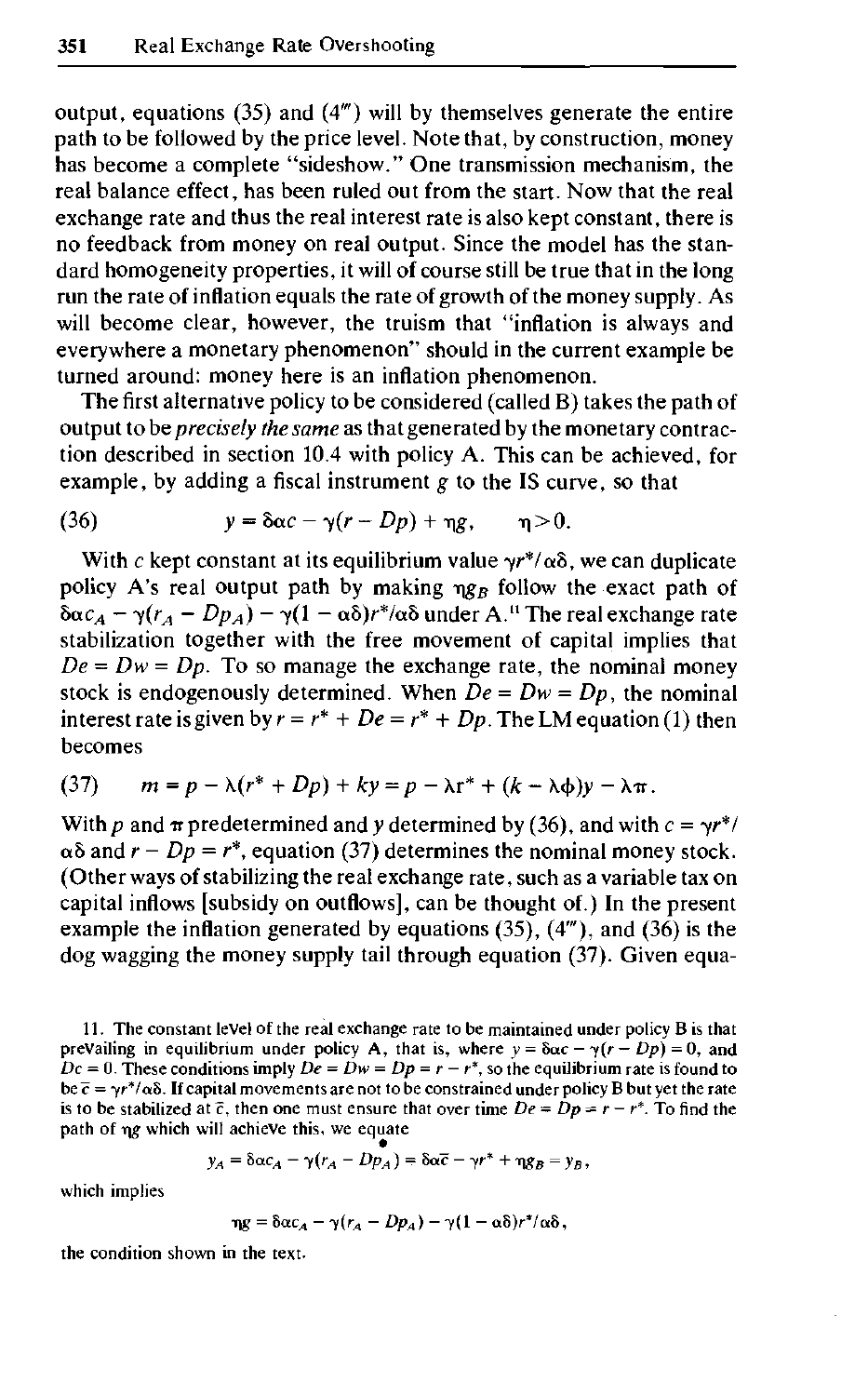tions  $(35)$  and  $(4<sup>m</sup>)$ , it will of course always be the case that the path of inflation is determined once a path for output is specified.

The results of the alternative policy for inflation are shown in the bottom row of table 10.1. Inflation starts at a significantly higher level than with policy A because the starting value for core inflation  $\pi$  is now  $\overline{\mu} = 1.0$ . The path followed by inflation has the same damping factor p and frequency  $\omega$  as the output path, but the amplitude is smaller and the inflation cycle leads the output cycle. The rate of inflation will, as before, be reduced to zero at a net cost of four point-years of output. The price *level* toward which the system converges under the alternative policy is, however, higher than the long-run price level of policy A. This can be seen from the coefficients in table 10.1. While  $\int_0^{\infty} Dp_A(t)dt = -2$  for policy A, as we have already discussed, integrating the path for inflation under policy B yields a smaller fall, as follows:

$$
\int_{0}^{\infty} Dp_B(t) dt = \frac{-\rho \ 0.5 - 0.7302\omega}{\rho^2 + \omega^2} = -1.
$$

These results are illustrated in figure 10.6 where the path followed by the price level and the rate of inflation under policy B are plotted alongside those already described for policy A. In the top panel the price level under the alternative policy proceeds from point B, without any "jump," along a path which cycles around a steady-state level which is one point below the line BF showing the level of the money stock, which is one point above the corresponding steady state shown for policy A.

In the bottom panel the rate of inflation is shown starting at point B and cycling toward zero along the path *BB.* Thus inflation starts at a higher level under the alternative policy than under the floating exchange rate case. The determination of those "starting values" and the subsequent comparison of inflation can be seen from figure 10.7. There, labeled  $SRPC_B$ , is the "short-run Phillips curve" which determines initial inflation under policy B, where  $\pi_B(0) = \overline{\mu}$ . This value of  $\pi$  determines the intercept of  $SRPC_B$ , and the value of  $y(0)$  determines the value of inflation shown as  $Dp_B(0)$ . From this point inflation and output cycle toward the origin, as shown by the path labeled *BB.*

By contrast the relationship determining inflation under policy A, *(after* the initial jump at time zero),

$$
Dp_A(0) = \phi y(0) + \pi_A(0) + (1 - \alpha)Dc(0) = \phi y(0) + \pi_A(0)
$$
 as  $Dc(0) = 0$ ,

yields the Phillips curve shown as SRPC<sub>A</sub> which has an intercept of  $\pi_A(0)$ which is lower than  $\pi_B(0)$  because of the jump induced by the revaluation of the currency at the inception of the monetary slowdown under floating rates. Thereafter inflation falls away following the path shown as *AA.*

What is apparent from the above is that the policy of fighting inflation by cycles in output *and in the real exchange rate* (with an initial recession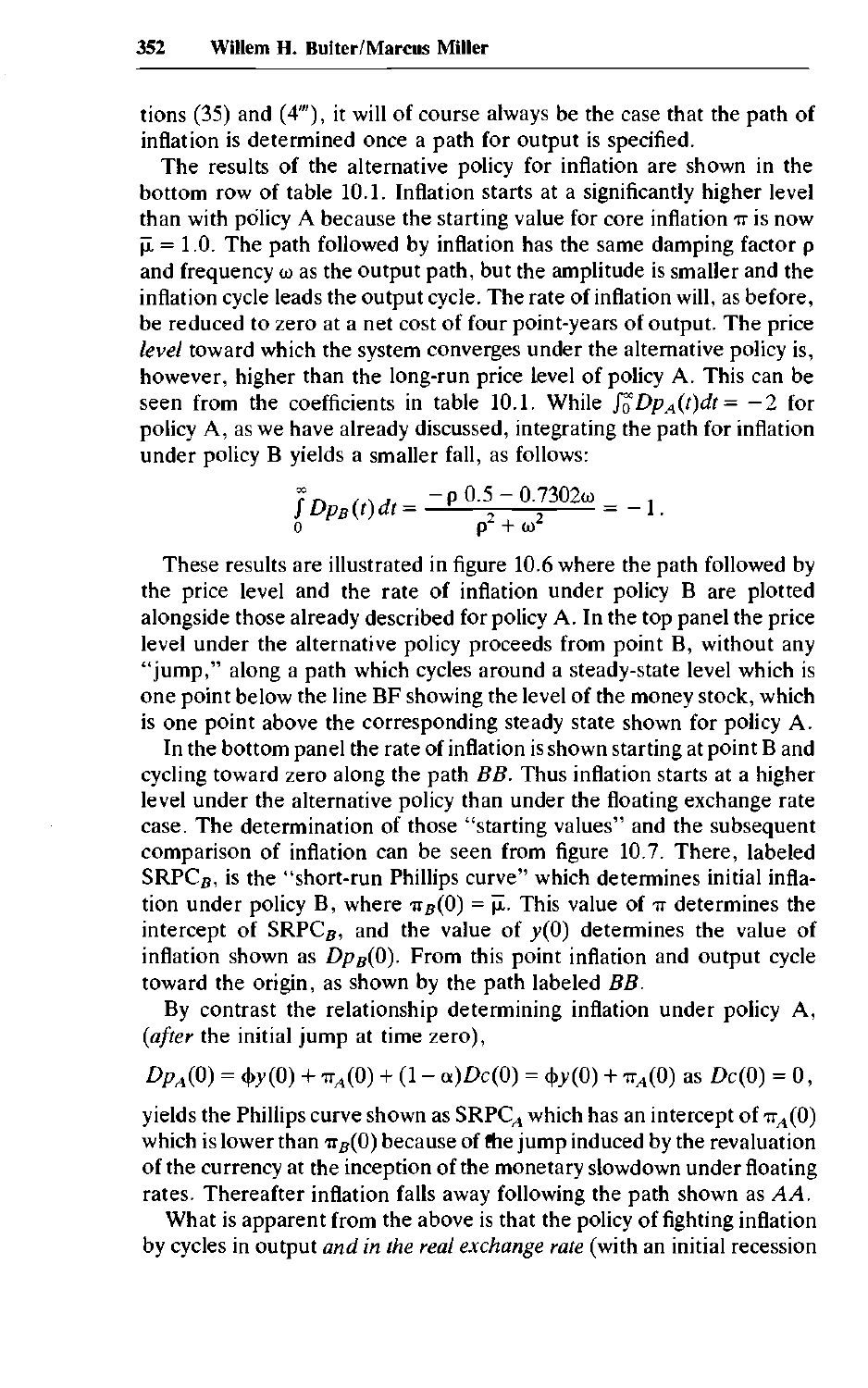



associated with an overvalued exchange rate) does not lead to any change in long-run inflation, compared to the same output cycle and a stable real exchange rate. The loss of competitiveness does, however, reduce inflation more quickly early on, as shown in figure 10.7; the early lead established by this policy over the alternative is whittled away later when competitiveness is regained in the boom, but we are left with the conclusions that inflation *is* brought down more quickly with policy A, as shown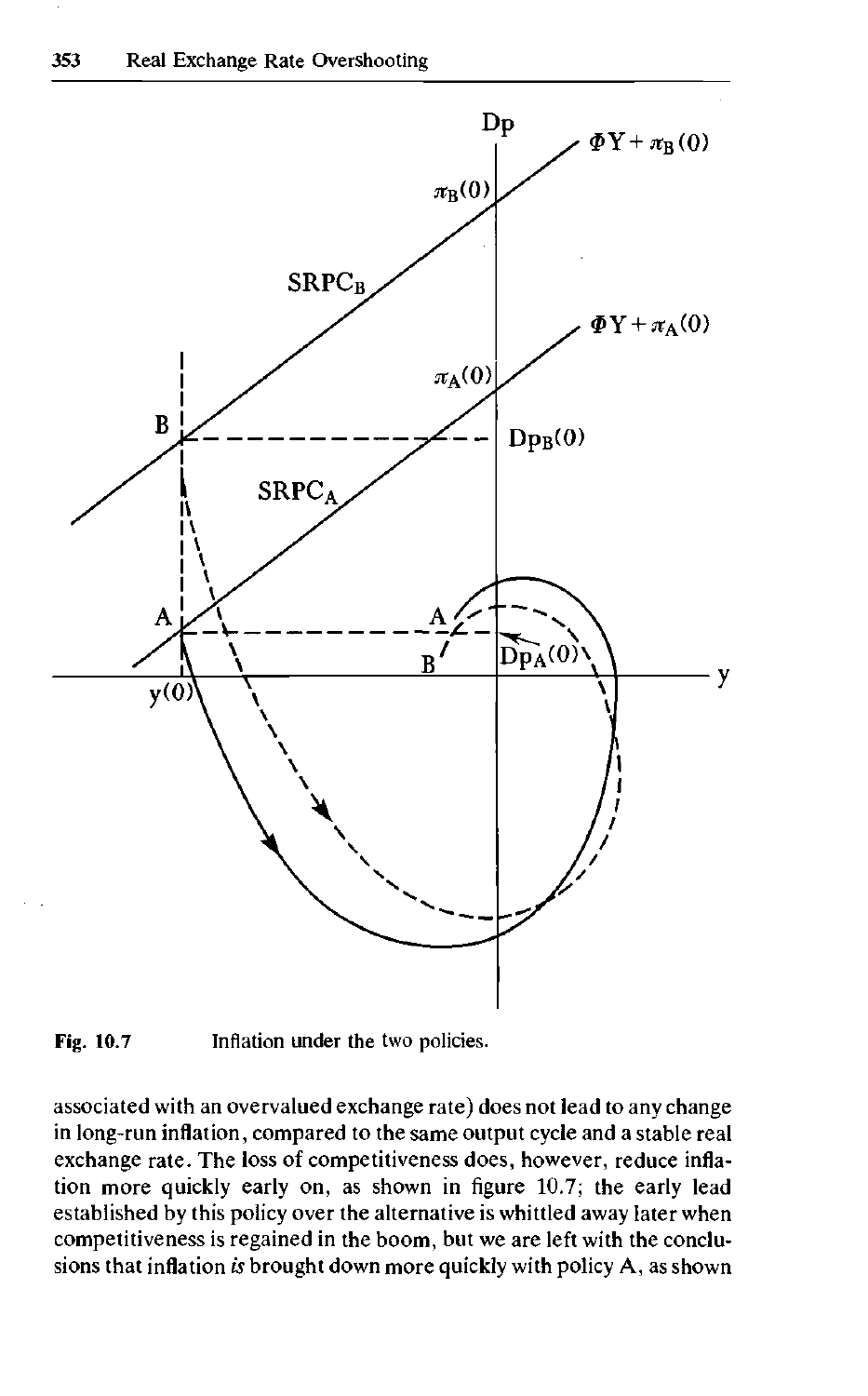by the dotted line in figure 10.7. (Inflation under the alternative policy is shown by the solid line.)

The fluctuations of the real exchange rate can therefore be seen to have effects on inflation not unlike those attributed to temporary incomes policies by those who argue that the latter hold down inflation in the short run, but have *no* effect on the inflation rate in the long run. If that is true, then a temporary bout of incomes policy would change only the long-run price level without changing the long-run growth of prices, which is what we have found to be characteristic of the policy of permitting the real exchange rate to vary.

## 10.6.1 "Efficient Disinflationary Policies"<sup>12</sup>

Once we permit changes in the indirect tax rate,  $\theta$ , we have a way of costlessly reducing inflation. Consider the money demand function and the wage equation:

$$
m - p - \theta = -\lambda r + ky.
$$
  

$$
Dw = \phi y + \pi.
$$

Given a reduction in the rate of monetary growth by  $d\mu = \overline{\overline{\mu}} - \overline{\mu}$ , we can easily calculate the change in  $\theta$  required to jump  $\pi$  to its new long-run equilibrium value,  $\bar{\bar{\mu}}$ . Holding *p* constant, equation (24) shows that  $d\pi(t) = \xi d\theta(t)$ . The required change in  $\theta$  is therefore given by

$$
d\theta = \xi^{-1}d\pi = \xi^{-1}d\mu.
$$

From the money market equilibrium condition, we obtain that, since the long-run interest rate changes in line with  $\mu$ ,

$$
d(m-p-\theta)=-\lambda dr=-\lambda d\mu.
$$

Holding *p* constant, this yields

$$
dm-d\theta=-\lambda d\mu,
$$

or

$$
dm=(-\lambda+\xi^{-1})d\mu.
$$

Therefore a change in the rate of monetary growth by  $d\mu$ , accompanied by a change in indirect taxes by  $\xi^{-1}d\mu$  and a change in the *level* of the nominal money stock of  $(-\lambda + \xi^{-1})d\mu$ , will immediately move the system to the new steady-state equilibrium with the lower rate of inflation. Output and the real exchange rate are unaffected. With our choice of parameter values ( $\lambda = 2$  and  $\xi = .5$ ),  $d\theta = 2d\mu$  and  $dm = 0$ .

The mechanism permitting the required reduction in inflation to be brought about without loss of output is the following. First, the cut in  $\theta$  (in general, together with the change in *m)* permits the long-run change in

12. See Okun (1978).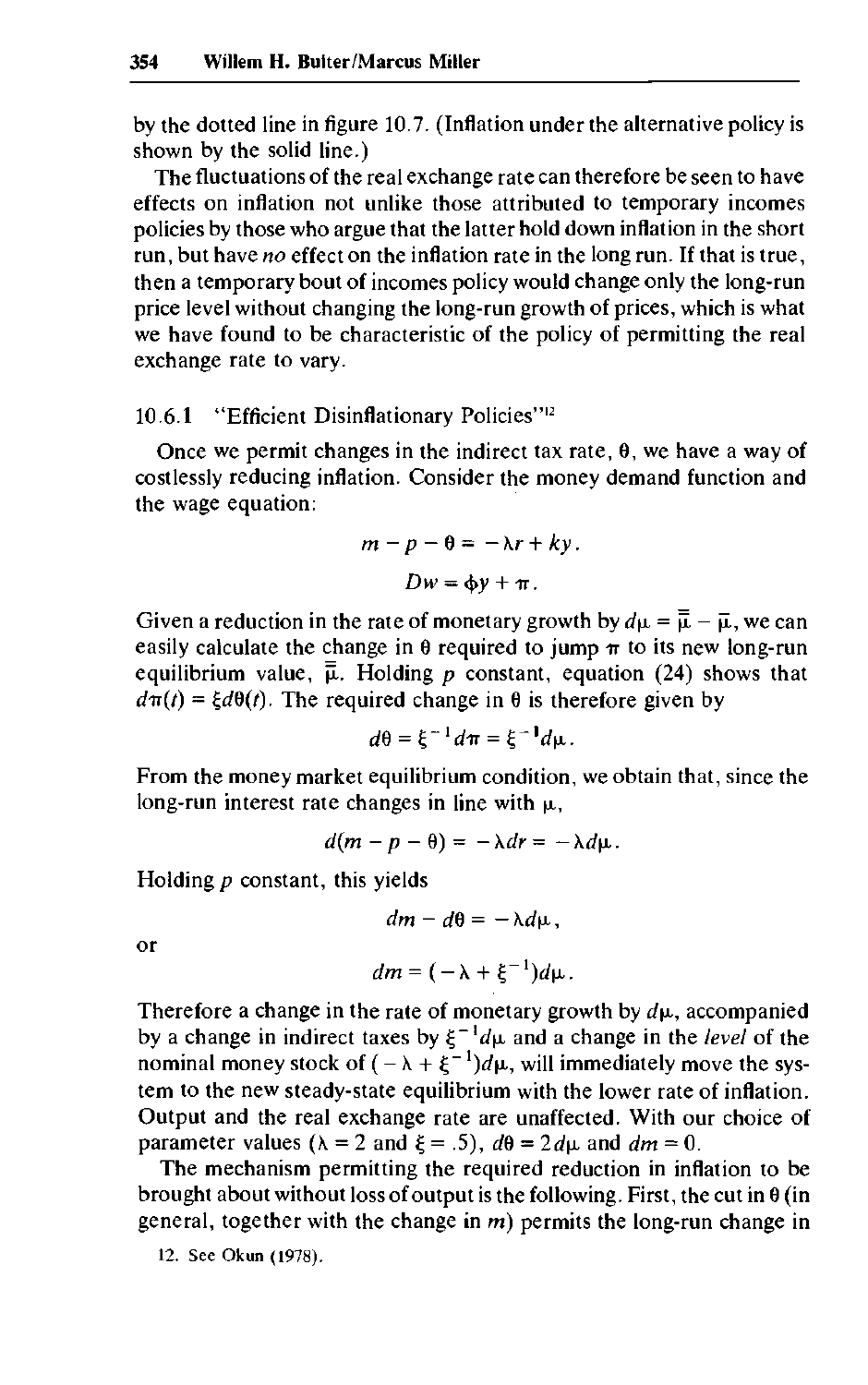the stock of real money balances to be brought about immediately without any need for a jump in nominal prices, including the exchange rate. Second, the cut in  $\theta$  achieves the immediate change in the core rate of inflation to its new long-run value. The use of indirect taxes to facilitate the process of bringing down inflation has been specifically advocated by Okun (1978).

Alternatively, incomes policy can be used to jump  $\pi$ . If *incomes policy* can be identified with a once-and-for-all reduction in  $\pi$ , without any other "overwriting" of the behavioral equations of the model, then it will lower the cost of disinflation. If *monetary policy* changes or announcements themselves directly change  $\pi$ , as is the case in the model of section 10.2, then disinflationary monetary policies will also be "efficient," in the sense that we are using that term here.

## **10.7 Conclusion**

After a summary of various approaches to the modeling of the inflationary process in an open economy with a floating exchange rate, we have studied the way in which a monetary slowdown might be expected to work in an economy where the money wage is predetermined and core inflation is sluggish and adjusts to actual inflation with a significant lag. The proposition that real exchange rate overshooting occurs in response to nominal shocks is found to survive a wide range of generalizations of the Dornbusch (1976) model. These include the addition of static and dynamic Pigou effects to the IS curve, the inclusion of wealth adjustment through the current account, and the replacement of instantaneous output adjustment by a gradual process.

Despite the sluggishness in the core inflation process, we found that core inflation can be reduced quickly by jumps in the price level induced by jumps in the exchange rate. In the many variants of the model used to focus on this particular aspect of the monetary transmission mechanism, we found that a monetary slowdown will cut inflation promptly via its impact on the nominal and the real exchange rate. Indeed, in our central numerical example of sections 10.4 and 10.6, the inflation rate responds *immediately* by almost the full extent of the monetary slowdown! This reduction of inflation follows, in our example, from the effects of announced monetary policy on the exchange rate and, less significantly, on the current real interest rate. The appreciation of the exchange rate cuts the inflation rate in two ways, first by reducing core inflation, and second by cutting the level of output. Both of these effects involve sharp changes in the real exchange rate.

Since in the central example money is "superneutral," however, such changes in the real exchange rate and in real output must ultimately be reversed. Pursuit of a constant growth rate of money generates a cyclical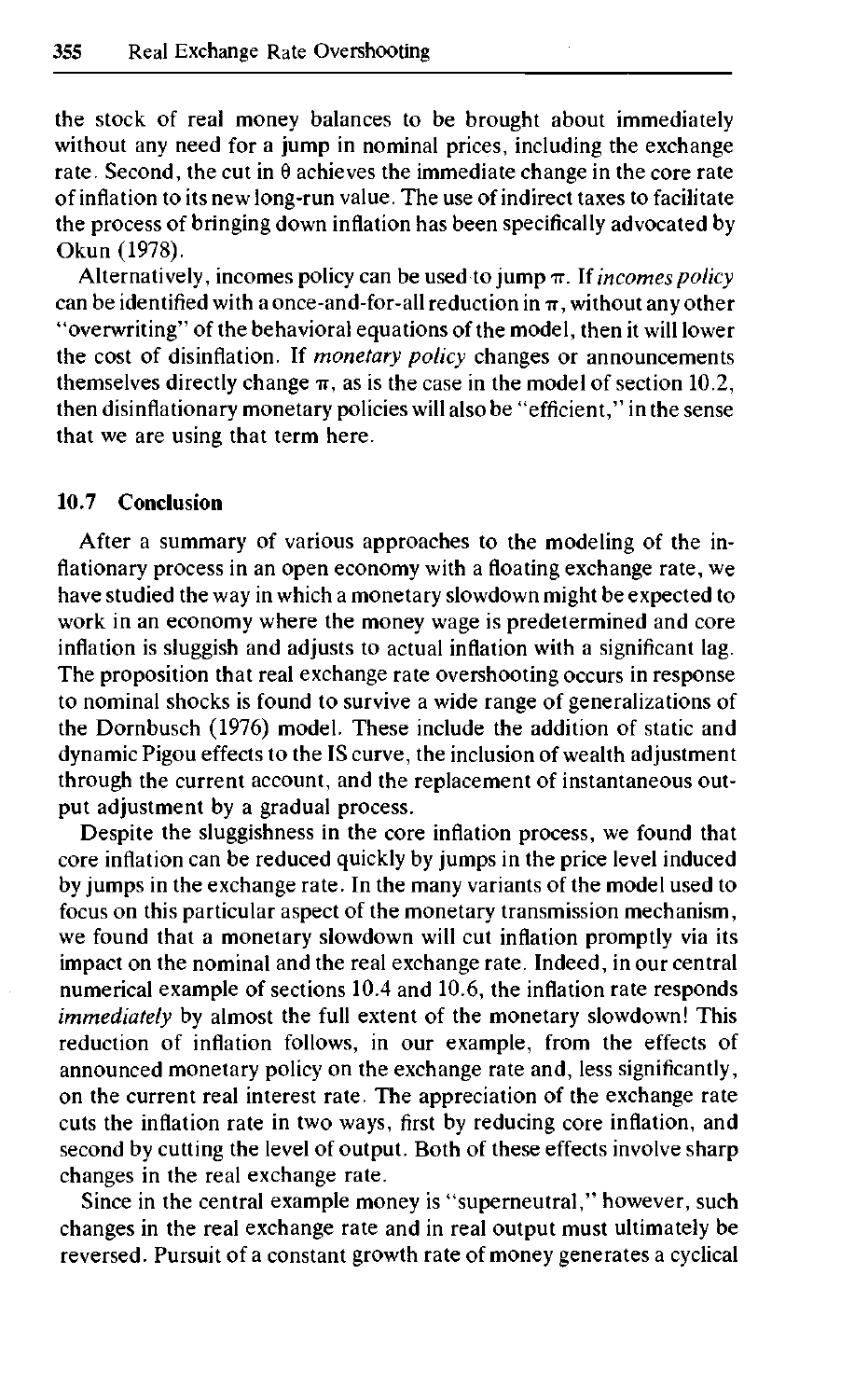convergence for these variables. The net output costs associated with a steady-state reduction in inflation are found to be given by a simple formula,  $d\mu/\xi\phi$ , where  $d\mu$  shows the change in steady-state inflation,  $\dot{\phi}$  is the slope of the short-run Phillips curve, and £ measures the speed of adjustment of core inflation. Thus for  $\xi = \phi = V_2$ , the net output loss associated with reducing monetary growth and steady-state inflation by 1 percent is 4 point-years of GNP.

For comparison we considered an alternative where the real exchange rate was held constant but output was constrained to follow the same path as before. Such an alternative, whose net output loss is, of course, identical, was found to achieve the same effect on steady-state inflation, but the path taken by inflation was different. The prompt anti-inflation success from the loss of competitiveness being absent, inflation starts from a higher level under this alternative.

In a superneutral model, with core inflation modeled in the way we have, it turns out that *any* path for output which exhibits a cumulative four point-year loss of output will (if  $\xi \dot{\phi} = V_4$ ) reduce steady-state inflation by 1 percent, irrespective of the path taken by the real exchange rate (provided it starts and finishes at the same level). Thus the freedom to vary the real exchange rate to reduce inflation does not succeed in reducing the output costs of changing steady-state inflation; it does, however, change the time path of inflation relative to other policies which exhibit the same output path.

While the numerical model makes no claim to being a realistic model of the United Kingdom, we would point out that the sort of output costs associated with reductions in medium-term inflation in Treasury evidence to the Treasury Committee suggested a figure of four point-years of output for each one point off medium-term inflation. A more detailed analysis of simulations on an earlier version of the Treasury model, when the slope of the Phillips curve was flatter and the mean lag of core inflation longer, showed even higher costs (see Miller 1979).

In considering "efficient" disinflationary policies, we noted that a cut in *indirect taxes* could reduce the output costs of curing inflation by securing an immediate jump reduction in the price index at market prices and in the core rate of inflation. In our model a reduction in the rate of growth of money by  $d\mu$  accompanied by a cut in indirect taxes of  $\xi^{-1}d\mu$  will immediately and costlessly achieve a reduction in steady-state inflation of  $d\mu$ . (In general, a change in the *level* of the money stock will also be required.)

In the United Kingdom, a one point cut in value-added tax (VAT) is reckoned to cut the rate of indirect taxation by half a point. A four point reduction in VAT would therefore avoid the four point year of output loss otherwise associated with a point reduction in monetary approach.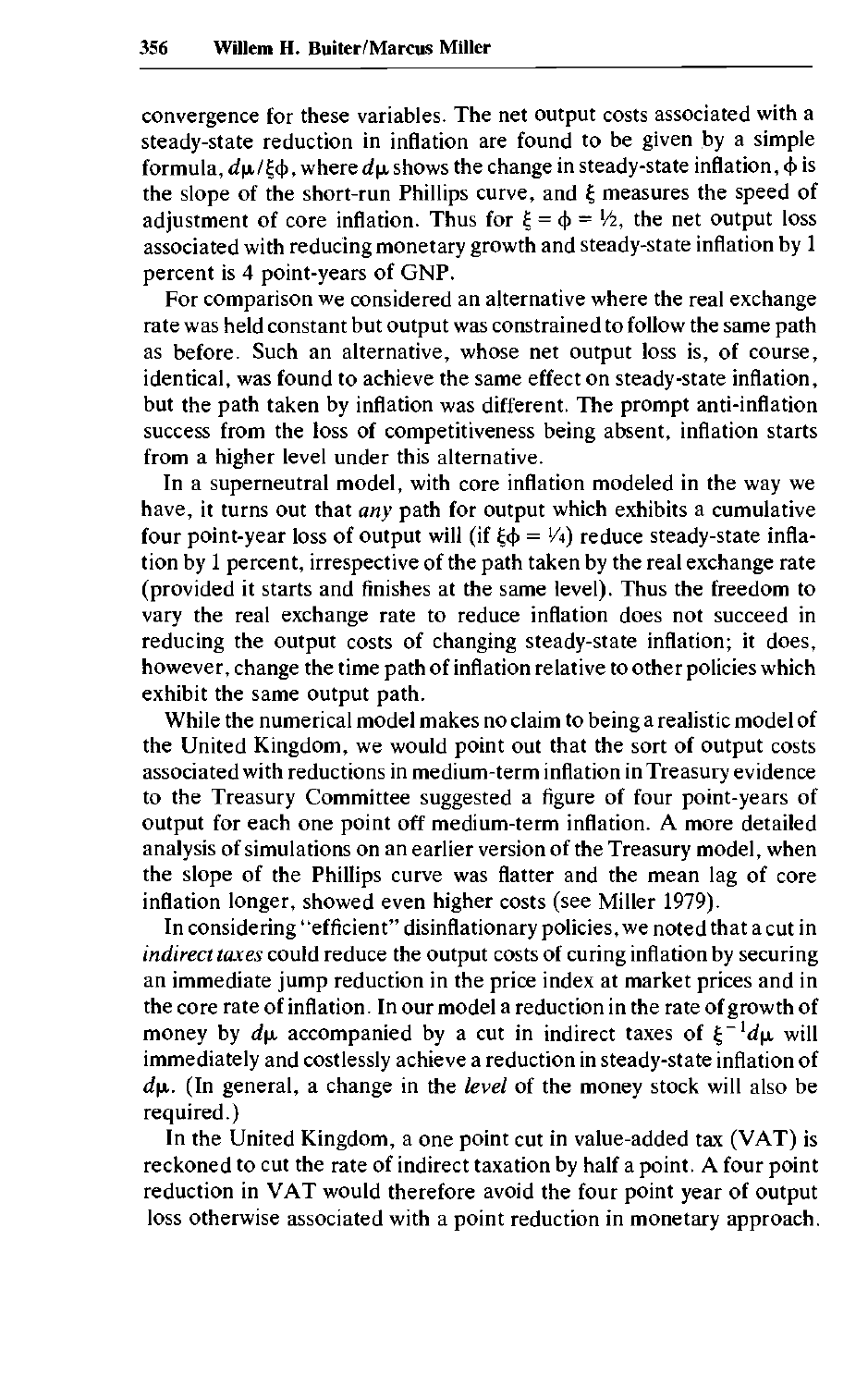The Thatcher administration's decision to raise VAT by eight points early in its first term of office, at the same time that a program of successive reductions in monetary growth was announced, would in our model increase the cost of bringing down inflation. In the short run, however, the adverse consequences of the VAT increase on the price level are countered by the appreciation of the exchange rate.

Those who argue that *incomes policies* can secure a step reduction in core inflation would, of course, advocate their use as a way of cutting the output costs of reducing inflation (see, for example, Tobin 1977). We have not examined this case in detail in this paper. We have, however, considered (in Buiter and Miller 1981a) the possibility that announced *monetary* policy could immediately and directly reduce core inflation in just such a fashion. If announced monetary policy has this sort of direct expectational effect, then it will save output costs, just as a similarly successful incomes policy would. If, however, monetary targets only secure immediate effects on core inflation by a sudden loss of competitiveness, this will not constitute an "efficient" way of reducing inflation. In any case, full immediate adjustment of core inflation to its new equilibrium value is not sufficient in our model for avoiding all output costs of bringing down inflation. The long-run increase in the stock of real balances associated with a reduction in the rate of growth of the money stock requires an immediate increase in the *level* of the nominal money stock path if the costly alternative of lowering the level of the path of the sluggish money wage is to be avoided.

# **References**

- Austin, G. P., and W. H. Buiter. 1982. "Saddlepoint," a programme for solving continuous time rational expectations models. University of Bristol. Mimeo.
- Branson, W. H., and W. H. Buiter. 1983. Monetary and fiscal policy with flexible exchange rates. In *The international transmission of economic disturbances,* ed. J. Bhandari and B. Putnam. Cambridge: MIT Press.
- Buiter, W. H. 1978. Short-run and long-run effects of external disturbances under a floating exchange rate. *Economica* 45:251-72.
- Buiter, W. H. 1979. Unemployment—Inflation trade-offs with rational expectations in an open economy. *Journal of Economic Dynamics and Control* 1 (June): 117-41.
- Buiter, W. H., and M. Miller. 1981a. Monetary policy and international competitiveness. *Oxford Economic Papers* 33 (July supplement): 143- 75. (Also in W. A. Eltis and P. J. B. Sinclair, eds. 1981. *The money supply and the exchange rate.* Oxford: Clarendon Press.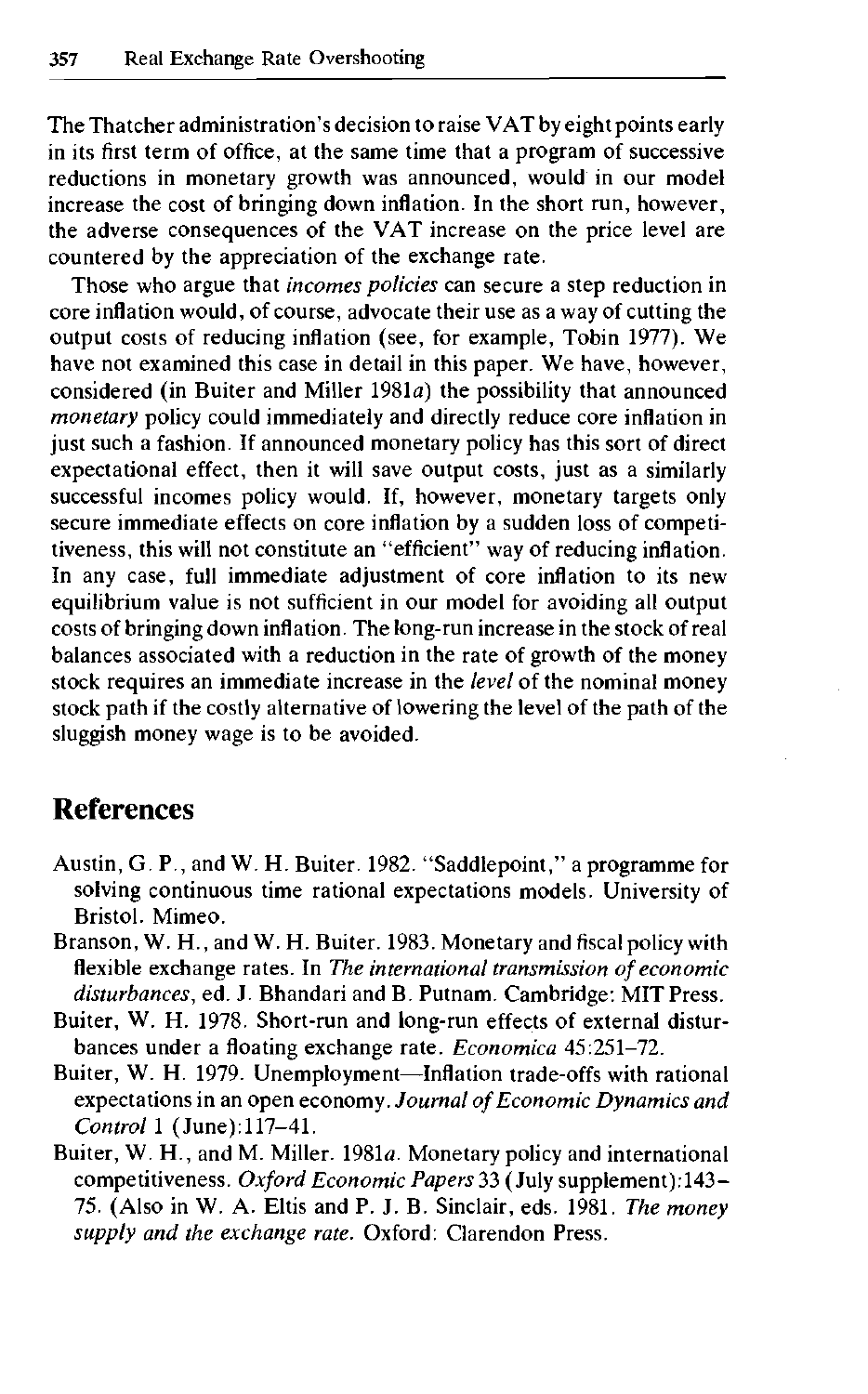- Buiter, W. H., and M. Miller. 19816. The Thatcher experiment: An interim report. *Brookings Papers on Economic Activity* 2:315-67.
- Buiter, W. H., and M. Miller. 1982. Real exchange rate overshooting and the output cost of bringing down inflation. *European Economic Review* 18:85-123.
- Dixit, Avinash. 1980. A solution technique for rational expectations models with applications to exchange rate and interest rate determination. University of Warwick (November). Mimeo.
- Dornbusch, Rudiger. 1976. Expectations and exchange rate dynamics. *Journal of Political Economy* 84 (December): 1161-76.
- Dornbusch, R., and S. Fischer. 1980. Exchange rates and the current account. *American Economic Review* 70 (December):960-71.
- Frenkel, J. 1981. The collapse of purchasing power parities during the 1970's. *European Economic Review* 16 (May): 145-65.
- Isard, P. 1977. How far can we push the law of one price. *American Economic Review* 67:942-49.
- Kravis, I., and R. Lipsey. 1978. Price behavior in the light of balance of payments theories. *Journal of International Economics* 8:193-247.
- Liviatan, N. 1980. Anti-inflationary monetary policy and the capital import tax. *Warwick Economic Research Paper,* no. 171.
- Miller, M. 1979. The unemployment costs of curing steady state inflation. University of Warwick. Mimeo.
- Minford, P. 1980. A rational expectations model of the U.K. under fixed and floating exchange rates. In *The state of macroeconomics*, ed. K. Brunner and A. Meltzer. Carnegie-Rochester Conference Series on Public Policy. Amsterdam: North-Holland.
- Okun, M. 1978. Efficient disinflationary policy. *American Economic Review* 68 (May):353-57.
- Sargan, J. D. 1980. A model of wage-price inflation. *Reveiw of Economic Studies Al* (January):97-112.
- Tobin, J. 1975. Keynesian models of recession and depression. *American Economic Review Papers and Proceedings* 65 (May).
- Tobin, J. 1977. How dead is Keynes? *Economic Enquiry* 15 (October) :459-68.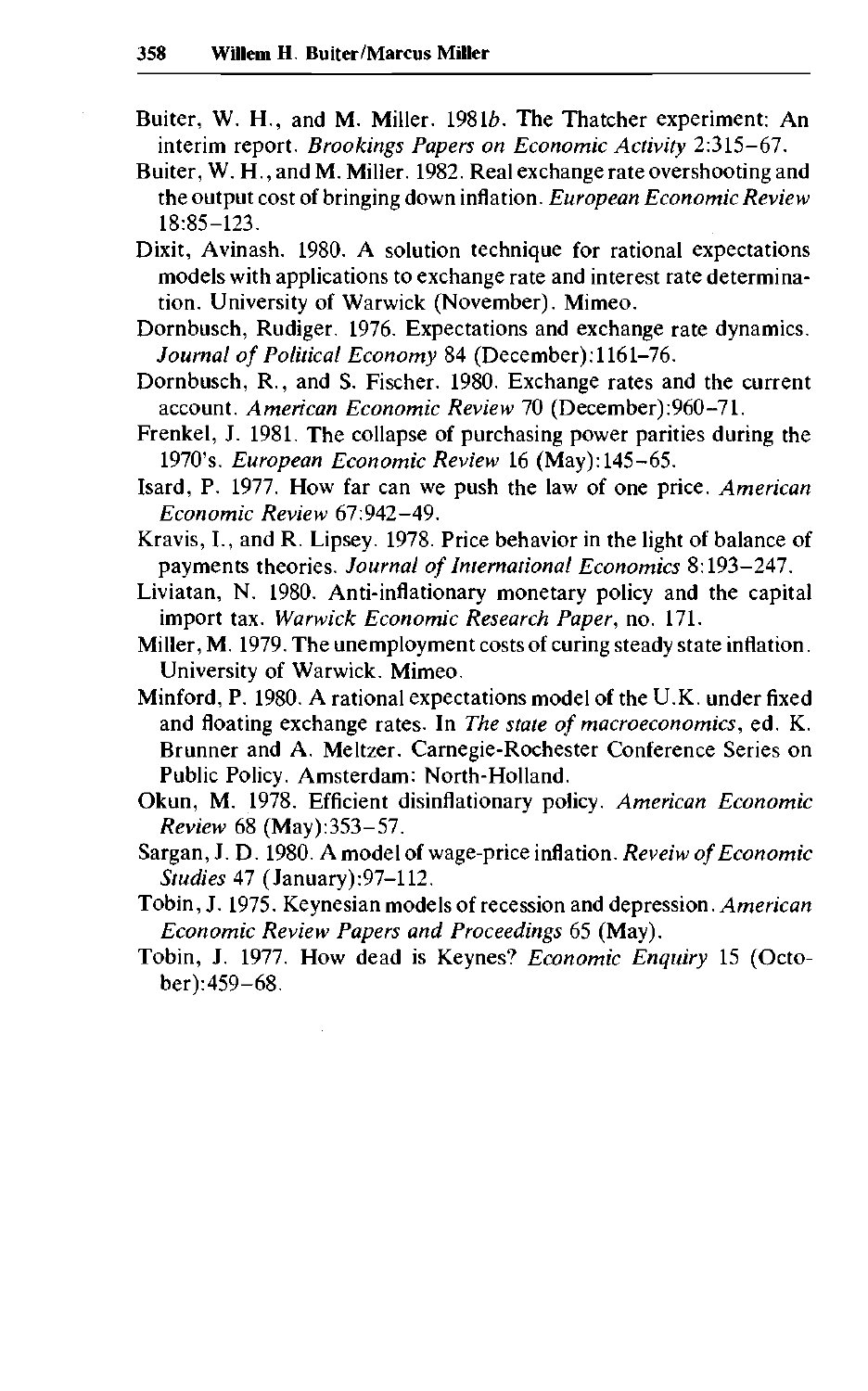# Comment Robert P. Flood

The NBER Conference on Exchange Rates and International Macroeconomics has presented me with the welcome opportunity to comment formally, for the second time, on the work of Buiter and Miller  $(B-M)^{1}$ concerning the output cost of disinflation. In my first comment<sup>2</sup> I discussed some technical aspects of the sticky-price rule adopted by B-M. Presently, however, I will discuss some deeper aspects of the B-M methodology, which are typical in modern macroeconomics. In particular, B-M assume that an elected policy authority may reduce drastically a country's rate of monetary growth without opposition from other important political groups in the country. This assumption manifests itself when B-M solve their model conditional on agents' believing that the current policy regime will last indefinitely.

An alternative methodology is to model agents' beliefs concerning the possibility that the current political regime will not last indefinitely. In particular, if a regime's policies are perceived to be too costly, then the regime may be ousted at the next election or the regime may disavow its former policies in order to be reelected. In either case, a policy which is perceived to be too costly is reversed at the next election.

When a political regime comes to power and attempts to lower the inflation rate by lowering the money growth rate, the effectiveness of their policy will depend on two elements: first, their ability actually to lower the money growth rate, and second, their ability to convince agents that the lowering of money growth is permanent. Since a regime can be ousted, a fine line must be tread: the lower the money growth rate, the higher the probability agents attach to the demise of the current regime at the next election. If the opposing political group favors a higher money growth rate than does the current regime, then raising the probability of the current regime's demise will raise the expected long-term rate of money growth. Thus, a lower current rate of money growth may raise the expected long-term rate of money growth and may not have the desired effect of lowering the inflation rate.

Sargent (1981) has discussed the importance of a country's political climate as a precondition for a successful low-cost transition from high

Robert P. Flood is a professor in the Department of Economics at Northwestern University and a research associate of the National Bureau of Economic Research.

The views expressed here are those of the author and do not necessarily reflect the views of the Governors of the Federal Reserve System or other members of their staff. The author would like to thank the National Science Foundation for support and Robert Hodrick for comments.

1. This comment is intended to apply equally to Buiter and Miller (1982) and Buiter and Miller in this volume.

2. My first comment is Flood (1982).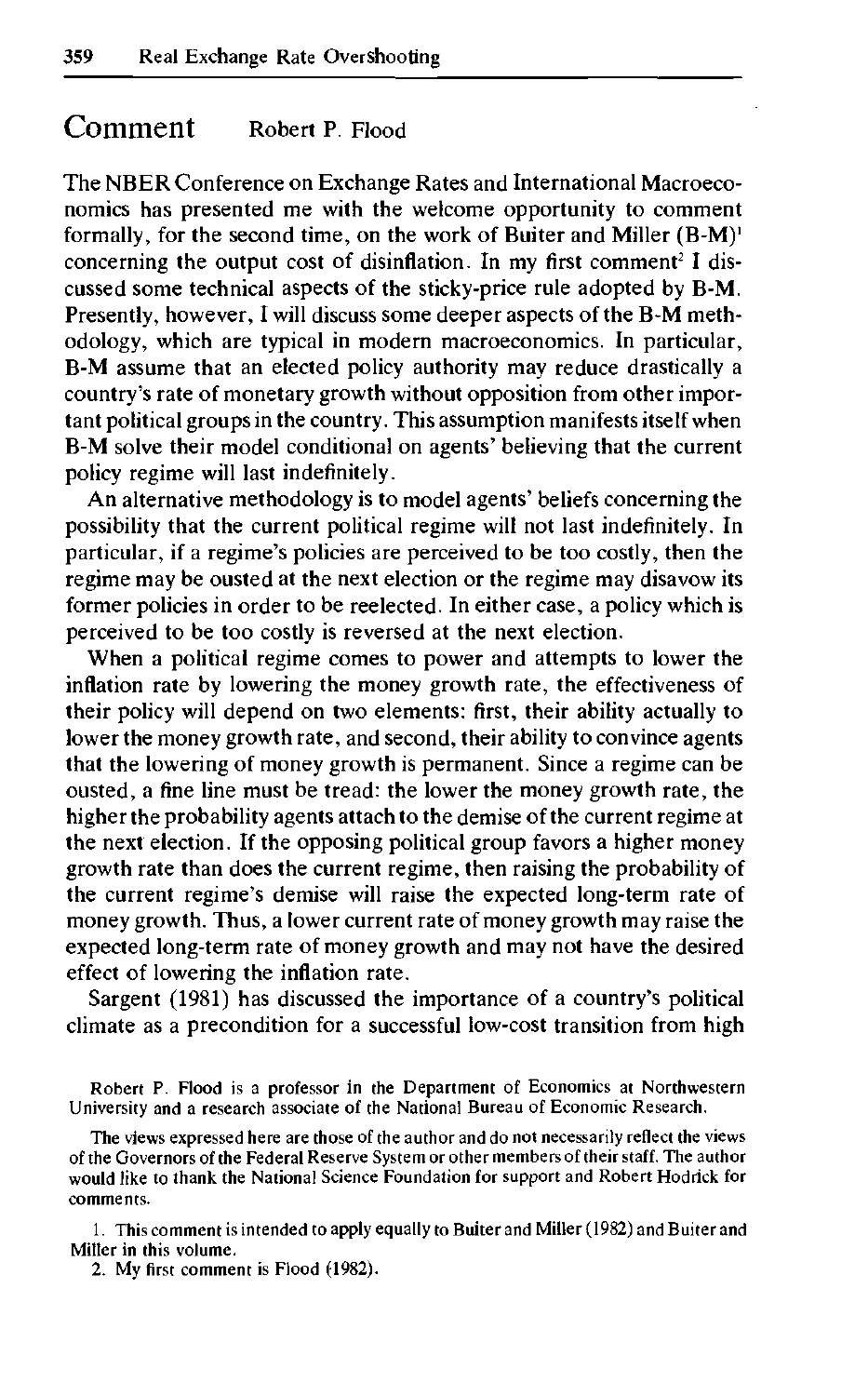inflation to low inflation. My intention in this comment is to provide a formal model of the political-economic interaction determining the success or failure of a political regime's attempt to reduce a country's inflation rate. The methods I use are drawn from a series of papers I have written with Peter Garber; especially relevant is Flood and Garber (1982).

A Model with Political Stochastic Process Switching

The framework for analysis is a stripped-down version of the B-M model. Its primary equations are:

(1) 
$$
m_t - p_t = -\lambda (E_t e_{t+1} - e_t), \qquad \lambda > 0,
$$

(2) 
$$
p_{t+1} - p_t = \phi y_t + E_t \overline{p}_{t+1} - \overline{p}_t, \qquad \phi > 0,
$$

(3) 
$$
y_t = \delta(e_t - p_t), \qquad \delta > 0,
$$

where, in logarithms,  $m_t$  = money stock;  $p_t$  = home goods price level;  $e_t$ = exchange rate;  $y_t$  = demand for home goods;  $\bar{p}_t$  = the value of  $p_t$  such that  $y_t = 0$ ; and  $E_t$  = mathematical expectation operator conditioned by full information at time *t,* which includes all variables dated *t* or earlier. Equation (1) gives money market equilibrium; the supply of real money balances  $(m_t - p_t)$  equals the demand for them  $[-\lambda(E_t e_{t+1} - e_t)]$ .<sup>3</sup> Equation (2) is a price adjustment function stating that inflation  $(p_{t+1} - p_t)$ equals a function of excess demand for goods  $(\phi y)$  plus a "core" inflation rate,  $E_t\bar{p}_{t+1} - \bar{p}_t$ . The variable  $y_t$  is the excess demand for home goods, since the natural rate of output is normalized to zero;  $p_t$  is a predetermined variable, and output is assumed to be equal to the demand for it,  $y_t$ . Equation (3) specifies that output demand depends on the relative price of the home goods. The foreign price of foreign goods is constant and normalized to zero.

Since my version of the model appears to be quite different from that of B-M, I will describe it in more detail. First, I have used a discrete-time model, while B-M use a continuous-time one. This alteration is intended only to facilitate the stochastic analysis which follows. Second, I have ignored the foreign interest rate and a scale variable in the money demand function and the real rate of interest in the demand function for home goods; these are first-pass analytical simplifications. Third, the "core inflation" term in (2),  $E_t\overline{p}_{t+1} - \overline{p}_t$ , reflects my own preferred specification rather than that of B-M. In the present setup,  $\bar{p}_t = e_t$ .<sup>4</sup>

4. The price adjustment rule I use is based largely on the work of Michael Mussa and is applied to the open economy in his 1982 paper.

<sup>3.</sup> I have followed B-M, section 10.2, in deflating nominal money balances by the domestic price of home goods. Apparently, B-M follow Dornbusch (1976) in adopting this simplification. Using this deflator leads to the B-M, section 10.2, definition of inflation,  $p_{i+1} - p_i$ , which I also use. The algebra of the model would be more difficult if a consumer price index deflated money balances and defined inflation. However, such complications do not reverse B-M's results or mine; thus they are avoided.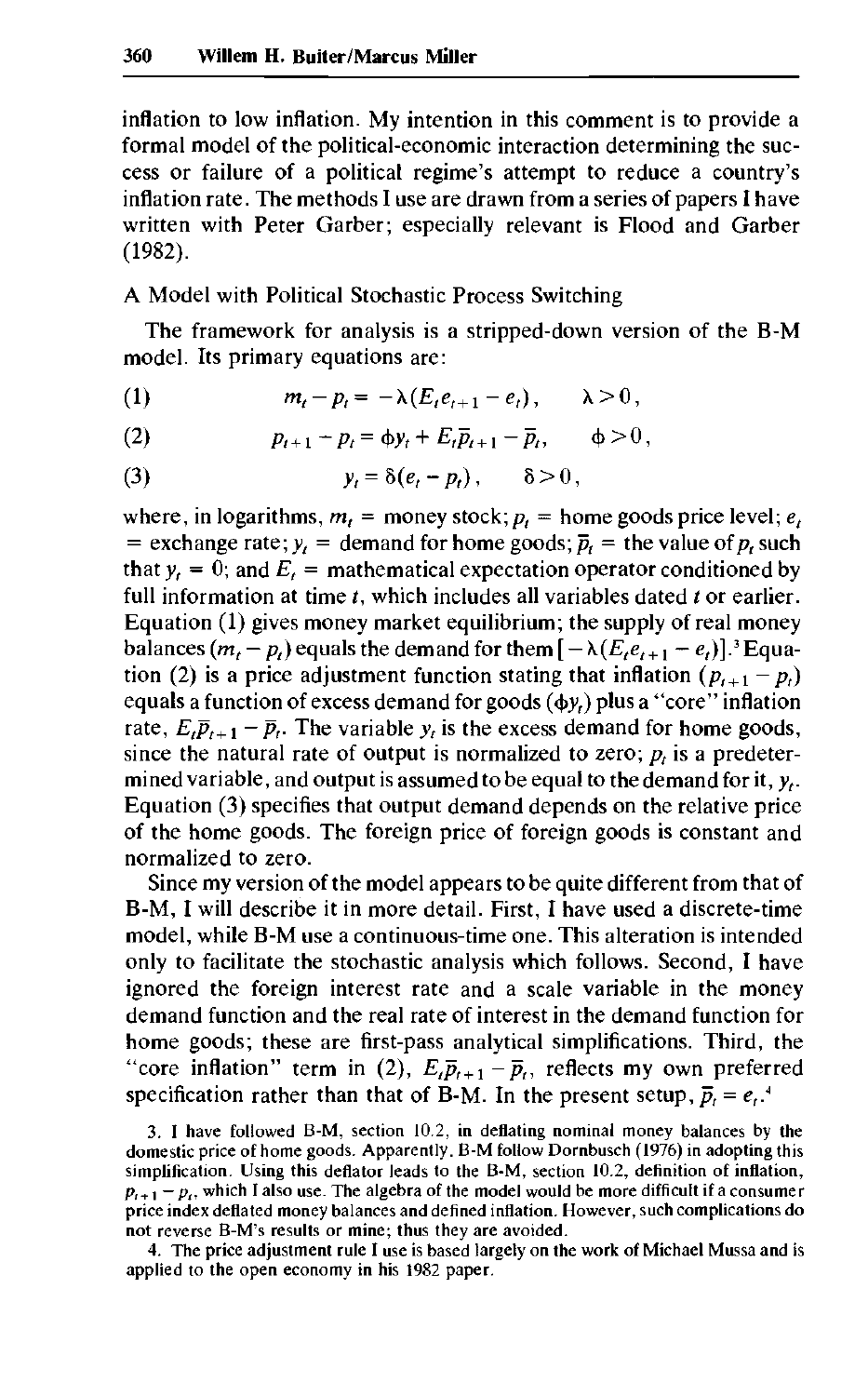In this model,  $e_t$  is a "jumping" variable and  $p_t$  is a predetermined variable. Since  $\bar{p}_t = e_t$ ,  $\bar{p}_t$  also is a "jumping" variable.

The only exogenous variable in the model is the money supply. Thus, an exchange rate solution for the model is an expression giving  $e_t$  as a function of the predetermined variable  $p_t$  and all expected future values of *m<sup>t</sup> .* Such a solution is

(4) 
$$
e_t = \beta p_t + \sum_{i=0}^{\infty} \gamma_i E_t m_{t+i},
$$

where

$$
\beta = \frac{-1}{\delta \phi \lambda} < 0,
$$

$$
\gamma_0 = \frac{1 + (1/\delta \phi \lambda)}{1 + \lambda},
$$

$$
\gamma_1 = \gamma_0 \left(\frac{\lambda}{1 + \lambda}\right)^i; \qquad i = 0, 1, 2, \dots
$$

Note that  $\Sigma_{i=0}^{\infty} \gamma_i = 1 + (1/\delta \phi \lambda) > 1$ , as in Dornbusch (1976).

I assume that two money supply processes are relevant to agents' calculations of the infinite sum in  $(4)$ . The current regime expands money according to

(5) 
$$
m_{t+i} = \mu_1 + m_{t+i-1} + v_{t+i}, \qquad i = 1, 2, 3, \ldots,
$$

where  $v_{t+i}$  is a zero mean disturbance which is not serially correlated. The opposition regime, if in power, would expand money according to

(6)  $m_{t+i} = \mu_2 + m_{t+i-1} + v_{t+i}$ ,  $i = 1, 2, 3, ..., \mu_2 \ge \mu_1$ .

The current regime, though, is definitely in power from *t* to *t +* 1. However, at  $t + 1$  there will be an election and the current regime will be deposed with probability  $\pi$ , where  $\pi$  is the probability agents at *t* attach to the current regime's being defeated in the  $t+1$  election. For simplicity, I assume that the  $t + 1$  election is the only future election.<sup>5</sup> The probability  $\pi$  is determined by a simple model of the political process. In particular,

(7) 
$$
\pi = pr\{[y_{t+1}|\mathrm{OR}] < \overline{y}\},
$$

where  $pr\{x \leq y\}$  is the probability that x is less than y for any x and y. Thus,  $\pi$  is the probability that  $y_{t+1}$ , conditional on the continuation of the old regime,  $[y_{t+1}]\text{OR}$ , is less than the minimum level required to maintain the current regime's majority,  $\bar{y}$ . Intuitively, (7) formalizes a political process which works as follows. The electorate at *t +* 1 examines the state

<sup>5.</sup> Allowing a single election makes the present setup a special case of Flood and Garber (1982). My paper with Garber is more general than the present model in that our joint work allows calculation of an equilibrium when the endogenous stochastic variable ( $y_{t+i}$ ) may pass a critical barrier  $(\bar{y})$  at *any* future date.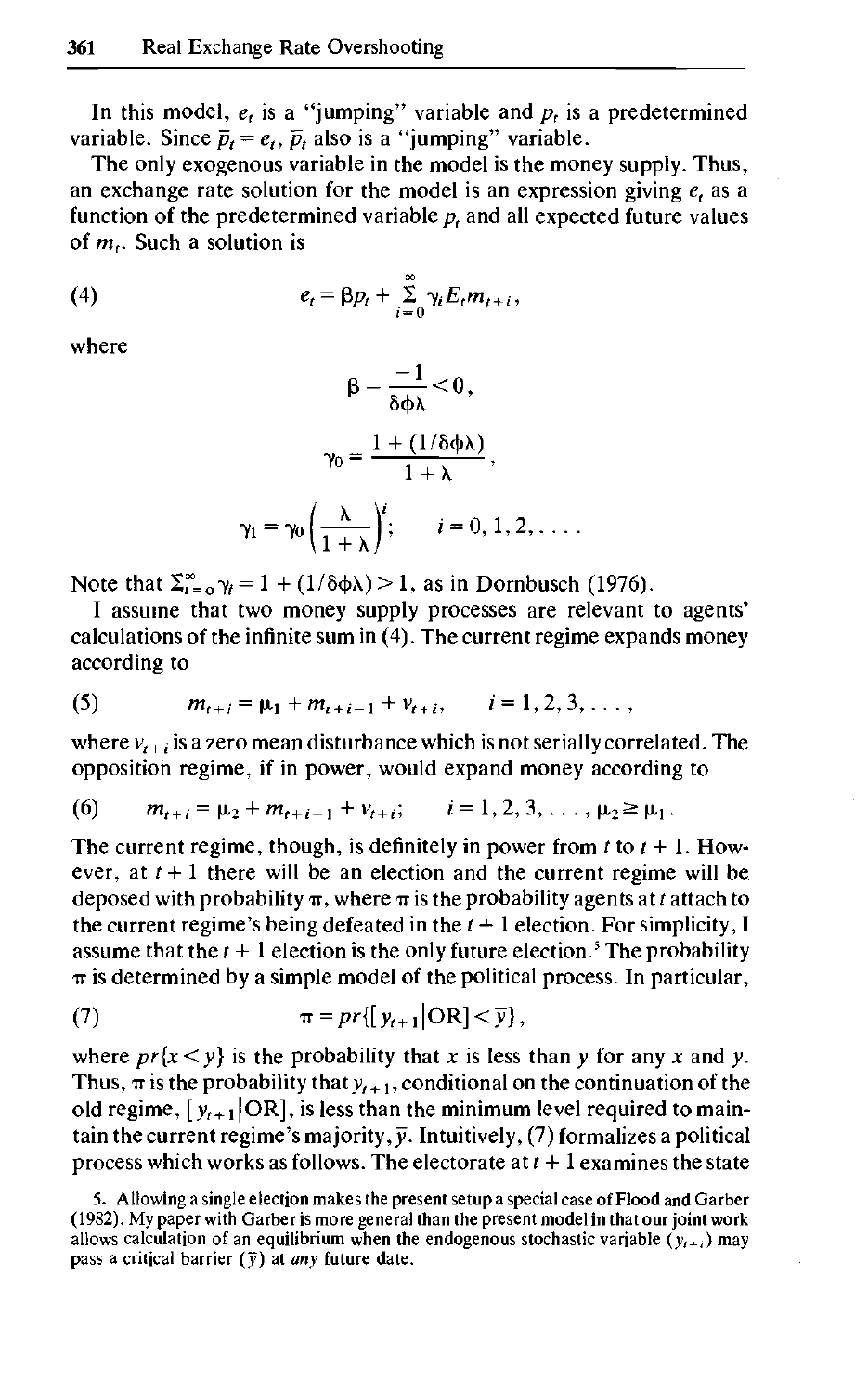of the world at  $t + 1$  and calculates the level of  $y_{t+1}$  which would prevail if the old regime were left in power. If this conditional  $y_{t+1}$  is below the minimum  $(y, \overline{y})$  required to preserve the current regime's majority, then the electorate ousts the old regime and elects a new regime. By assumption, the new regime will follow a monetary policy no more restrictive than that of the old regime.

To complete the solution of the model, we must calculate  $\pi$  and use  $\pi$ in the infinite sum in (4) to find *e<sup>t</sup> .* Once *e<sup>t</sup>* is found as a function of the current state, we may use the expression for *e,* in (2) to find the inflation rate. The first task then is to determine  $\pi$ .

Forwarding equation (3) and using the definition of  $\pi$  from equation (7), obtain

(8) 
$$
\pi = pr\{\delta([e_{t+1}|\text{OR}] - p_{t+1}) < \bar{y}\},
$$

where  $[e_{t+1}|\text{OR}]$  is the value of  $e_{t+1}$  conditional on the old regime's continuing in power at  $t + 1$ ;  $p_{t+1}$  is determined at t and is an unconditional realization. To find  $[e_{i+1}]\text{OR}$ , use (5) in (4), both forwarded appropriately, to obtain

(9) 
$$
[e_{t+1}|\text{OR}] = \beta p_{t+1} + (1-\beta)m_{t+1} + (1-\beta)\mu_1\lambda.
$$

Since  $m_{t+1}$  is generated by equation (5), we may use (9) and (5) in (8) to obtain

(10) 
$$
\pi = pr[v_{t+1} < Z + p_{t+1} - m_t - \mu_1(1 + \lambda)],
$$

where  $Z = \overline{y}/\delta(1-\beta)$ .

To make more progress, a specific assumption must be made about the probability density function (p.d.f.) governing  $v_{t+1}$ . In particular, I assume that  $v_{t+i}$  ( $i = 0, 1, 2, ...$ ) has a uniform p.d.f., which is

(11) 
$$
f(v_{i+i}) = 1/(2\eta); \qquad -\eta \le v_{i+i} \le \eta, i = 1, 2, 3, \dots,
$$

$$
f(v_{i+i}) = 0; \qquad v_{i+i} > \eta, i = 1, 2, 3, \dots,
$$

$$
v_{i+i} < -\eta, i = 1, 2, 3, \dots.
$$

It follows that the probability that  $v_{t+1}$  is less than any number x is given by

(12) 
$$
pr(v_{t+1} < x) = \int_{-\eta}^{x} \frac{1}{2\eta} dv_{t+1} = \frac{x+\eta}{2\eta},
$$

when  $-\eta \le x \le \eta$ . If x lies outside the  $[-\eta, \eta]$  bounds, then  $pr(v_{t+1} < x)$  becomes either 0 or 1 depending on which bound is violated. In what follows I assume that  $\eta$  is large enough that the formula given in (12) is applicable.

Combine (12) and (10) to obtain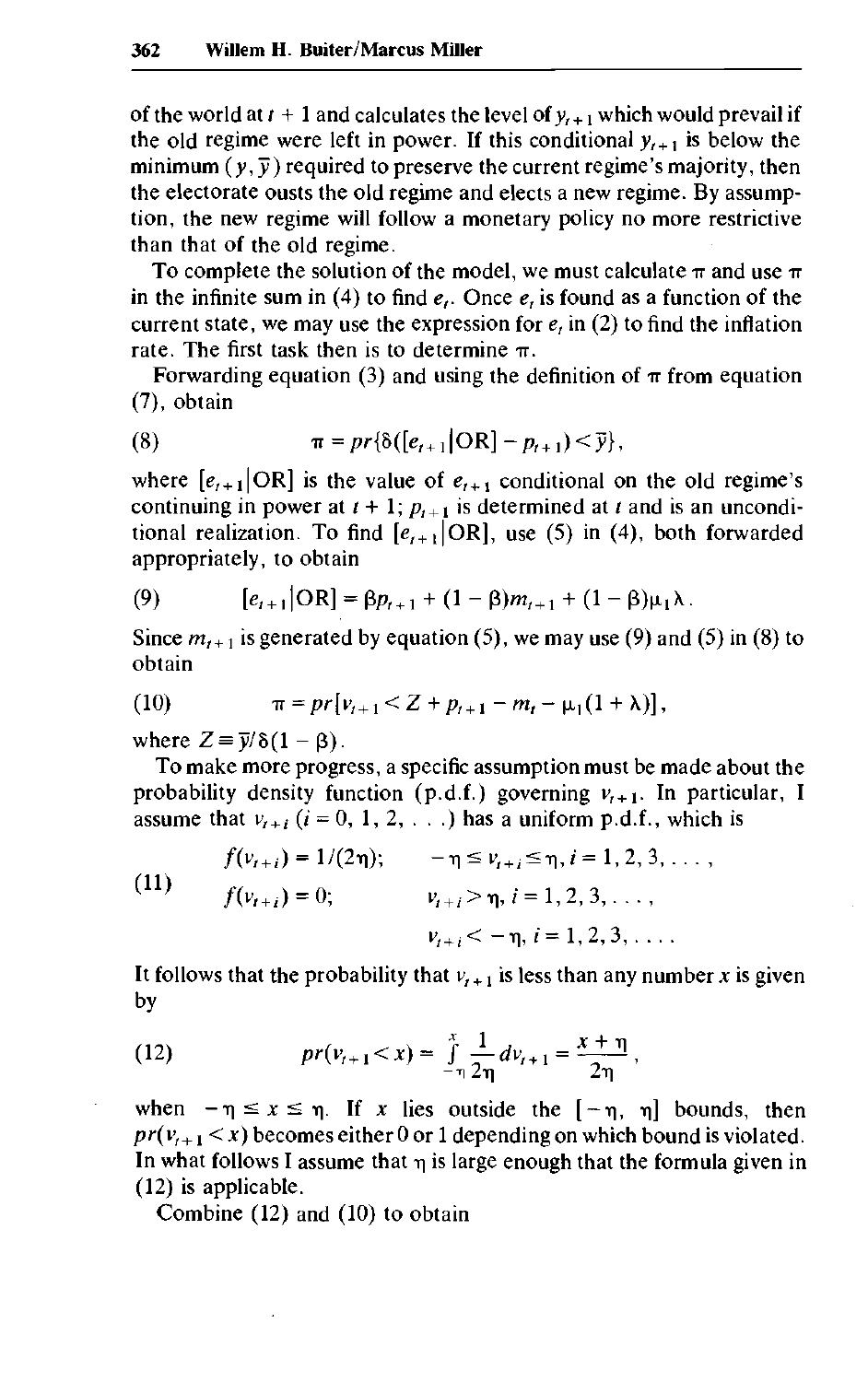(13) 
$$
\pi = \frac{1}{2\eta} [\eta + Z + p_{t+1} - m_t - \mu_1 (1 + \lambda)].
$$

The terms  $m_t$ ,  $\eta$ , Z, and  $\mu_1(1 + \lambda)$  are either state variables at t or parameters; however,  $p_{t+1}$  is an endogenous variable at *t* which may be expressed in terms of the state variables and parameters.

Using equations (2), (3), and the definition of  $\bar{p}_{t+1}$ , obtain

(14) 
$$
p_{t+1} = (1 - \theta)p_t + (\theta - 1)e_t + E_t e_{t+1},
$$

where  $\theta = \phi \delta$  and the stability of the model requires  $\theta < 2$ , which I assume.<sup>6</sup> Equation (4) allows us to express  $e_t$  and  $E_t\overline{e}_{t+1}$  as functions of  $p_t$ ,  $p_{t+1}$  and expected future values of money. These expressions are

(15)  
\n
$$
e_{t} = \beta p_{t} + \gamma_{0} m_{t} + \gamma_{1} E_{t} m_{t+1}
$$
\n
$$
+ (1 - \pi) \sum_{i=2}^{\infty} \gamma_{i} E_{t} (m_{t+i} | \text{OR})
$$
\n
$$
+ \pi \sum_{i=2}^{\infty} \gamma_{i} E_{t} (m_{t+i} | \text{NR}),
$$

and

(16)  
\n
$$
E_{t}e_{t+1} = \beta p_{t+1} + \gamma_{0} E_{t}m_{t+1} + (1 - \pi) \frac{1 + \lambda}{\lambda} \sum_{i=2}^{\infty} \gamma_{i} E_{t}(m_{t+i} | \text{OR}) + \pi \frac{(1 + \lambda)}{\lambda} \sum_{i=2}^{\infty} \gamma_{i} E_{t}(m_{t+i} | \text{NR}),
$$

where  $E_i(m_{i+i}|\text{OR})$  and  $E_i(m_{i+i}|\text{NR})$  are expectations of  $m_{i+i}$  conditioned on time *t* information and on the old regime (OR) and new regime (NR), respectively. The law of iterated expectations allows us to convert the  $t+1$  expectations in the expression for  $e_{t+1}$  into t expectations in (16).

Under condition (OR), equation (5) governs  $m_{t+i}$ , and under (NR) equation (6) governs  $m_{t+i}$ . Use this information in (15) and (16) and combine those results in (14) to obtain

(17) 
$$
p_{t+1} = (1 - \theta)p_t + \theta m_t + \theta (1 - \beta)\lambda \mu_1 + \frac{\theta (1 - \beta)\lambda^2 \pi (\mu_2 - \mu_1)}{1 + \lambda}.
$$

To determine  $\pi$ , substitute (17) into (13) and rearrange to yield

6. This is not a stability condition in the sense of assuming away "bubbles." It is a condition for the stability of "market fundamentals" in the sense of Flood and Garber (1980). To see this point clearly, examine equation (17) with  $\mu_1 = \mu_2 = 0$ .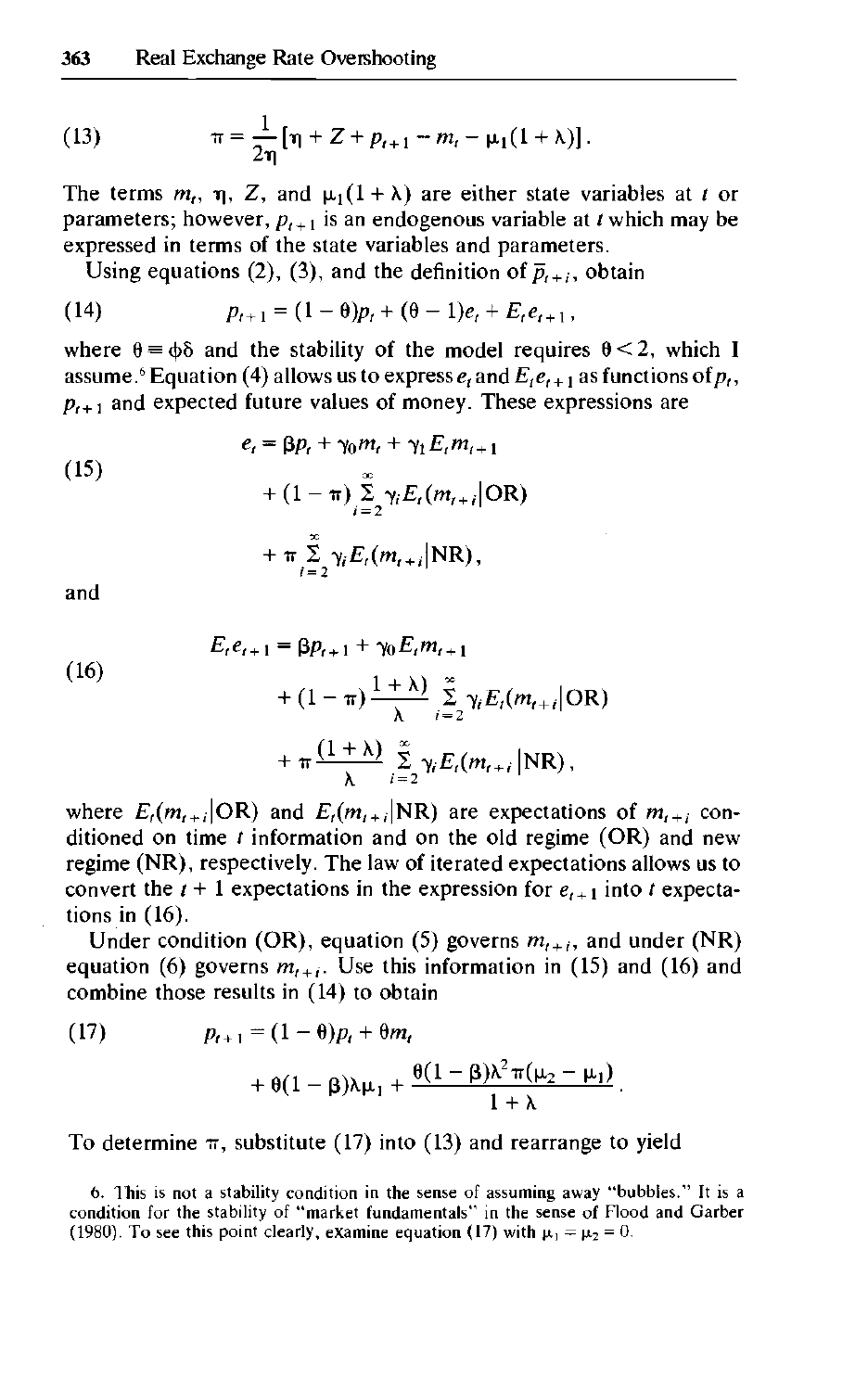(18) 
$$
\pi = \frac{(1+\lambda)[\eta + Z + (1-\theta)(p_t - m_t - \lambda\mu_1)]}{2\eta(1+\lambda) + \lambda^2\theta(1-\beta)(\mu_1 - \mu_2)}
$$

In interpreting  $(18)$ , recall that  $\eta$  must be large enough to ensure  $-\eta \leq Z + p_{t+1} - m_t - \mu_1(1 + \lambda) \leq \eta$ . This condition, along with the stability condition  $\theta$  < 1, allows  $\partial \pi / \partial \mu_1$  < 0, which says that a reduction in the current money growth rate increases the chance that the old regime will be voted out at the next election.

The current inflation rate is  $p_{t+1} - p_t$ . Since  $p_t$  is predetermined at *t*, we may use (17) to obtain

(19)  

$$
\frac{\partial (p_{t+1} - p_t)}{\partial \mu_1} = \theta (1 - \beta) \lambda \left[ \left( 1 - \frac{\pi \lambda}{1 + \lambda} \right) + \frac{(\mu_2 - \mu_1) \lambda}{1 + \lambda} \left( \frac{\partial \pi}{\partial \mu_1} \right) \right].
$$

From (19), when  $\mu_1 = \mu_2$ , a reduction in current money growth ( $\mu_1$ ) must reduce inflation as  $\pi\lambda/(1 + \lambda) < 1$ . However, when  $\mu_1$  is less than  $\mu_2$ , then a further reduction in  $\mu_1$  may *increase* inflation as  $\partial \pi / \partial \mu_1 < 0$ . Indeed, by setting (19) equal to zero, we find that value of  $\mu_1$  which minimizes the current inflation rate. This value is obtained by substituting the derivative of (18) into (19) and equating the result to zero to yield

(20) 
$$
\hat{\mu}_1 = \mu_2 - \frac{2\eta[1 + (1 - \hat{\pi})\lambda]}{\lambda(1 + \lambda)},
$$

where  $\hat{\mu}_1$  is the inflation minimizing value of  $\mu_1$  and  $\hat{\pi} = \pi(\hat{\mu}_1)$ .

## Final Remarks

This comment is not an appropriate place to draw out the nonstandard implications and interpretations of the type of political-based stochastic process switching model presented here. However, this simple model does serve to point out the importance of such considerations. Few propositions in monetary economics are as widely accepted as the proposition that decreasing the money growth rate will lower the inflation rate. However, it has been shown presently, in a simple example, that when an opposition party is lurking in the background with a policy more expansionary than that of the current regime, reducing the money growth rate need not reduce inflation.

#### **References**

Buiter, W., and M. Miller. 1982. Real exchange rate overshooting and the output cost of bringing down inflation. *European Economic Review* 18:85-123.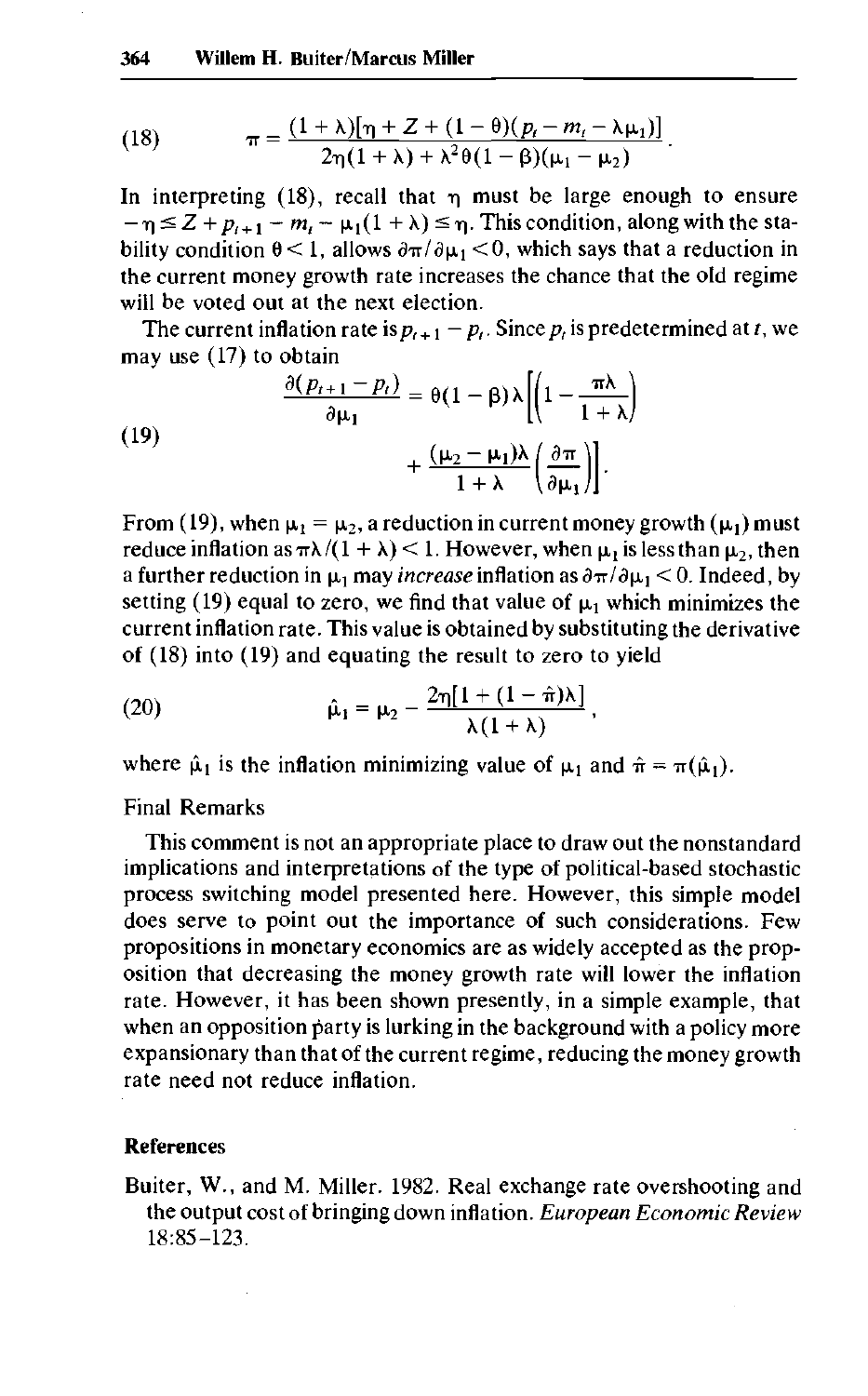- Dornbusch, R. 1976. Expectations and exchange rate dynamics. *Journal of Political Economy* 84 (December): 1161-76.
- Flood, R. 1982. Comment on the Buiter and Miller paper. *European Economic Review* 18:125-27.
- Flood, R., and P. Garber. 1980. Market fundamentals versus price level bubbles: The first tests. *Journal of Political Economy* 88, no. 1:24-58. . 1982. A model of stochastic process switching. Board of Gov-

ernors of the Federal Reserve, Washington, D.C. Working paper.

- Mussa, M. 1982. A model of exchange rate dynamics. *Journal of Political Economy* 90, no. 1:74-104.
- Sargent, T. 1981. Stopping moderate inflations: The methods of Poincare and Thatcher. University of Minnesota. Working paper.

# Comment Jürg Niehans

It is a pleasure to comment on the interesting and important paper by Buiter and Miller. The paper is rich both in analytical content and in policy implications, and it contains the seeds for fruitful modifications and elaborations. It can generally be described as an effort to apply the underemployment version of Dornbusch's exchange dynamics model to the stylized facts of British monetary policy. By and large, this effort is successful and I believe with relatively few modifications and extensions it could be made even more successful. The first four of my comments concern the policy implications of the paper, while the remaining comments have to do with the way it stylizes the facts.

1. In comparing policy alternatives, Buiter and Miller use the gain or loss of output, measured in percent years, as their main yardstick. They estimate that a 10 percent reduction of inflation by a retardation of monetary expansion costs 4 percent of output for ten years. This figure seems high to me, but it should be noted that Buiter and Miller do not really use it as an empirical estimate but rather as an illustrative benchmark, based on plausible, but freely chosen parameters.

2. Buiter and Miller compare this policy with an alternative in which cuts in government expenditures are used to move output along the same track while monetary policy is reduced to the passive role of preventing exchange overshooting. They demonstrate that this "fiscal" variant reduces inflation by the same amount as the "monetary" variant but leaves the price level permanently higher. In fact, the aggregate output costs of disinflation are the same, regardless of the behavior of the exchange rate. The message from this strong result seems to be threefold. First, while the

Jiirg Niehans is a professor of economics at the University of Bern, Switzerland.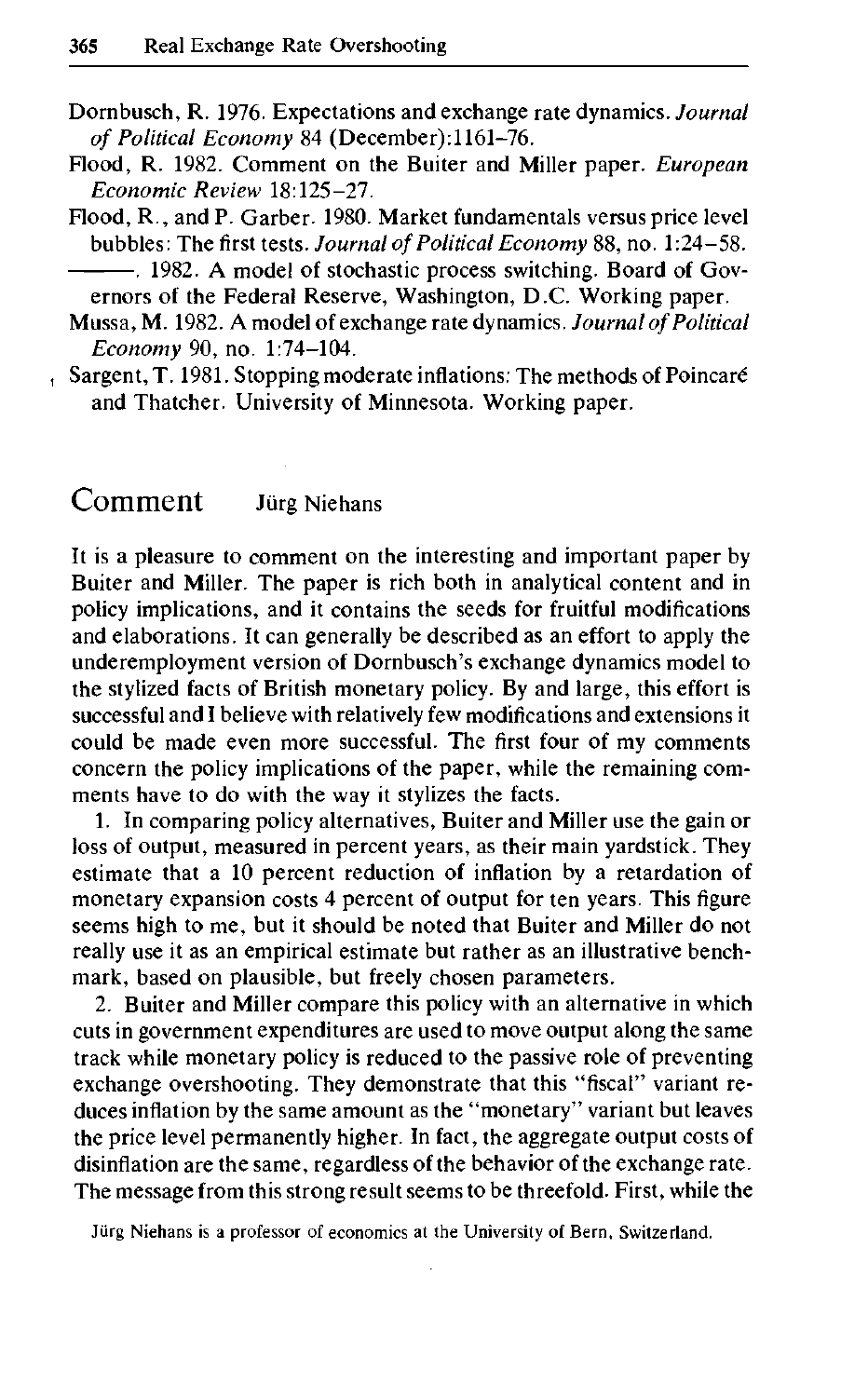overshooting of the exchange rate strengthens the impact effect of a disinflationary policy, this early benefit is balanced by the apparent recurrence of inflation in later stages. Second, to minimize both early illusions and later disappointments, the success or failure of disinflationary policies should be measured by their effect on "sticky" domestic prices and not on exchange-sensitive international prices. Third, once the variability of output is added to the loss function, overshooting may make things much worse, and it may be dangerous to regard it with "benign neglect." After all, governments may not survive to the later stages.

3. In the model, a reduction in money growth by 1 percent produces an instantaneous appreciation of the real exchange rate by almost 3 percent. The order of magnitude seems plausible, but while Buiter and Miller envisage monetary contraction as gradual, British monetary policy, though committed to gradualism, actually produced an instantaneous reduction by about 10 percent. According to the model, this should have produced an appreciation of sterling by 28 percent—and this is not far from what it actually did.

4. Buiter and Miller suggest that inflation can be eliminated painlessly by combining a reduction in the growth rate of the money stock with a one-time increase in its level and a one-time reduction in indirect taxes. I confess that I find this proposal unconvincing. The monetary part of the proposal reminds me of a general who orders his embattled troops to counterattack from a point ten miles behind their present lines. While it is easy to explain such an order on the map, it clearly invites disaster. The fiscal part of the proposal is based on the notion that a one-time cut in indirect taxes lowers the rate of expected inflation, which I find hard to understand.

5. My remaining comments have to do with the way Buiter and Miller model British monetary policy. They define the money stock as something like sterling M3. Disinflation policy is described as a retardation in the supply of this aggregate, and it is shown how this would produce a real appreciation of sterling and a recession in output. In fact, in 1979-80 the Thatcher government produced an acceleration in the supply of £M3 by about 50 percent. But far from producing a real depreciation of sterling and a stimulation of output, the effect was similar to what Buiter and Miller expect from monetary contraction. I conclude that there must be some flaw in the specification of the money supply. The problem disappears if the money supply is reinterpreted as the monetary base (or perhaps Ml). As a matter of fact, the Thatcher government, largely unintentionally, reduced the rate of expansion of base money drastically, cutting it from about 14 percent to less than 4 percent virtually overnight. Overshooting and recession appear as the normal concomitants of such abrupt contraction, just as indicated by the model.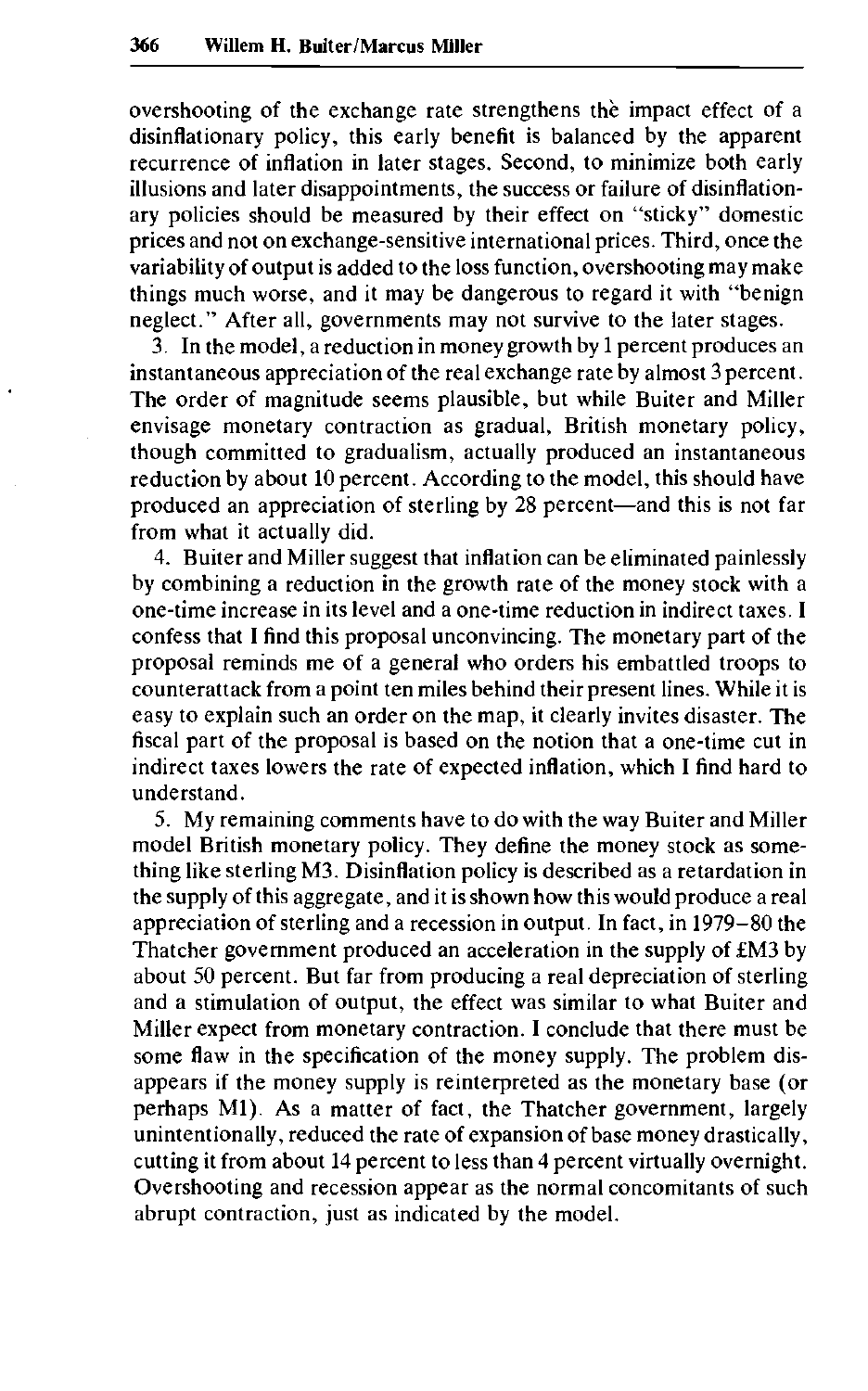6. There is a related problem with interest rates. The model contains two rates, one for monetary assets like time deposits, the other for nonmonetary assets. The rate on monetary assets is regarded as exogenous and so is the money supply. I do not see how this can be correct. Either the government can set the quantity of money and let the interest rate adjust or vice versa, but it cannot set both. (It should be noted that the zero rate on currency is exogenously given in any case.) In the United Kingdom, the relevant exogenous variable was, in fact, the minimum lending rate, represented in the model by  $r<sub>d</sub>$ . (It remains to be seen to what extent recent modifications have really changed this.) The money supply, on the other hand, was endogenous, public and private borrowers being supplied with any amounts demanded at that rate. It would be interesting to know what the model has to say about the implications of using the discount rate as the main policy variable. Of particular interest would be the question of whether a system that is stable for a money supply policy is also stable for an interest policy. Wicksell taught us that usually this is not so, at least if the accumulation of real capital and international reserves are disregarded.

7. If an endogenous variable is treated as exogenous, one would expect a model to be overdetermined. The Buiter and Miller model, however, is not. Overdetermination is avoided, I am inclined to conjecture, by omitting an equation that really should be part of the model, namely the interest-parity condition for monetary assets. Shouldn't the time deposit rate on sterling be related to the Eurodollar rate and the rate of sterling depreciation? I see no valid reason to recognize interest parity for nonmonetary assets but not for monetary assets. If both relationships are included, the differential between the two interest rates is determined by the rest of the world and thus exogenous. (Alternatively, the two interest-parity conditions could perhaps be interpreted as relating to different maturities. The term structure of interest rates would then reflect the term structure of expected exchange rates.)

8. Buiter and Miller let the demand for real balances depend on the difference between the two interest rates but not on their absolute level. Once this difference, as just suggested, is exogenously determined, U.K. interest rates can no longer influence the demand for real cash balances. The consequences for the model would be far-reaching. I believe that the demand for real balances should, in fact, also depend on the absolute level of interest rates. (After all, a substantial part of the money supply still bears no, or virtually no, interest.) As a matter of fact, it was precisely the exogenous increase in the MLR that called forth the contraction in the demand for base money.

9. In the Buiter and Miller model, an acceleration in the money supply results in an increase in interest rates, not only in the long run but at once.